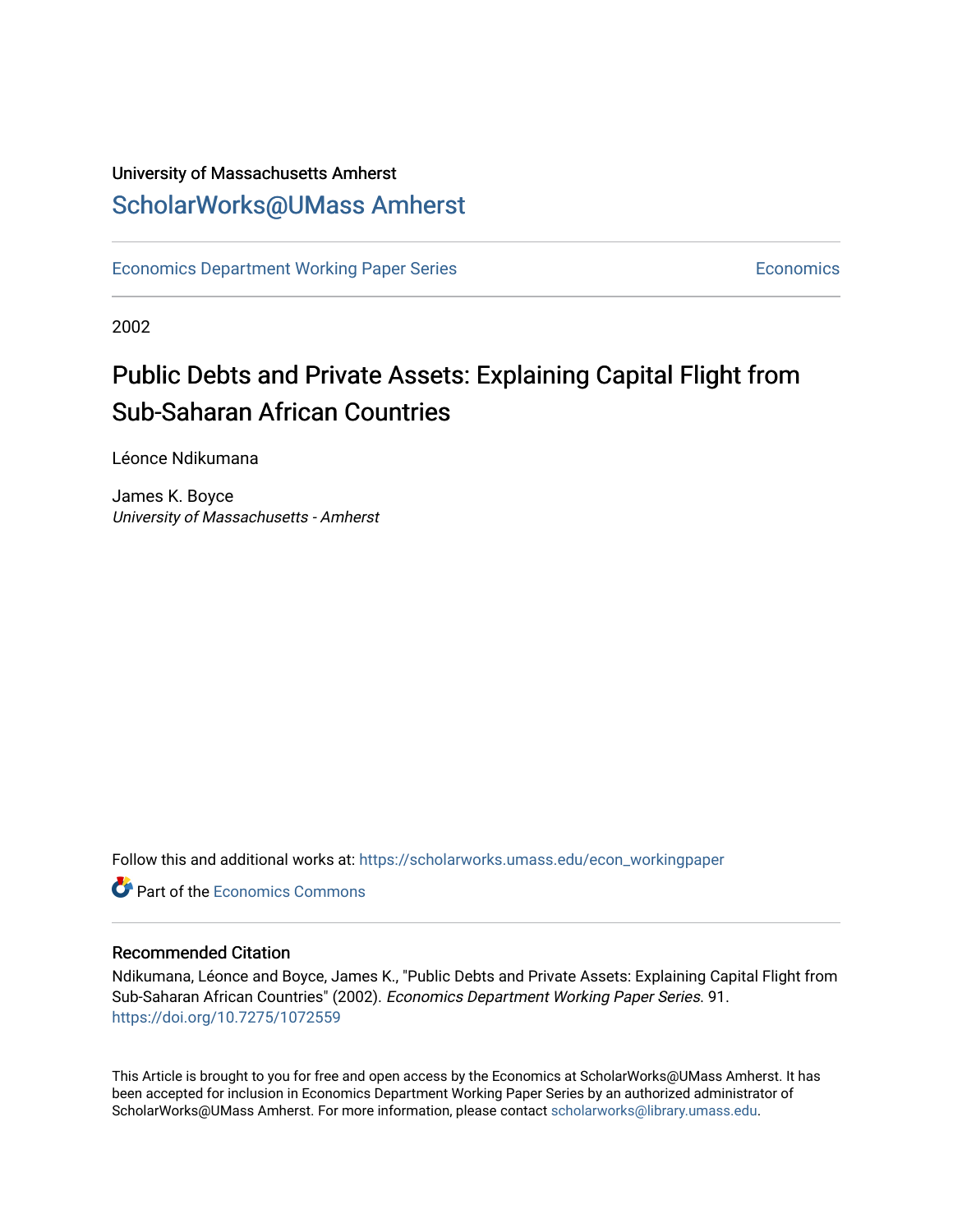# Public Debts and Private Assets: Explaining Capital Flight from Sub-Saharan African Countries

# Léonce Ndikumana and James K. Boyce

Department of Economics and Political Economy Research Institute University of Massachusetts Amherst, MA 01003

# **This Draft: August 2002**

# **Abstract**

We investigate the determinants of capital flight from 30 sub-Saharan African countries, including 24 countries classified as severely indebted low-income countries, for the period 1970-1996. The econometric analysis reveals that external borrowing is positively and significantly related to capital flight, suggesting that to a large extent capital flight is *debt-fueled*. We estimate that for every dollar of external borrowing in the region, roughly 80 cents flowed back as capital flight in the same year. Capital flight also exhibits a high degree of persistence in the sense that past capital flight is correlated with current and future capital flight. The growth rate differential between the African country and its OECD trading partners is negatively related to capital flight. We also explore the effects of several other factors – inflation, fiscal policy indicators, the interest rate differential, exchange rate appreciation, financial development, and indicators of the political environment and governance. We discuss the implications of the results for debt relief and for policies aimed at preventing capital flight and attracting private capital held abroad.

# **Corresponding author:**

Léonce Ndikumana Department of Economics Thompson Hall, Box 37510 University of Massachusetts Amherst, MA 01003 Email: [ndiku@econs.umass.edu;](mailto:ndiku@econs.umass.edu) Web: <http://www-unix.oit.umass.edu/~ndiku> Tel: (413) 545 6359; Fax: (413) 545-2921

**Key words**: capital flight; debt; sub-Saharan Africa; debt relief; capital control

# **JEL classification**: F34; O16; O55;

**Acknowledgements**: The authors appreciate research assistance from Rachel Bouvier and Ayman Taha. We also thank Michael Ash, Carol Heim, Niels Hermes, Robert McCauley, Robert Pollin, Yiagadeesen Samy, and an anonymous referee for helpful comments and suggestions on earlier drafts of this paper.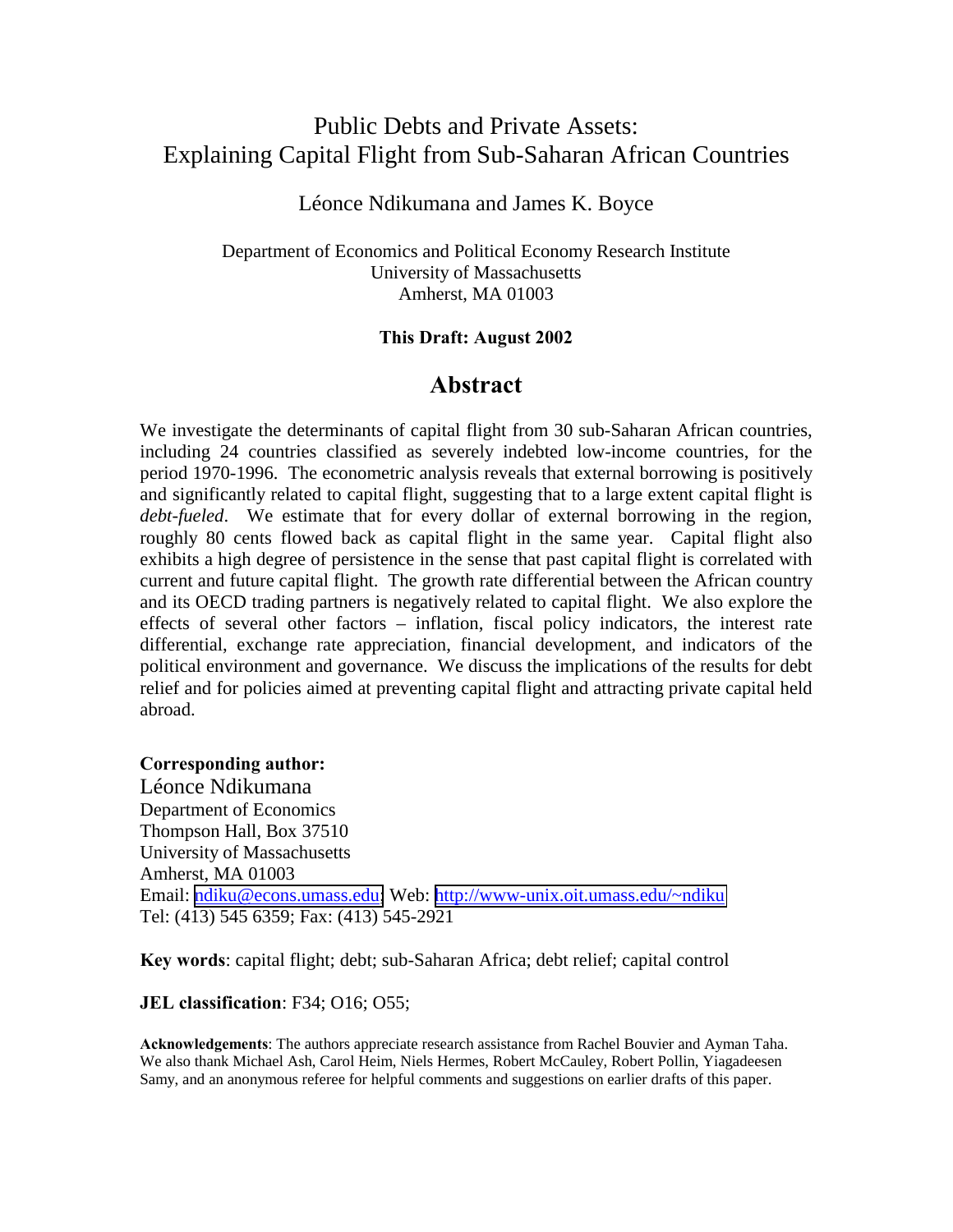# Public Debts and Private Assets: Explaining Capital Flight from Sub-Saharan African Countries

# **Abstract**

We investigate the determinants of capital flight from 30 sub-Saharan African countries, including 24 countries classified as severely indebted low-income countries, for the period 1970-1996. The econometric analysis reveals that external borrowing is positively and significantly related to capital flight, suggesting that to a large extent capital flight is *debt-fueled*. We estimate that for every dollar of external borrowing in the region, roughly 80 cents flowed back as capital flight in the same year. Capital flight also exhibits a high degree of persistence in the sense that past capital flight is correlated with current and future capital flight. The growth rate differential between the African country and its OECD trading partners is negatively related to capital flight. We also explore the effects of several other factors – inflation, fiscal policy indicators, the interest rate differential, exchange rate appreciation, financial development, and indicators of the political environment and governance. We discuss the implications of the results for debt relief and for policies aimed at preventing capital flight and attracting private capital held abroad.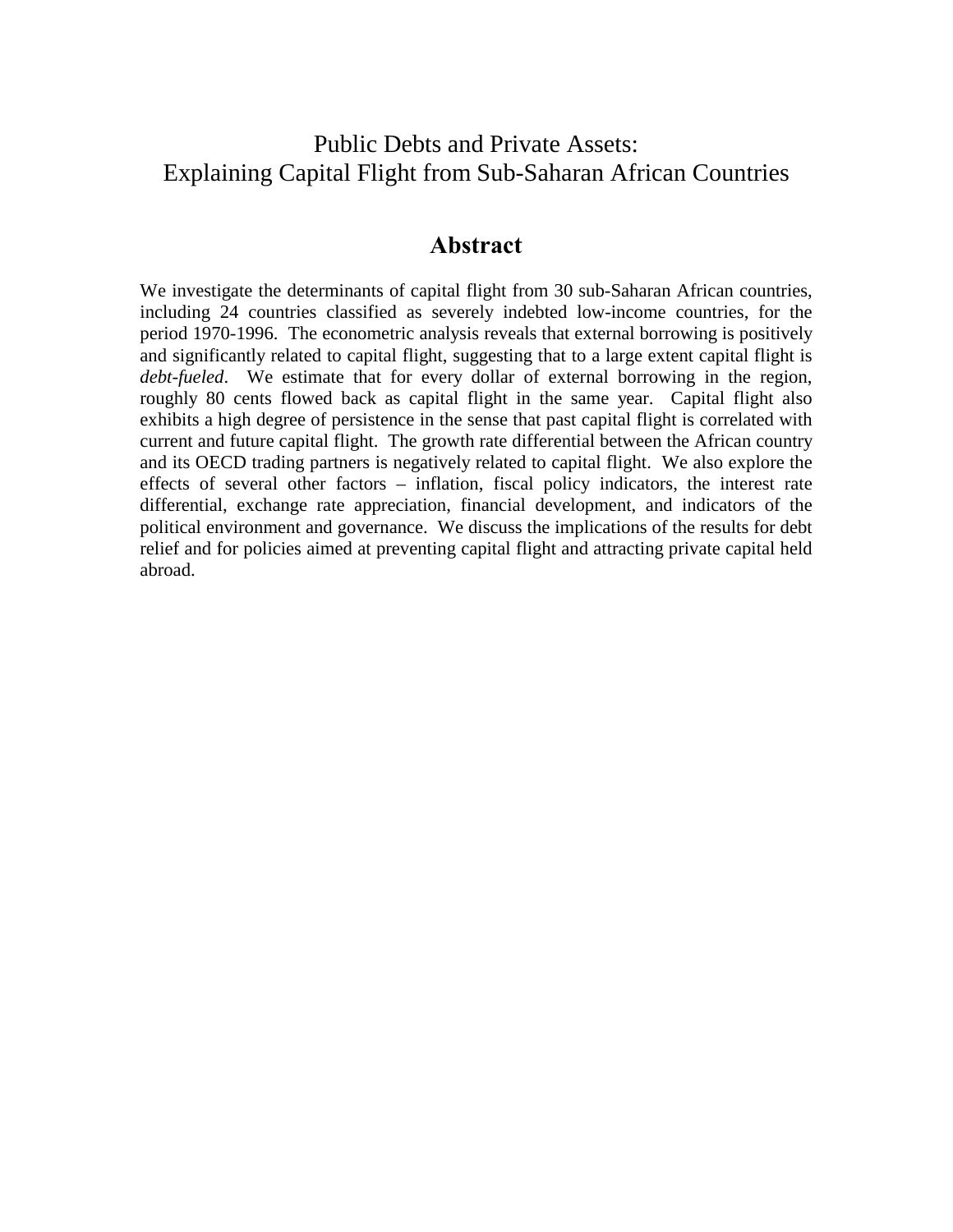*"Africa is suffering from multiple crises… Billions of dollars of public funds continue to be stashed away by some African leaders, even while roads are crumbling, health systems have failed, school-children have neither books nor desks nor teachers, and the phones do not work."* 

United Nations Secretary-General Kofi Annan (2000).

### **1. INTRODUCTION**

The high level of external indebtedness is both a symptom and a cause of the poor economic performance in sub-Saharan African (SSA) countries in recent decades. In the 1990s, average debt service payments amounted to roughly 6.5% of national income in the 30 SSA countries discussed in this study. At the same time, these countries have experienced massive private outflows of funds, a phenomenon often described as "capital flight."<sup>[1](#page-39-0)</sup> Recent estimates show that the region is a "net creditor" to the rest of the world in the sense that private assets held abroad as measured by accumulated capital flight exceed total liabilities as measured by the stock of debt (Boyce and Ndikumana 2001). The existing evidence also indicates that compared to other developing regions, SSA has a larger share of private wealth held abroad (Collier, Hoeffler, and Pattillo 2001). For these reasons, it is important to examine the causes of capital flight from the region.

This study investigates the determinants of capital flight from 30 SSA countries for the period 1970-1996. For this purpose we use estimates of capital flight reported by Boyce and Ndikumana (2001) for 24 countries that are classified as severely indebted low-income countries (SILICs), plus comparable estimates for six other SSA countries. $2$ The estimates of capital flight are obtained using a modified version of the "residual"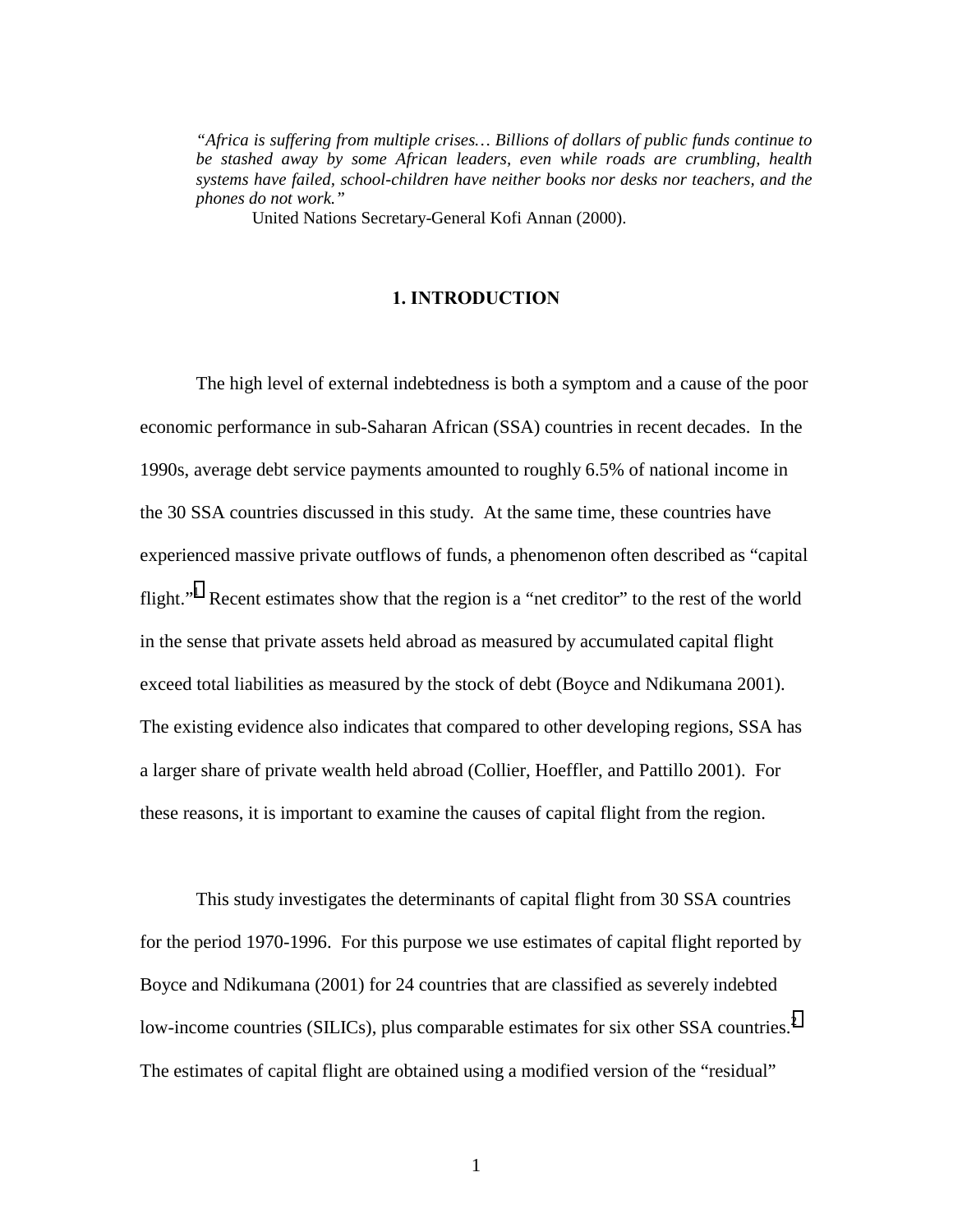method, which is based on the difference between inflows of foreign exchange and the recorded uses of foreign exchange. Our econometric results indicate that foreign borrowing is positively and significantly related to capital flight, and that to a substantial extent capital flight is *debt-fueled*. Capital flight also exhibits a high degree of persistence, in that past capital flight is correlated with current and future capital flight. The growth rate differential between the African country and its OECD trading partners is negatively related to capital flight, as is an index of voice and accountability.

 These results have important implications for debt relief and for policies aimed at addressing the problem of capital flight from African countries. The use of foreign borrowing to finance the accumulation of private external assets raises the questions as to the legal and moral legitimacy of the external debt – that is, its treatment as a public obligation as opposed to a private liability. Debt relief will bring sustainable benefits to African people only if it is accompanied by strategies designed to prevent a new cycle of external borrowing and capital flight in the post-relief period. These strategies must involve enforcing responsible lending practices on the part of creditors and transparent and accountable debt management on the part of African governments. At the same time, the success of African countries in preventing further capital flight and in attracting private capital held abroad will depend on their success in implementing policies that promote economic growth and a stable macroeconomic environment.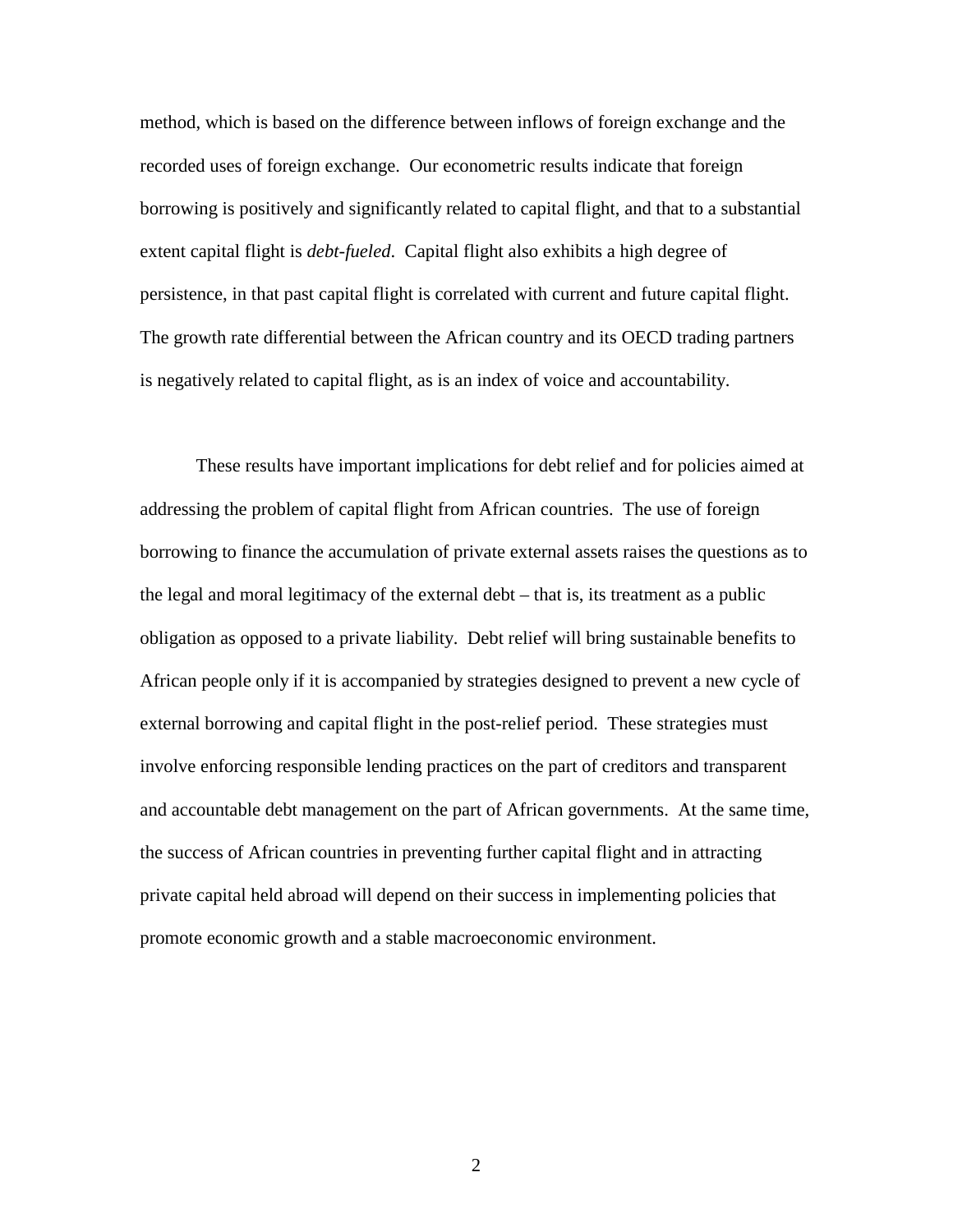### **2. LITERATURE REVIEW**

### *(a) Capital flight from indebted countries: a paradox?*

Developing countries have experienced simultaneously high levels of external borrowing and massive outflows of private capital. This phenomenon has been particularly notable in sub-Saharan Africa. Recent estimates indicate that compared to other regions, Africa has a larger proportion of private wealth held abroad (Collier, Hoeffler, and Pattillo 2001). At the same time, this region includes the largest number of countries defined by the World Bank as "severely indebted low-income countries"  $(SILICs).$ <sup>[3](#page-39-0)</sup> Estimates by Boyce and Ndikumana (2001) for the period 1970-1996 reveal that this group of countries is a "net creditor" to the rest of the world in the sense that accumulated capital flight exceeds the stock of external debt. This poses the question of why countries borrow heavily at the same time that capital is fleeing abroad.

From a theoretical point of view, capital movements can be attributed to portfolio choice decisions by individual investors guided by profit maximization based on riskadjusted returns to capital. In a world of complete information and negligible transactions costs, the rates of return to capital would be expected to equalize across countries and markets, so that agents are indifferent between investing domestically and investing abroad. In such a world, evidence of systematic capital outflows would imply that returns to capital are systematically higher abroad than at home. Following the logic of diminishing returns, the rate of return to capital should be higher in capital-scarce developing countries than in richer countries, and capital should flow from the latter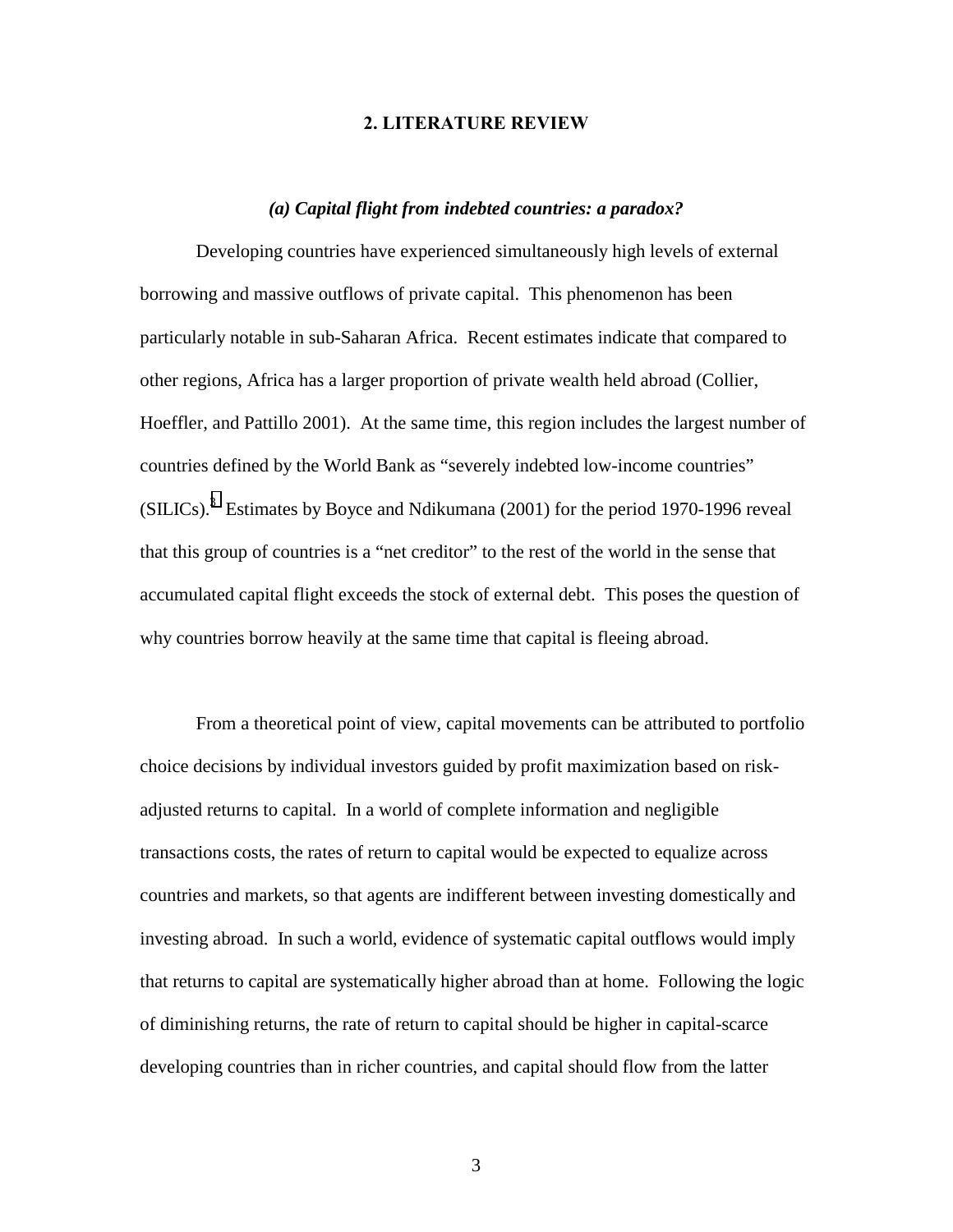towards the former. If investment is riskier in developing countries, the net risk-adjusted returns may be lower, and this could explain why capital continues to flow in the opposite direction. But if the risky environment discourages domestic investment, it might be expected to discourage investment by foreigners as well. The question, as Pastor (1990: 7) puts it, is "if the investment climate in a country is negative enough to push out local capital, why would savvy international bankers extend their own capital in the form of loans?"

The literature on capital flight has offered a range of explanations for this apparent paradox in international capital movements. One set of explanations focuses on asymmetric risks of expropriation of domestic and foreign assets (Khan and Haque 1985; Cuddington 1986). Domestic agents are assumed to face a risk of government expropriation of their assets, while foreign capital is guaranteed against this risk by the debtor government and/or by international institutions. Risk asymmetry could also arise from differential tax treatment of domestic and foreign assets. In such a context, private agents maximize portfolio gains by investing abroad, even as foreign lenders find it profitable to issue loans, so that capital flight and foreign borrowing occur simultaneously. Alesina and Tabellini (1989) add political economy considerations to this explanation, suggesting that the incumbent government is happy to accumulate foreign debt since it does not internalize the burden that this will place on future (possibly rival) regimes and on future generations.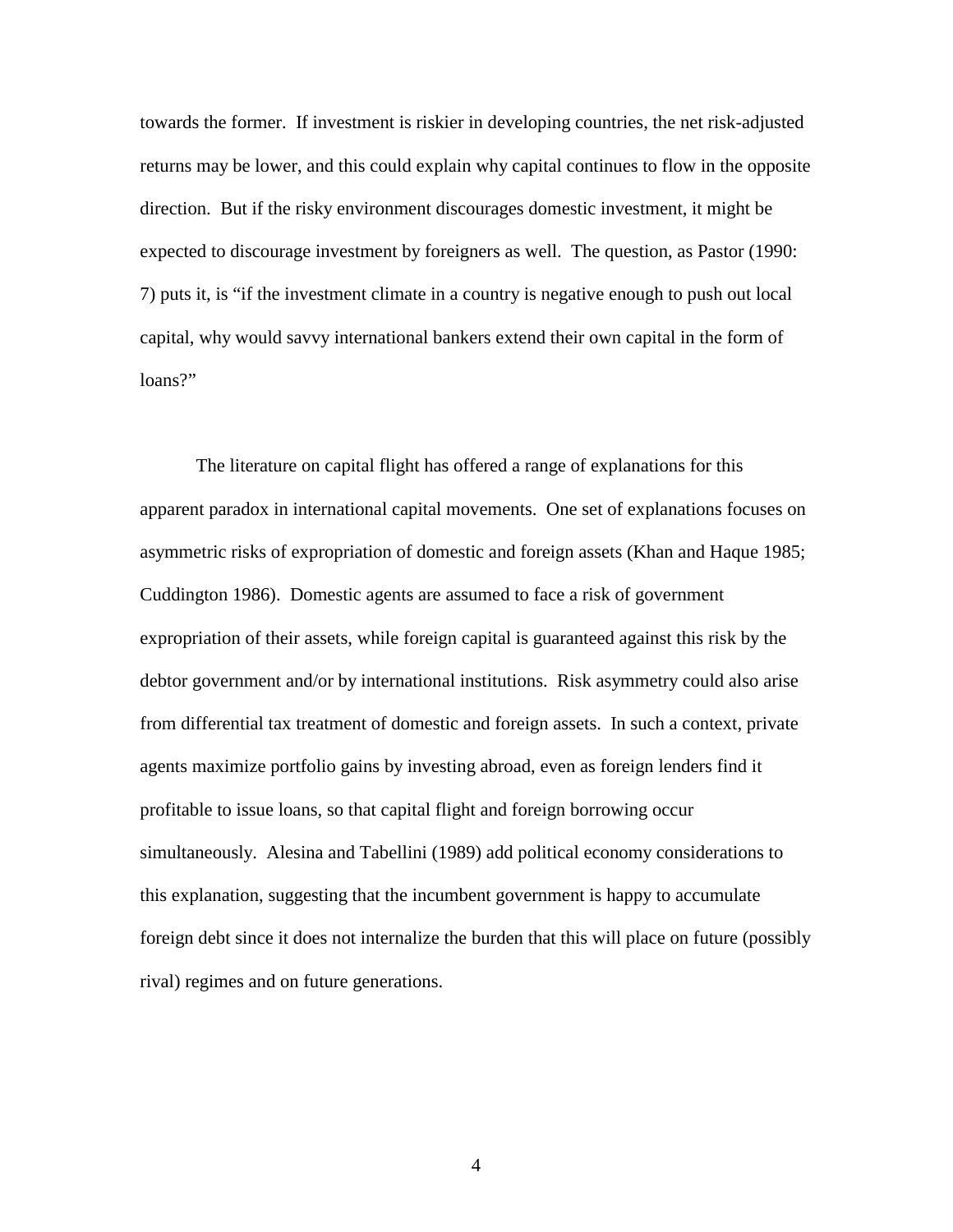A second set of explanations posits direct causal links between capital flight and external debt. The causal relationships can run both ways; that is, foreign borrowing can cause capital flight, while at the same time capital flight can lead to more foreign borrowing. Boyce (1992) distinguishes four possible causal links. In the first, foreign borrowing causes capital flight by contributing to an increased likelihood of a debt crisis, worsening macroeconomic conditions, and the deterioration of the general investment climate. In such cases of *debt-driven capital flight*, "capital flees a country in response to economic circumstances attributable to the external debt itself" (Boyce 1992: 337). In the second, foreign borrowing provides the resources as well as a motive for channeling private capital abroad, a phenomenon Boyce (1992: 338) terms *debt-fueled capital flight*. In such cases, funds borrowed abroad (by the government or by private borrowers with government guarantees) are re-exported as private assets. In some cases, the funds may never even leave the creditor bank, simply being transferred into an international private banking account at the same institution (Henry 1986). In the other two linkages, capital flight causes foreign borrowing. In the case of *flight-driven external borrowing*, capital flight drains national foreign exchange resources, forcing the government to borrow abroad. In the case of *flight-fueled external borrowing*, flight capital directly provides the resources to finance foreign loans to the same residents who export their capital, a phenomenon known as "round-tripping" or "back-to-back loans," motivated by the desire to obtain government guarantees on foreign borrowing, or by the need to devise a pretext for unexplained wealth.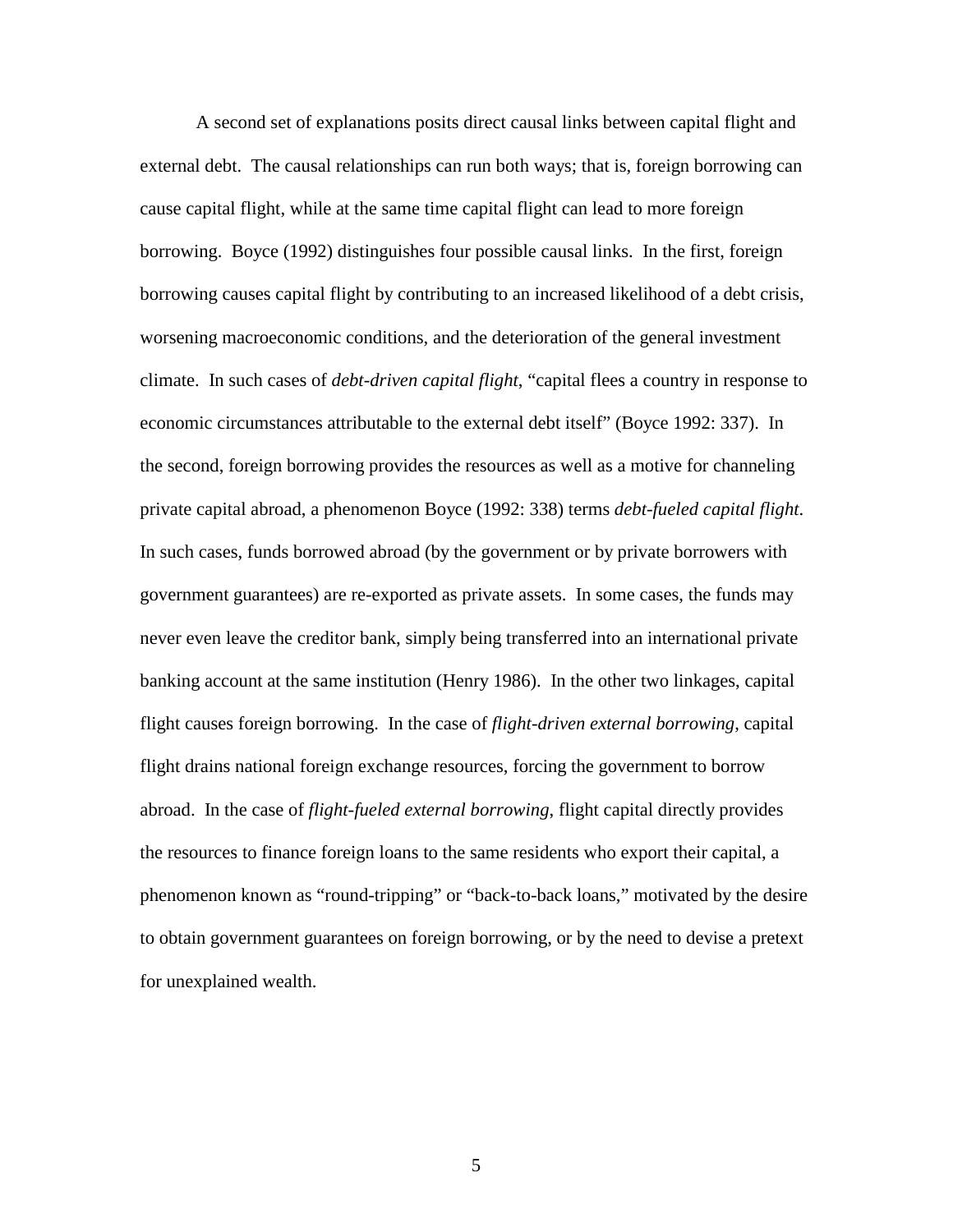A potentially important but politically sensitive factor that seldom has been pursued seriously in the empirical analysis of capital flight is the role of embezzlement of borrowed money by government leaders. Like natural resources, foreign loans are 'lootable' resources that corrupt leaders can appropriate for private enrichment and channel abroad for safekeeping. Ndikumana and Boyce (1998) offer evidence that this was a major contributor to capital flight in the Congo (formerly known as Zaïre) under the Mobutu regime. Similarly, Boyce (1992, 1993) reviews evidence suggesting that this type of debt-fueled capital flight was widespread during the rule of Ferdinand Marcos in the Philippines.

Econometric analysis may be able to shed light on the relative strength of the possible linkages between external borrowing and capital flight. In the case of debtdriven capital flight, it is the *stock* of external debt rather than annual flows of borrowing that would be expected to have the strongest effect on annual capital flight. Similarly, flight-driven external borrowing would be mediated by the stock of foreign reserves. The phenomena of debt-fueled capital flight and flight-fueled external borrowing, on the other hand, would be expected to generate tighter year-to-year correlations between annual *flows* of external borrowing and capital flight.

Countries that have experienced high levels of capital flight in the recent past are likely to experience higher capital flight in subsequent years. This is due in part to the momentum created by capital flight itself. For example, for a given level of government expenditure, the presence of high capital flight may lead private agents to expect higher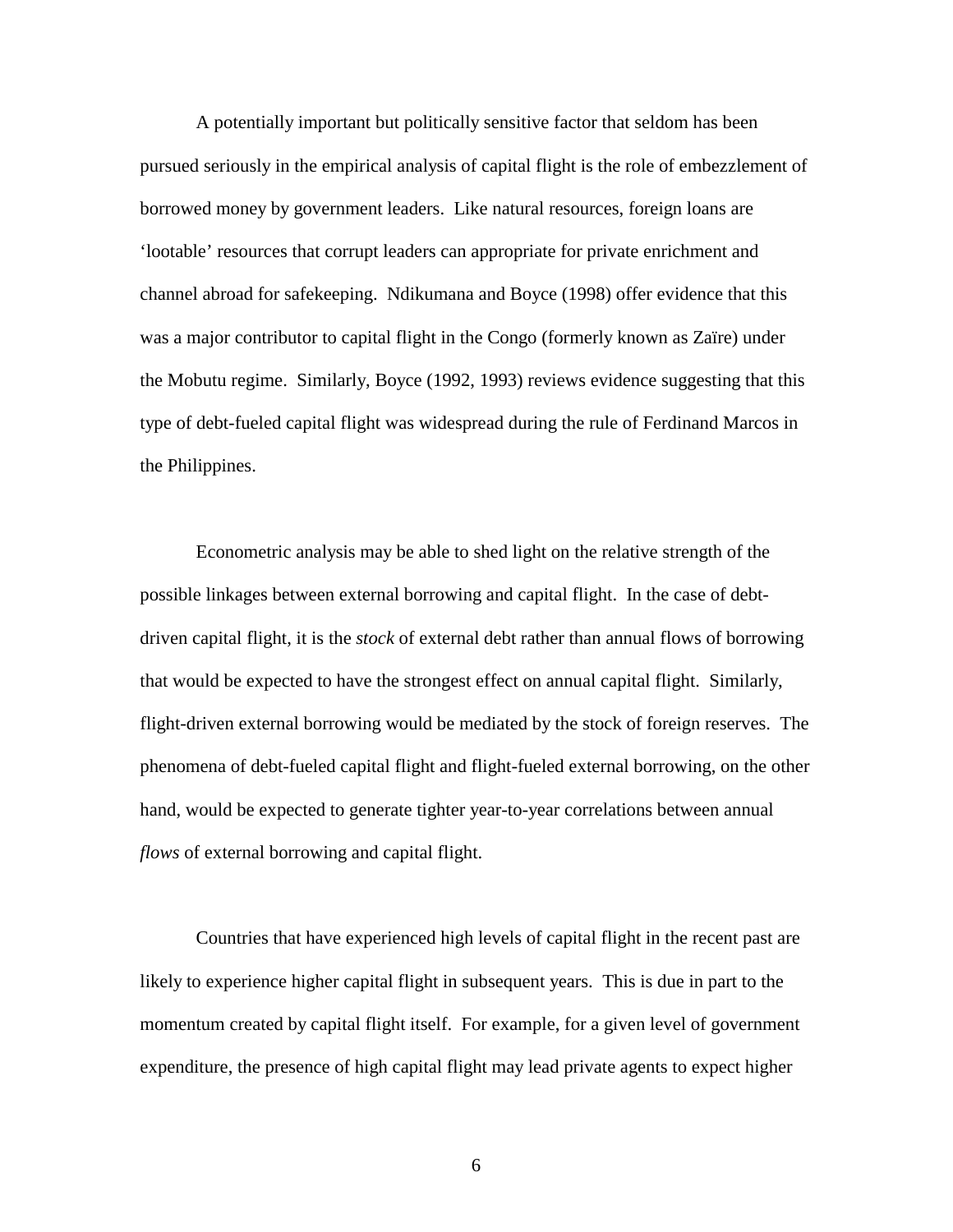tax rates by virtue of the resulting lower tax base. The consequent decline in expected after-tax returns discourages domestic investment and induces private agents to seek higher returns abroad (Collier, Hoeffler and Pattillo 2001). Moreover, capital flight may be 'habit-forming,' making investors unlikely to respond rapidly to any improvements in the investment climate.

# *(b) Empirical evidence on the determinants of capital flight*

There is a substantial empirical literature on the determinants of capital flight, originating in the 1980s with studies primarily on Latin American countries. Although results vary, due in part to differences in the measurement of capital flight and differences in econometric techniques and specifications, some important empirical regularities have emerged. Table 1 summarizes the main findings from a selection of 17 studies on developing countries. In what follows, we briefly discuss the factors that have been most emphasized in the literature.

#### [INSERT TABLE 1 HERE]

#### *Capital inflows*

 The single most consistent finding in empirical studies is that the annual flow of external borrowing is an important determinant of capital flight. This relationship has been established in single-country time-series studies as well as large-sample crosssectional and pooled data studies, and it is generally robust to alternative specifications of the capital flight equation, measures of capital flight, and econometric estimation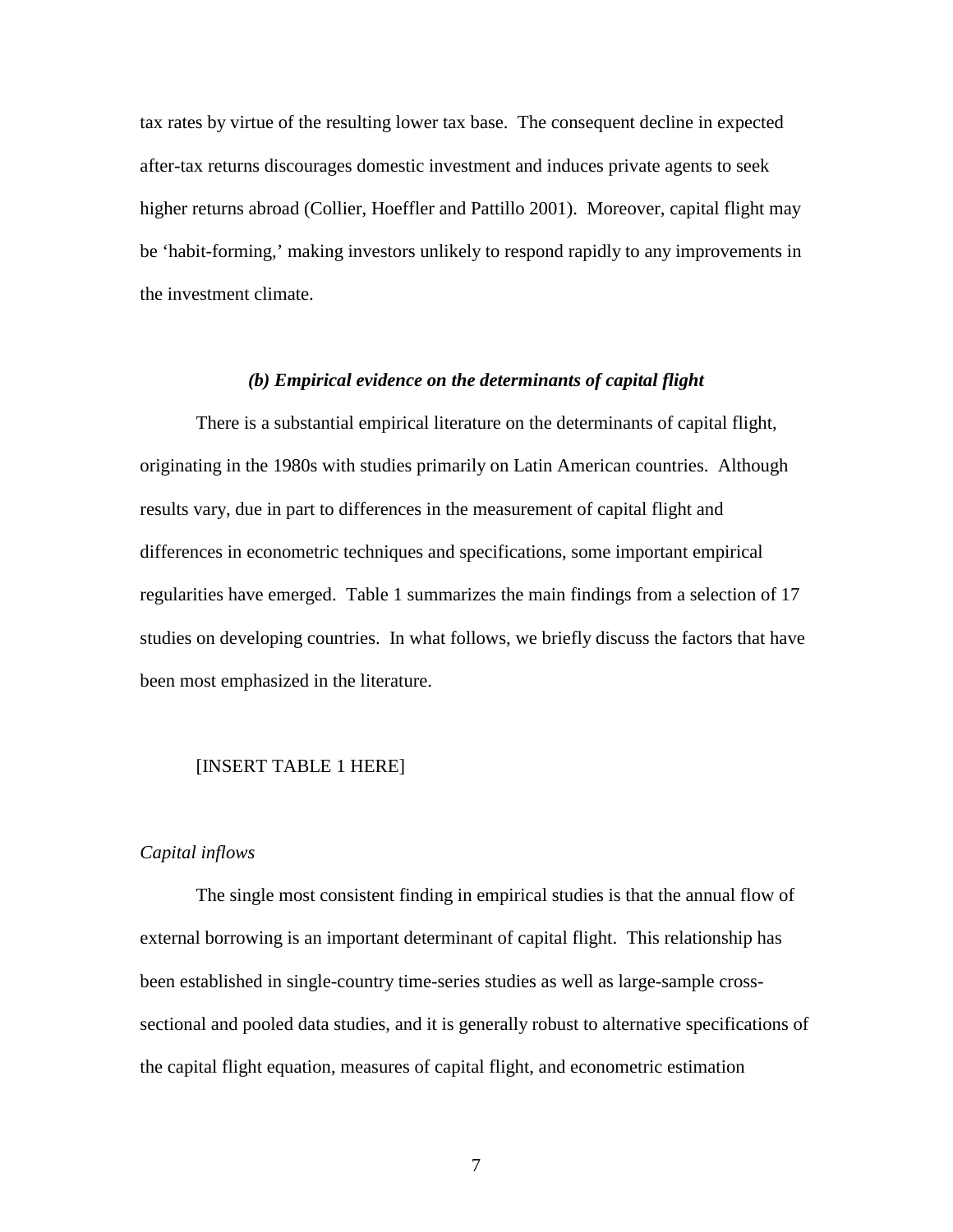methodologies. These findings suggest that debt-fueled capital flight has been a widespread phenomenon. Flight-fueled external borrowing could also contribute to this result. Using an instrumental variable approach to test for possible simultaneities, Boyce (1992, 1993) concludes that the causal relationships ran in both directions in the Philippines.

Relatively few empirical studies have examined the impact of the stock of debt as opposed to debt flows on capital flight. As discussed above, a high debt overhang can drive capital flight by worsening the macroeconomic environment and increasing the likelihood of a debt crisis. On the other hand, a high stock of debt might also be interpreted as evidence of creditworthiness, signaling higher expected availability of foreign exchange, and thereby reducing the incentives for capital flight. Vos (1992) finds that the debt stock had no statistically significant impact on capital flight from the Philppines, while Collier, Hoeffler, and Pattillo (2001), in a cross-sectional study, report a statistically significant positive impact (that is, a higher debt stock leads to greater capital flight).

 A few studies have investigated the role of other types of capital inflows as explanatory variables. Hermes and Lensink (2000) and Lensink, Hermes, and Murinde (2000) include development aid in addition to private lending, and find that it too has a positive effect, suggesting that capital flight can be fueled by grants as well as by loans. Lensink, Hermes, and Murinde (2000) also include direct foreign investment as an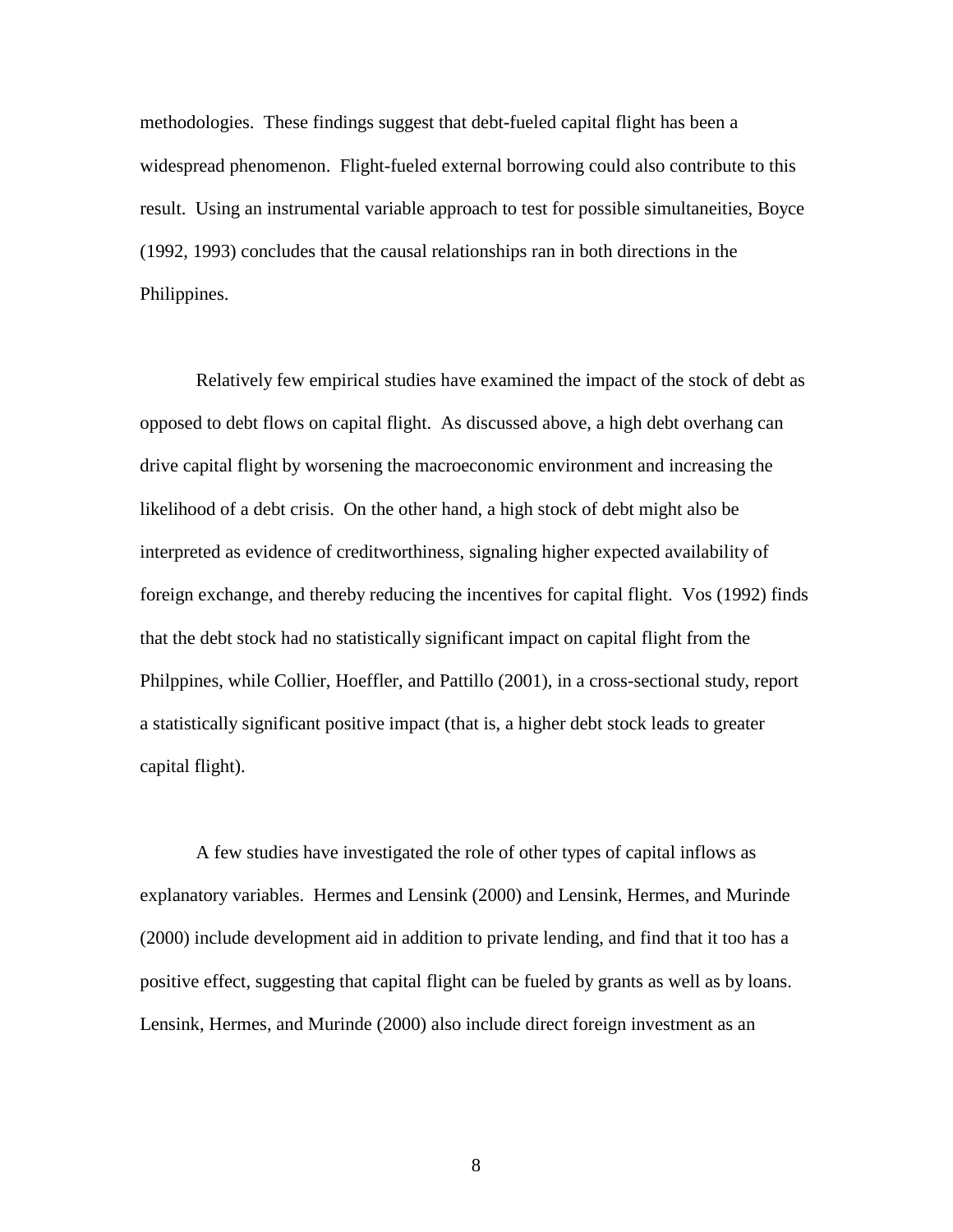explanatory variable, and find that it has no statistically significant effect on capital flight.

 Several empirical studies (Mikelsen 1991; Vos 1992) have reported a positive correlation between past capital flight and current capital flight, suggesting that capital flight tends to persist over time. This finding has been less robust, however, with some studies reporting insignificant or negative effects (Cuddington 1987; Boyce 1992; Nyoni 2000).

# *The macroeconomic environment*

The indicators of the macroeconomic environment that have been used most frequently in empirical studies of capital flight are inflation and the growth rate of income. A high expected inflation makes assets denominated in domestic currency less attractive compared to those denominated in foreign currency. Inflation can also be regarded "as an indicator of the overall ability of the government to manage the economy" (Fischer 1993: 487). Several empirical studies have found evidence that high inflation encourages capital flight (see Table 1). Note, however, that the causality can also run in the reverse direction: as capital flight erodes the tax base, the government may resort to money creation to finance the fiscal deficit. "Inflation may be the origin of capital flight, but once it takes place it has in itself a powerful inflationary impact," Dornbusch (1987: 148) remarks. "In the end it is hard to identify which is the chicken and which is the egg."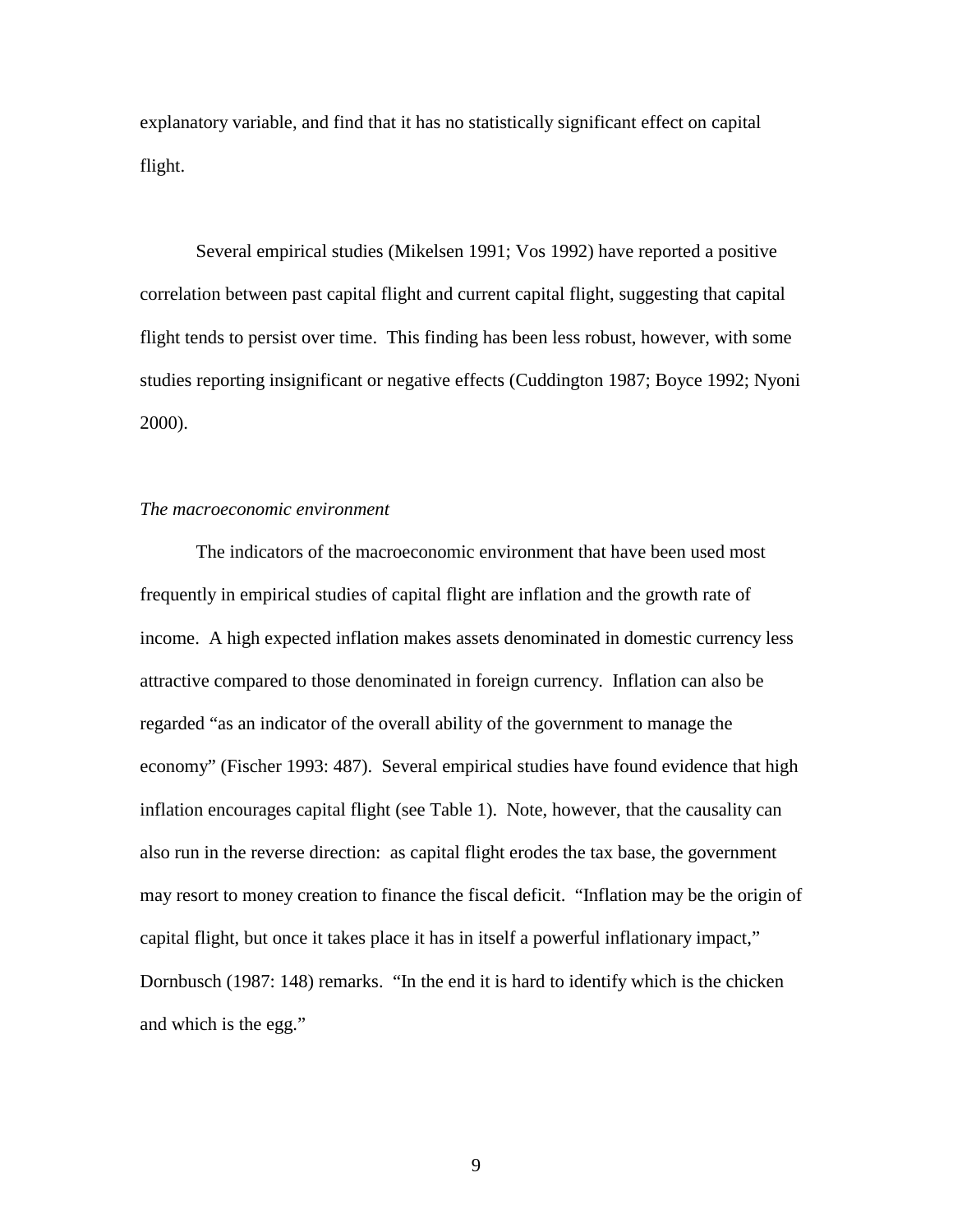Empirical evidence also supports the hypothesis that capital flight is higher when a country's rate of economic growth is low. Pastor (1990) finds that the growth rate differential between the USA and Latin American countries is an important determinant of capital flight from the region. Nyoni (2000) relates capital flight from Tanzania to the growth rate differential between Tanzania and the United Kingdom, and obtains a similar result. The empirical evidence is more mixed with regard to the effect of a country's growth rate alone on capital flight, with a number of studies finding that the effect is either not significant or not robust to alternative specifications and estimation methodologies. This may reflect the fact that economic growth is itself affected by some of the same factors that cause capital flight, making it difficult to isolate its independent effects.

 None of the empirical studies reviewed here examines the ratio of exports to GDP as a possible determinant of capital flight. Yet in the case of sub-Saharan Africa, this may be a relevant feature of the macroeconomic environment. Exports not only provide a source of foreign exchange and (through underinvoicing) a mechanism for capital flight, but also often are an arena for rent-seeking activities by politically powerful parastatal and private actors, particularly in the cases of minerals and agricultural commodities.<sup>4</sup>

#### *Fiscal policy*

Several studies find that government budget deficits are positively related to capital flight; that is, a higher deficit (or lower surplus) is associated with greater capital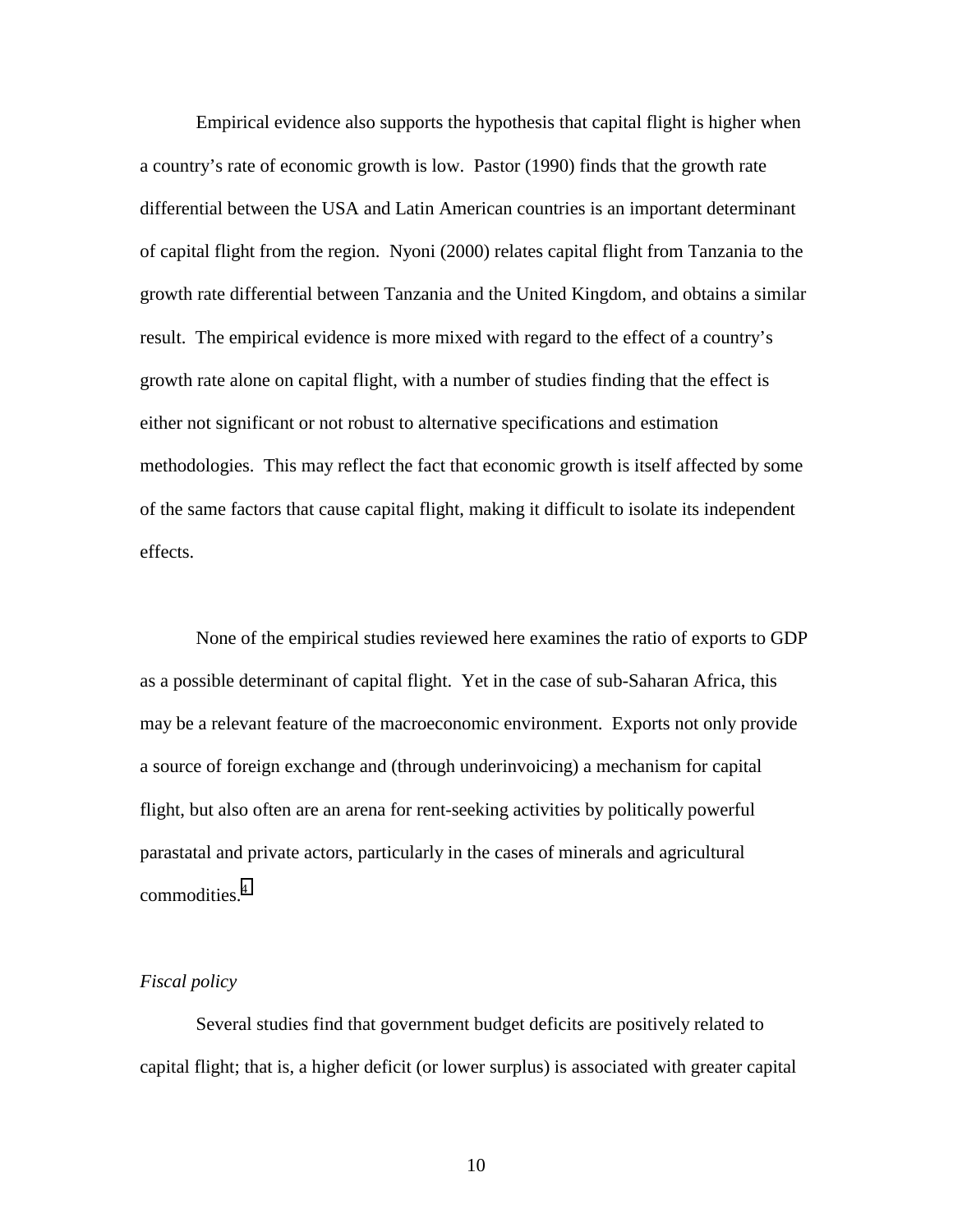flight. Research on this topic is still scant in the case of sub-Saharan African economies, however, for which the only study that we have been able to identify (Hermes and Lensink 1992) finds no evidence of a statistically significant link between fiscal deficits and capital flight. This topic deserves further attention, given the chronic budget deficits that many sub-Saharan African countries have experienced over the years.

 Another fiscal policy indicator that has been explored in some studies is taxation. There are three main ways in which taxation is thought to affect capital flight, apart from its effect on the fiscal balance. First, *ceteris paribus*, expected high tax rates imply lower expected net returns to domestic investment. Second, volatility of the tax rate results in higher investment risk and lower risk-adjusted returns to domestic investment. Third, discriminatory tax treatment in favor of foreign assets (often used to attract foreign capital) may also discourage domestic investment. Hermes and Lensink (2000) find a positive link between capital flight and uncertainty of government tax policy.<sup>[5](#page-39-0)</sup> Studies that include the tax/GDP ratio directly (as opposed to its unpredictable component) have not found a statistically significant link between taxation and capital flight (Pastor 1990; Vos 1992; Hermes and Lensink 1992), suggesting that it is the policy uncertainty of taxation that matters most for portfolio decisions.

In general, it is problematic to characterize a government's fiscal policy stance by means of a single variable such as the budget deficit or the tax rate (see MacKenzie (1989) for a survey of literature on this topic). Moreover, the quality of data on fiscal policy variables reported in international databases is often poor, especially in the case of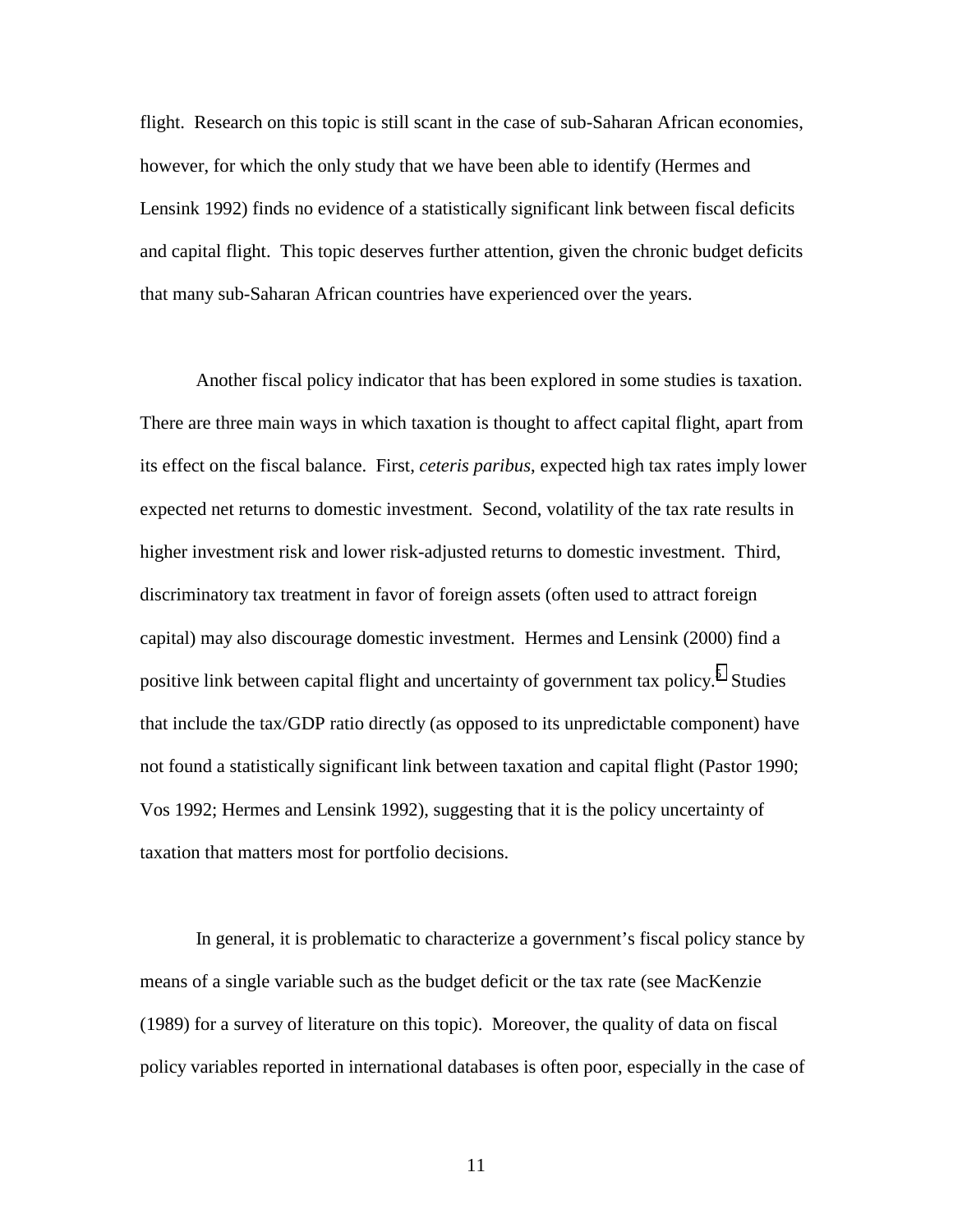developing countries. Hence, empirical evidence on the effects of fiscal policy must be interpreted cautiously.

### *Risk and returns to investment*

Indicators of risk and returns to investment have been examined as determinants of capital flight, based on portfolio choice theory. Investors are assumed to seek to maximize profits by allocating funds between domestic and foreign investment based on the relative risk-adjusted rate of return at home and abroad. Various indicators have been used to test this theory: the interest rate differential (that is, the domestic rate minus the foreign rate), exchange rate movements, and survey-based measures of institutional investor risk perceptions. As indicated in Table 1, a number of studies have found that differential risk-adjusted returns have statistically significant effects in the expected direction. Dooley (1988), for example, finds that financial repression, characterized by artificially low domestic deposit interest rates, is an important determinant of capital flight. Studies of capital flight from African countries, however, have found no significant relationship between interest rates and the magnitude of capital flight (Hermes and Lensink 1992; Murinde, Hermes and Lensink 1996; Nyoni 2000; Ng'eno 2000).

There is also some evidence that in SSA and elsewhere exchange rate overvaluation leads to capital flight. $<sup>6</sup>$  $<sup>6</sup>$  $<sup>6</sup>$  When the national currency is overvalued, the</sup> expectation that the currency will depreciate induces private investors/savers to shift their portfolio composition in favor of foreign assets (Cuddington 1986, 1987). As an alternative to the exchange rate, Olopoenia (2000) and Nyoni (2000) use the "black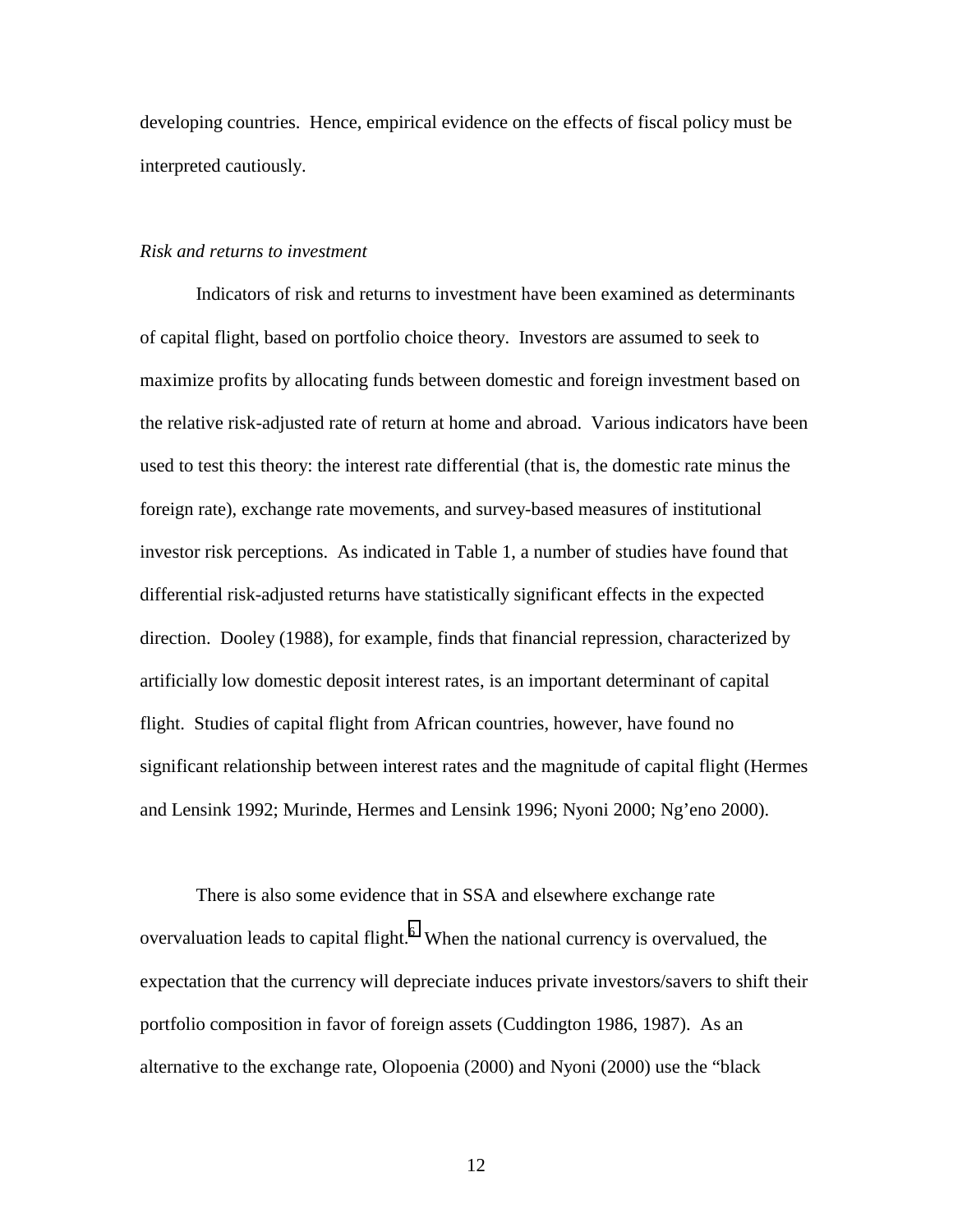market" premium (i.e., the difference between market and official exchange rates) as an explanatory variable, but find it to have no statistically significant effect on capital flight.

Investor-based survey data also have been used to investigate the effects of risk perceptions on capital flight. Noting that risk ratings are related to other determinants of capital flight, such as macroeconomic policy uncertainty and economic performance indicators, Collier, Hoeffler, and Pattillo (2001) extract the unpredictable components of the risk ratings, and find that they do not have a significant independent effect on capital flight.

# *Financial development*

The role of financial intermediation has received relatively little attention in the empirical literature on capital flight. In principle, financial development can reduce capital flight if accompanied by an expansion of opportunities for domestic portfolio diversification. However, financial deepening can also encourage capital flight if it facilitates international capital transfers. In particular, if financial markets are liberalized and international capital movements are deregulated, then domestic capital may be expected to flow abroad as long as risk-adjusted returns are higher elsewhere. Lensink, Hermes, and Murinde (1998) find a negative and significant effect of demand deposits on capital flight. Using the M2/GDP ratio as a measure of financial development,<sup>[7](#page-39-0)</sup> Collier, Hoeffler, and Pattillo (2001) find that it has no statistically significant effect.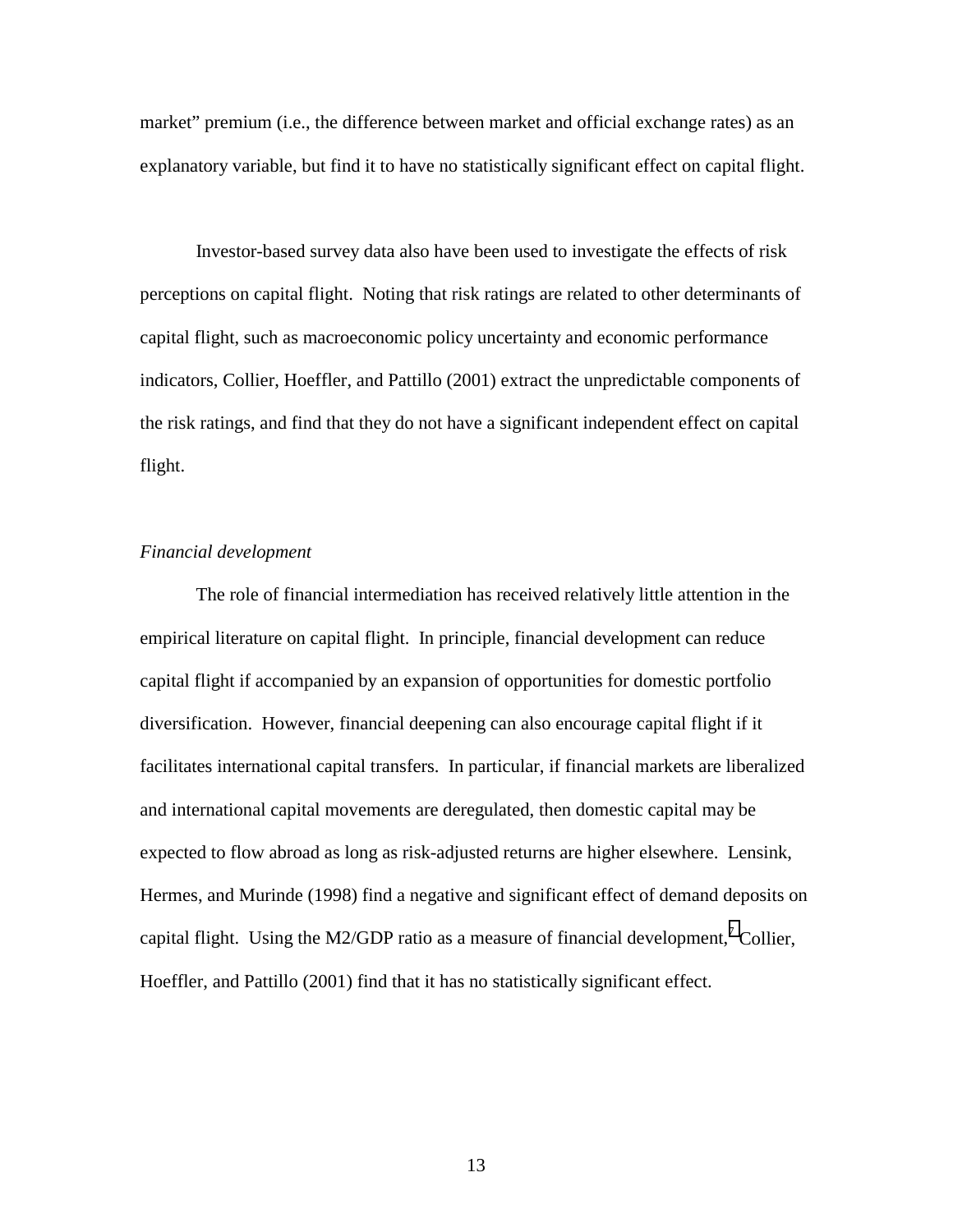#### *Political and governance factors*

A few studies have examined the effects of political and governance factors on capital flight. We would expect that political instability and poor governance would contribute to poor economic performance, high uncertainty, and a negative overall investment climate, all of which would be likely to discourage domestic investment and encourage capital flight. Empirical evidence on the direct effects of political and governance factors remains rather sparse, however. In part, this may be due to the lack of reliable measures for these factors. In large cross-sectional studies, however, Hermes and Lensik (2000) and Lensink, Hermes, and Murinde (2000) have found that holding other factors constant, political instability and war lead to greater capital flight, and that democracy and political freedom are associated with less capital flight.

# **3. DATA**

The present study examines the determinants of capital flight from 30 sub-Saharan African countries for the period 1970-1996. Our sample includes 24 SSA countries that are classified as severely indebted low-income countries (SILICs), for which estimates of capital flight are presented by Boyce and Ndikumana (2001). In this study, we add another six SSA countries that are not classified as SILICs, but for which the necessary data to estimate capital flight are available (Benin, Gabon, Mauritius, Senegal, Togo, and Zimbabwe). The capital flight series for the 30 SSA countries is presented in Table A1 in the appendix. The panel structure of the data set, embodying both time-series and cross-country variations in capital flight and its potential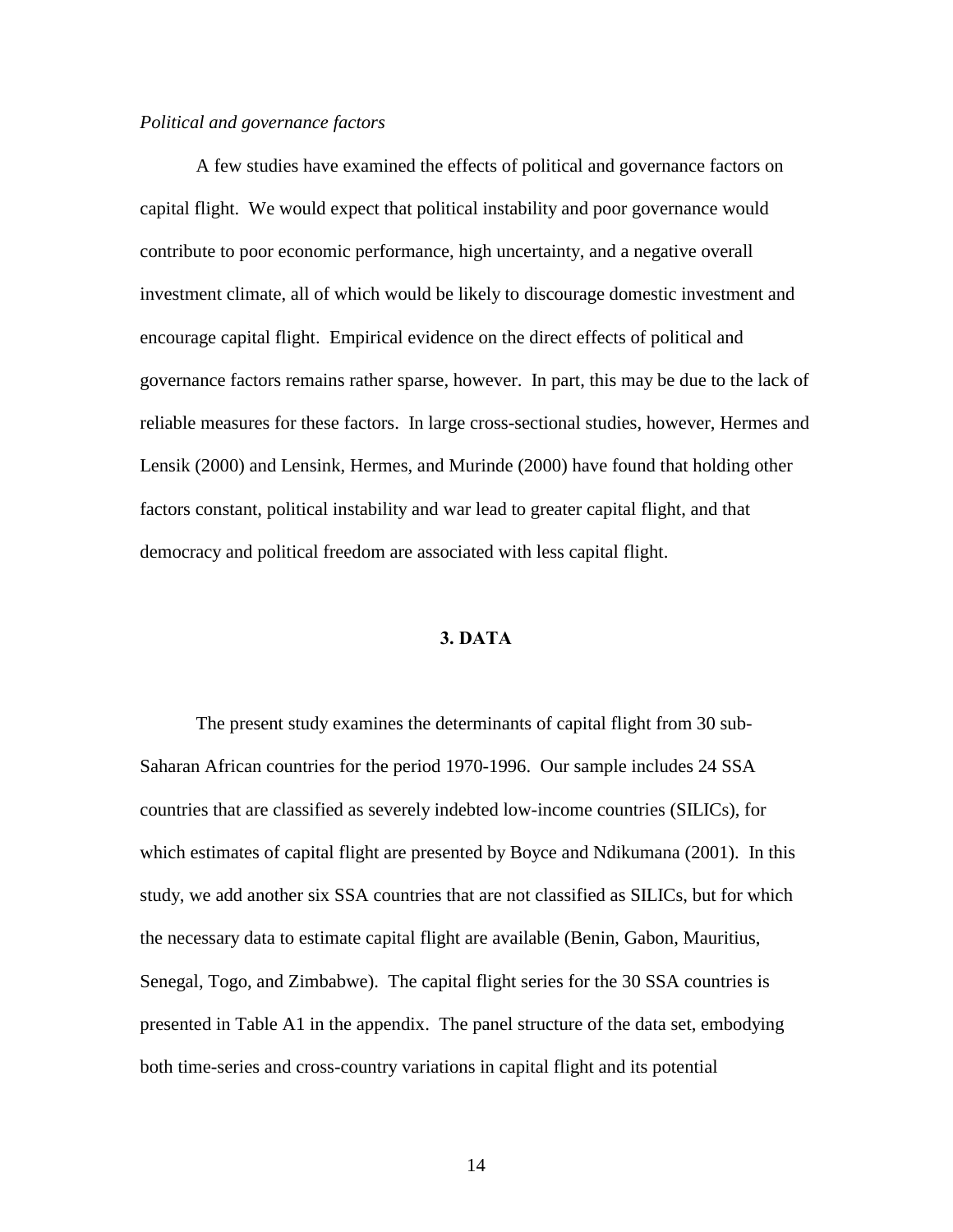determinants, increases the number of observations and hence the degrees of freedom compared to single-country studies. Detailed information on the definitions of variables used in the analysis and data sources is presented in Table A2. The country means of the variables are reported in Table A3.

# *(a) Capital flight*

The empirical literature has advanced a number of approaches to measuring capital flight (for discussions, see Lessard and Williamson 1987; Vos 1992; and Ajayi 1997). The measure used in this study is derived using the methodology described by Boyce and Ndikumana (2001). For country *i* in year *t*, capital flight is computed as follows:

$$
KF_{it} = \Delta DEBTADJ_{it} + DFI_{it} - (CA_{it} + \Delta RES_{it}) + MISINV_{it}
$$
 (1)

where ∆*DEBTADJ* is the change in the country's stock of external debt (adjusted for cross-currency exchange rate fluctuations, so as to take into account the fact that debt is denominated in various currencies and then aggregated in US dollars); *DFI* is net direct foreign investment; *CA* is the current account deficit; ∆*RES* is the change in the stock of international reserves; and *MISINV* is net trade misinvoicing. This is a variant of the "residual" method for the computation of capital flight, used by the World Bank (1985) among others, based on the difference between the inflows of foreign exchange from external borrowing (as reported in the World Bank's *World Debt Tables*) and the uses of foreign exchange reported in the IMF's *Balance-of-Payments Tables*. We refine this measure by incorporating adjustments for trade misinvoicing and for the impact of exchange rate fluctuations on the dollar value of external debt. $<sup>8</sup>$  $<sup>8</sup>$  $<sup>8</sup>$  The nominal values of</sup>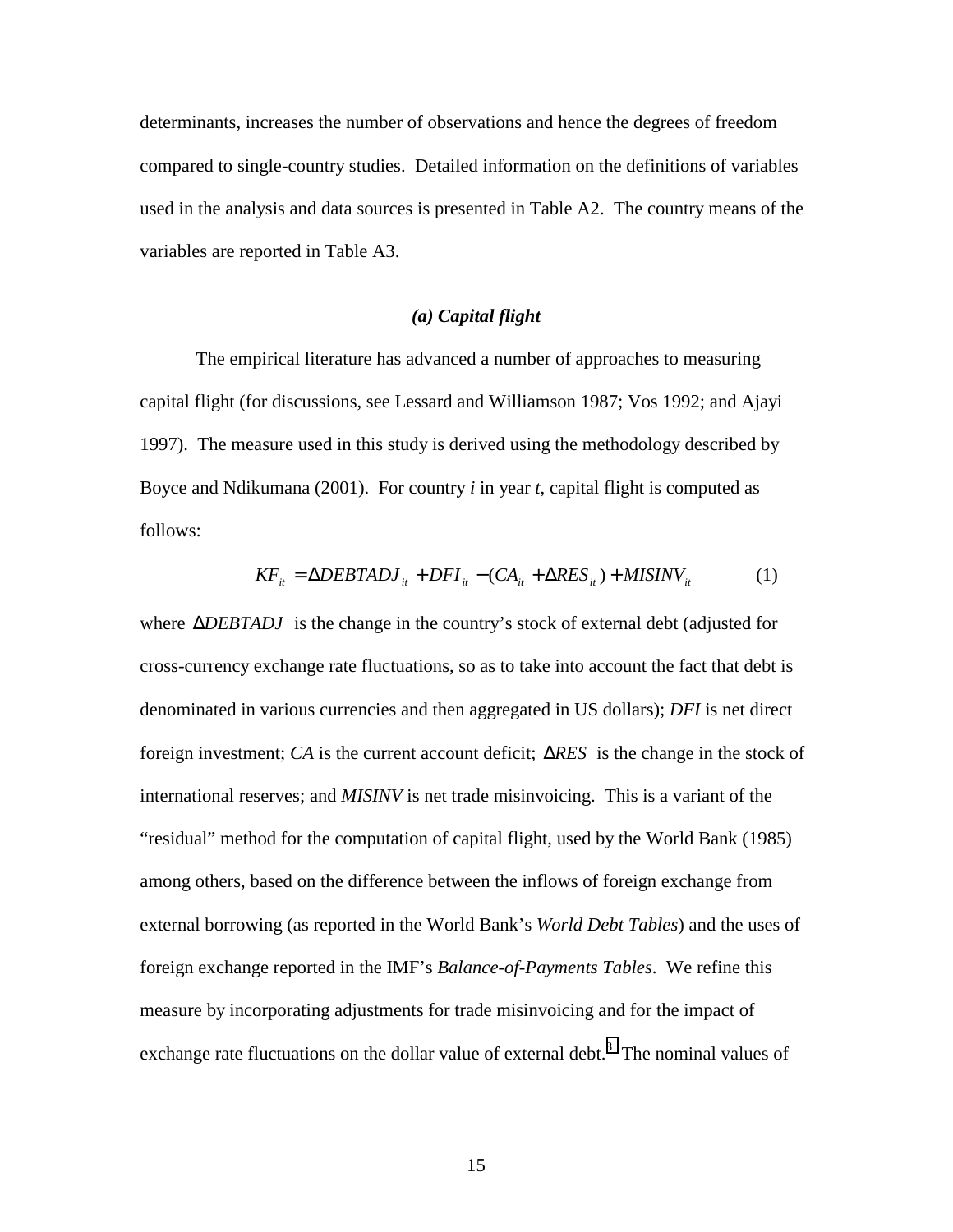annual capital flight are converted to real values using the US producer price index (base  $1996 = 100$ ).

 Table 2 summarizes the magnitude of capital flight from SSA countries. Real capital flight over the 27-year period amounted to about \$187 billion for the 30 countries. Including imputed interest earnings, the accumulated stock of capital flight was about \$274 billion as of end-1996. As a whole, this group of SSA countries is a "net creditor" to the rest of the world in the sense that their private assets held abroad, as measured by capital flight including interest earnings, exceed their total liabilities as measured by the stock of external debt. Their net external assets (accumulated flight capital minus accumulated external debt) amounted to approximately \$85 billion.

[INSERT TABLE 2 HERE]

 The volume of capital flight varies substantially across countries. In terms of absolute magnitude, Angola, Cameroon, Côte d'Ivoire, the Democratic Republic of Congo, and Nigeria have the highest stocks of capital flight. The ratio of capital flight stock to GDP exceeds 200% for eight countries, with a weighted average ratio of 172% for the group. Five of the 30 countries (Benin, Mali, Niger, Senegal, and Togo) exhibit a "negative" stock of flight capital, indicating that their recorded capital inflows exceed recorded uses of foreign exchange.<sup>[9](#page-39-0)</sup>

# *(b) Independent variables*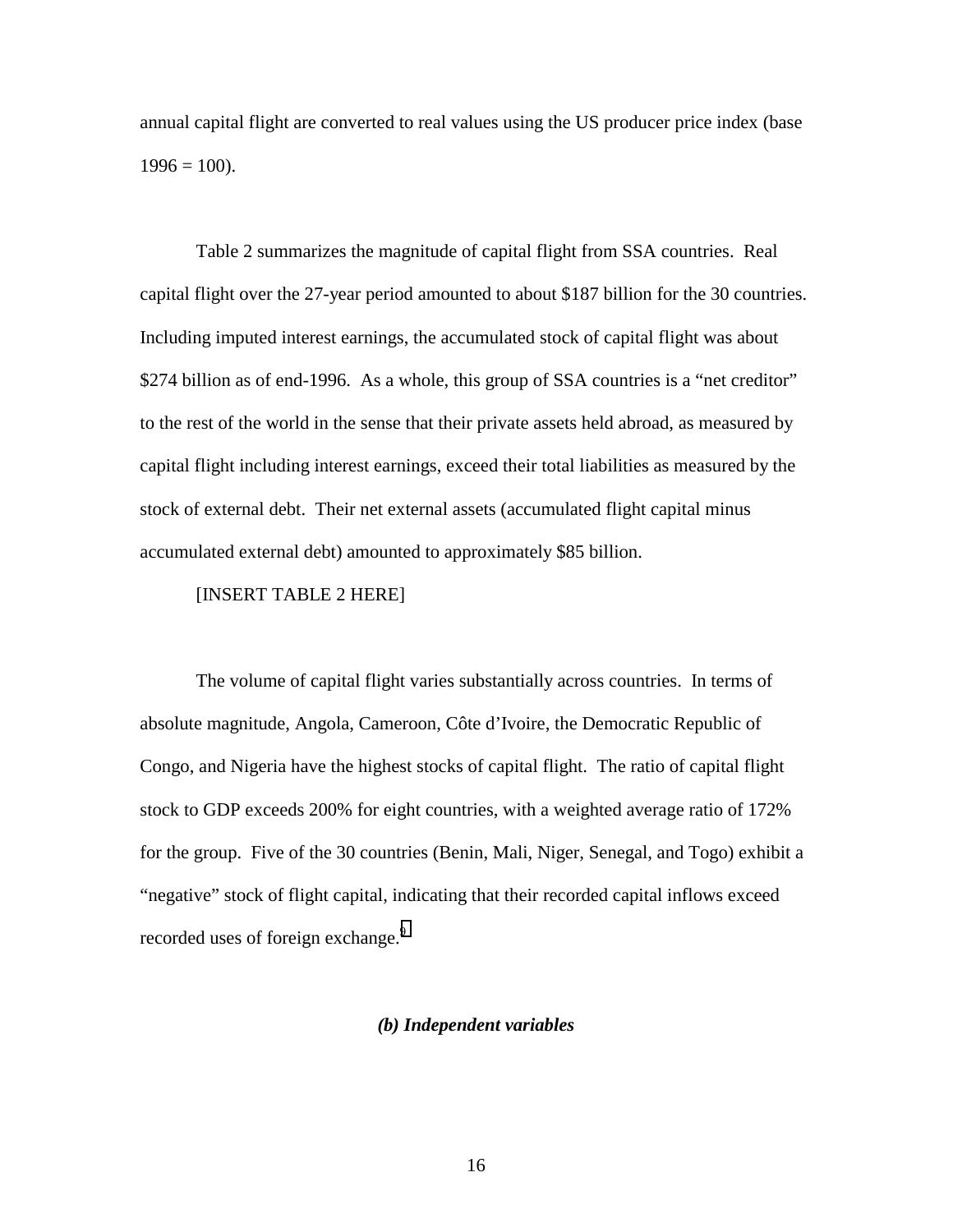# *Capital flows and stocks*

As a measure of capital inflows, we use the annual change in the total debt stock (adjusted for exchange rate fluctuations). We use the stock of debt as a measure of debt overhang.

# *Macroeconomic environment*

As indicators of the macroeconomic environment, we use annual growth rate of real per capita GDP; the growth rate differential between the African country and the USA; the growth rate differential between the country and its OECD trading partners (weighted average by trade shares); the annual inflation rate measured by the percentage change in the consumer price index; the inflation rate differential between the country and the USA; and exports as a percentage of GDP.

# *Fiscal policy*

As indicators of the fiscal policy we use the primary budget deficit, the overall fiscal deficit, and the tax/GDP ratio.

### *Risk and returns to investment*

As indicators of the returns to domestic investment, we use the percentage change in the real exchange rate (index 1990=100) as an indicator of the risk associated with investing domestically; the domestic deposit rate; the spread between the domestic lending rate and the deposit rate; and the difference between the domestic deposit rate and the U.S. Treasury bill rate with an adjustment for depreciation of the local currency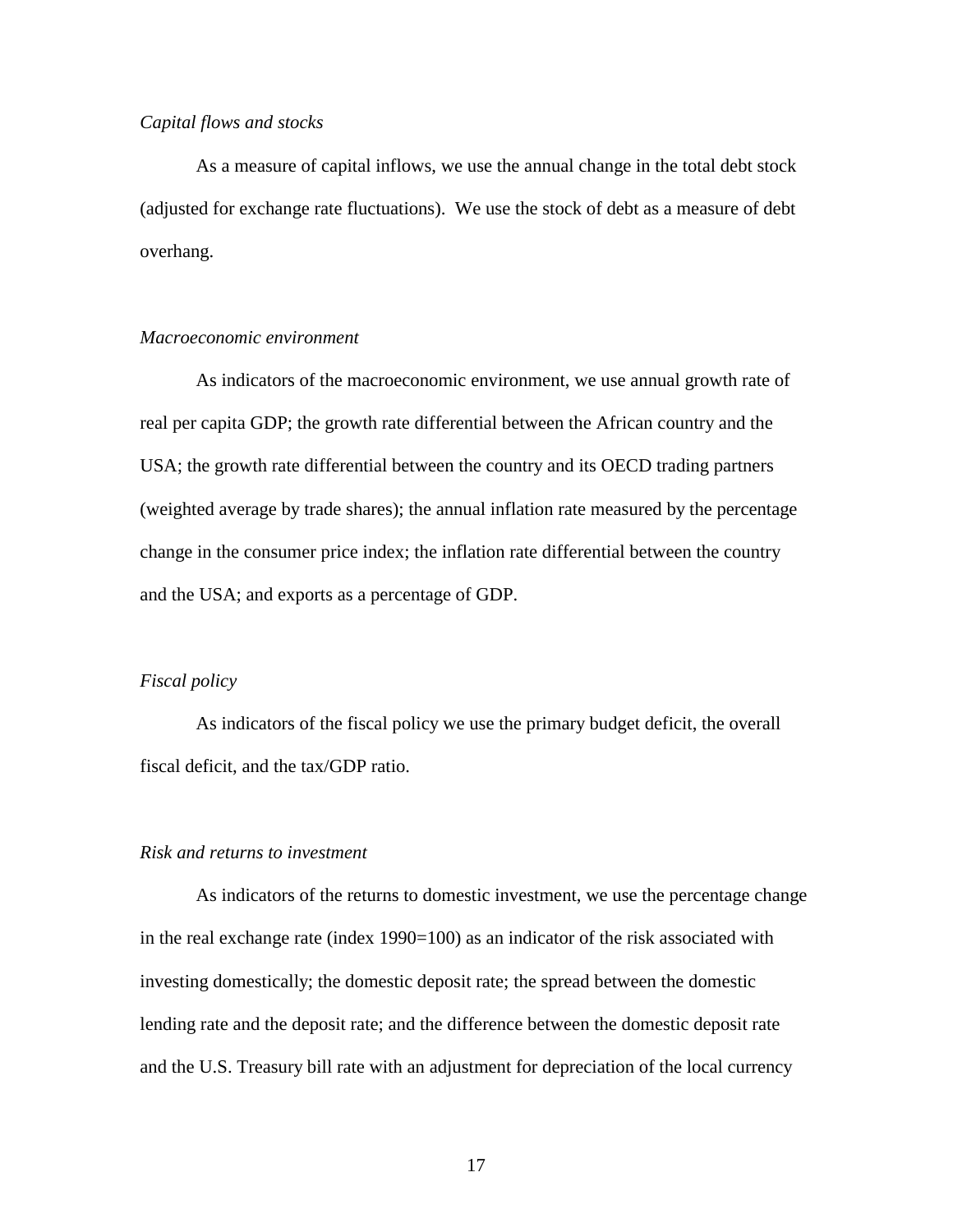(that is, the domestic deposit rate minus the U.S. Treasury bill rate minus the percentage change in the official exchange rate).

# *Financial development*

We use two measures of financial intermediation: the ratio of total liquid liabilities (M3) to GDP, which serves as a proxy for the size of the financial system; and credit to the private sector as a percentage of GDP, a measure of availability of credit in the domestic financial market.

# *Governance and the political environment*

Finally, we examine the effects of five indicators of governance and the political environment: political freedom and civil liberty; voice and accountability; government effectiveness; risk of contract repudiation; and corruption.<sup>10</sup> The indexes of freedom, risk of contract repudiation, and corruption are available as annual time series, while the other two indexes are available as one observation per country.<sup>11</sup> For the time-variant indexes we relate capital flight to their unpredictable components, obtained as residuals from forecasting equations, on the grounds that uncertainty regarding these variables is most likely to spark capital flight.<sup>12</sup>

#### **4. ECONOMETRIC ANALYSIS**

# *(a) Methodology*

The existing theory does not offer a clear-cut way of determining *a priori* which independent variables should be included in the empirical model of the determination of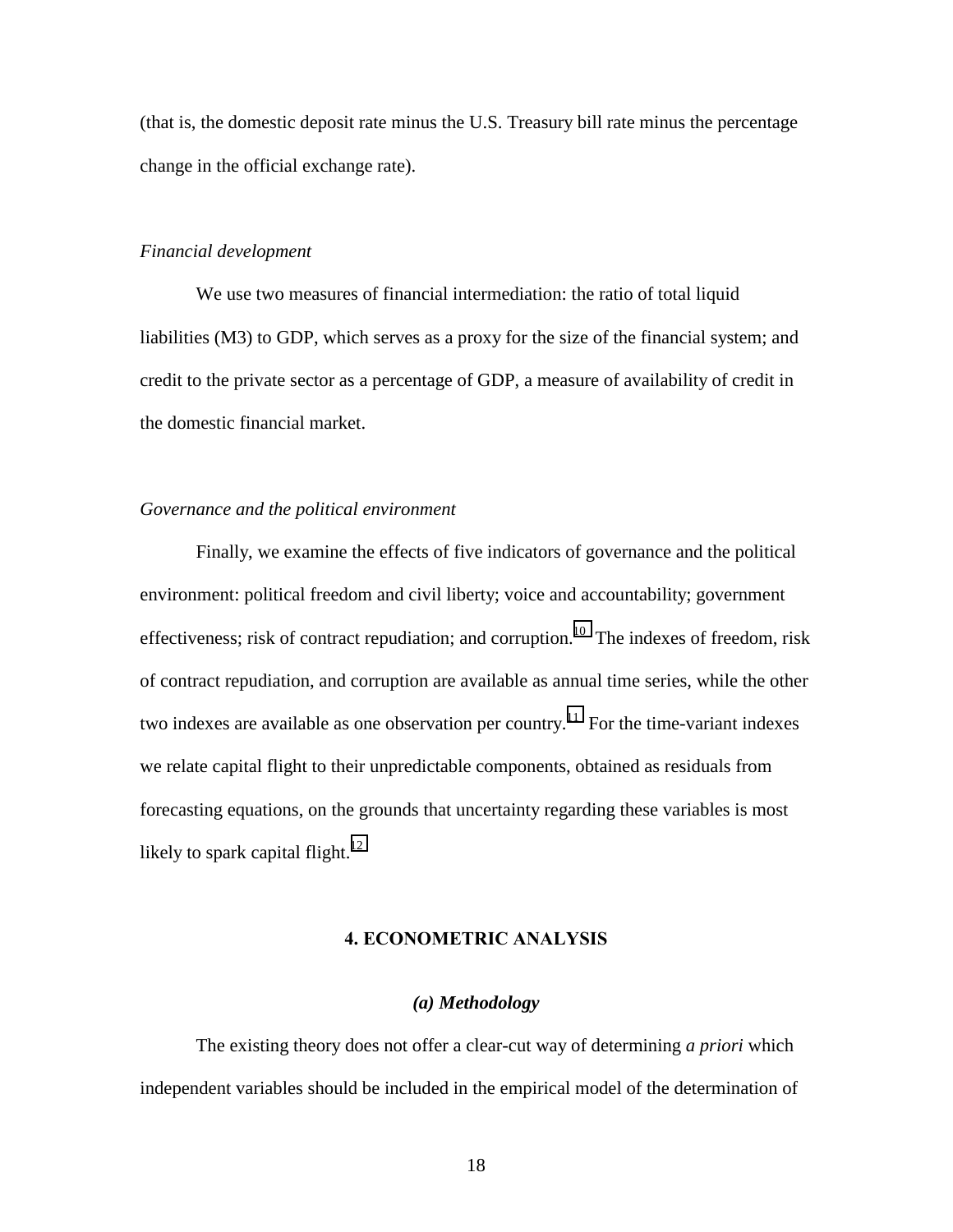capital flight for a particular sample of countries. Hence we follow a stepwise approach, adding explanatory variables one by one and retaining those that are statistically significant. A combination of six explanatory variables remain significant when used simultaneously: two lags of capital flight, change in debt, the lag of the debt stock, and the lag of the growth rate differential between the African country and its OECD trading partners. We refer to this as the "expanded model". The two lags of capital flight and the change in debt invariably remain significant when other variables are added to the equation one by one. In contrast, the debt stock, the growth rate differential, and other variables are not robust to addition of more regressors. We refer to the regression in which the only explanatory variables are the two lags of capital flight and the change in debt as the "base model".

The model specifications can be represented by the following equation:

$$
KF_{it} = \alpha_{0i} + \alpha_1 K F_{i,t-1} + \alpha_2 K F_{i,t-2} + \alpha_3 CD_{it} + \beta' X_{i,t-1} + \delta' Z_i + \varepsilon_{it}
$$
 (2)

where for a country *i* at time *t*, *KF* is the ratio of real capital flight to GDP, *CD* is the ratio of the change in debt stock to GDP, **X** is a vector of other time-varying independent variables, **Z** is a vector of time-invariant independent variables (the two governance indicators),  $\alpha_{0i}$  is a country-specific intercept representing unobservable individual characteristics, and  $\varepsilon$  is a white noise error term. To allow for country-specific fixed effects, we mean-difference all time-varying variables.<sup>13</sup> The regressions that include the time-invariant indicators (the index of voice and accountability and the index of government effectiveness) do not include fixed effects as these would be collinear with the time-invariant variables.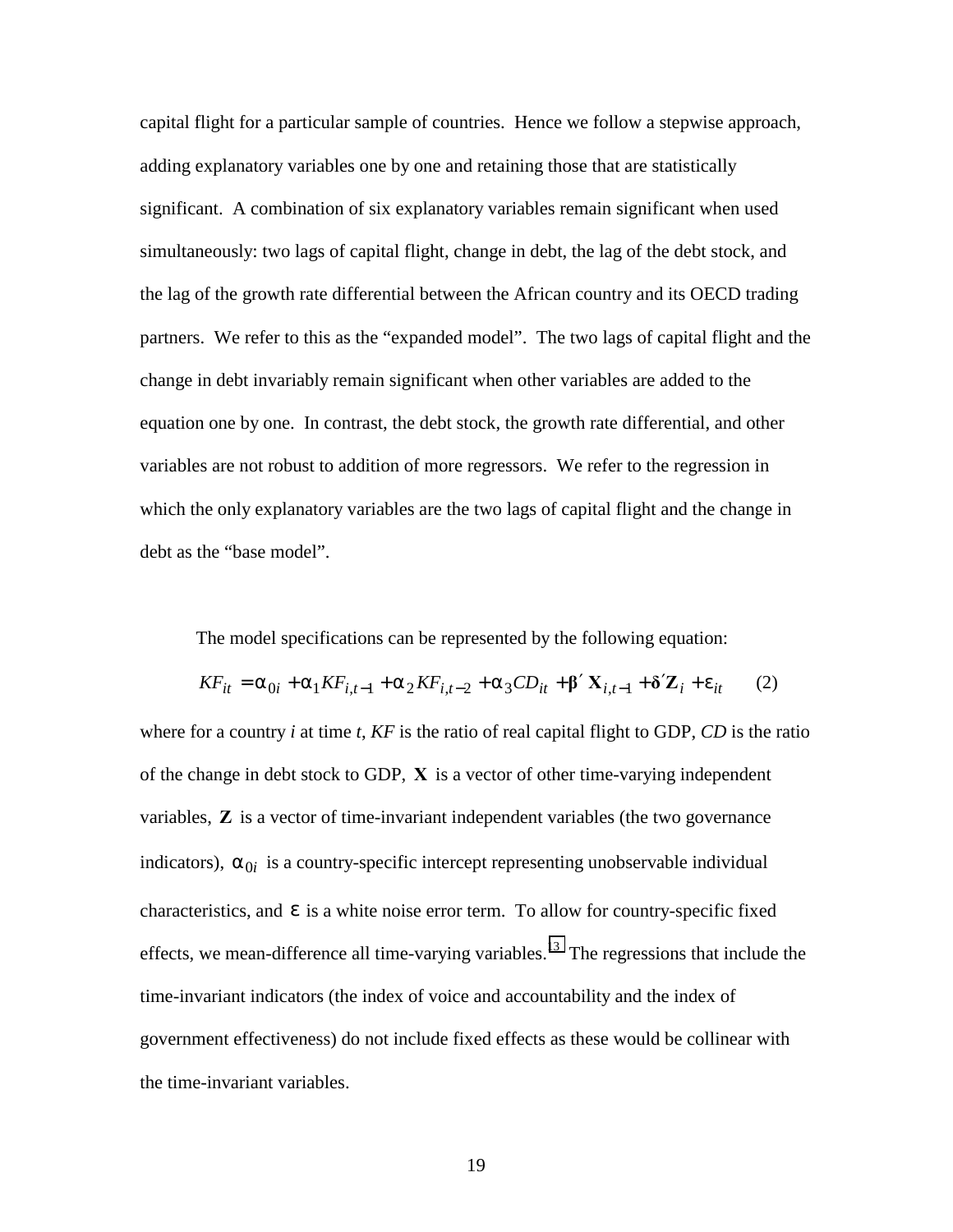We first run the regressions with annual panel data, an approach that not only maximizes the degrees of freedom but also allows us to analyze the dynamic effects of past capital flight through the inclusion of lagged values. In these regressions, we test and correct for serial correlation of the error term as needed, using the Cochrane-Orcutt transformation procedure (see Griffiths, Hill, and Judge 1993). As a check on the robustness of our results, we then collapse the data into a single cross-section where each country has one observation, consisting of the means of the time-varying factors and the values of the time-invariant factors.<sup>14</sup>

As discussed above, there may be a two-way relationship between external borrowing and capital flight. To investigate this possibility, we test for endogeneity of the change in debt (*CD*) by estimating the following equation:

$$
KF_{it} = \phi_0 + \phi_1 CD_{it} + \xi_{it} \tag{3}
$$

where ξ is an error term with the standard properties. We use the Hausman (1978) test to test for endogeneity, using lagged values of change in debt and capital flight as instruments. The results indicate no statistically significant simultaneity bias.<sup>15</sup> We therefore retain contemporaneous change in debt in the model, a specification that allows us to examine whether capital flight is fueled by external borrowing. To address possible simultaneity problems for other time-varying independent variables, we use the first lags of these regressors in estimating equation (2).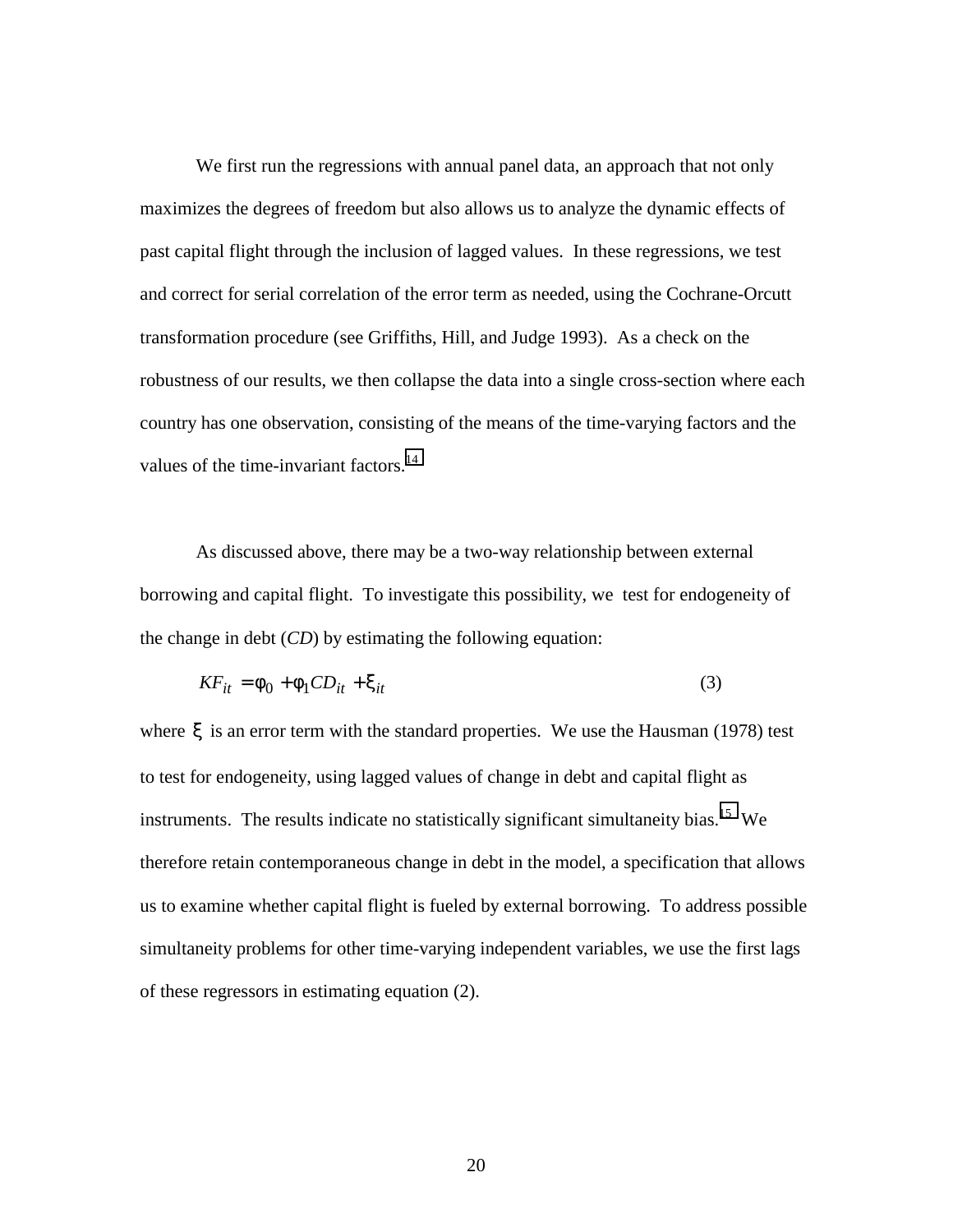#### *(b) Results*

The results of the regressions using annual pooled data are reported in Tables 3a and 3b, and the results of cross-sectional regressions are reported in Tables 4a and 4b.

#### *Debt and capital flight*

 Our single strongest finding is that external borrowing is an important determinant of capital flight. In the pooled data analysis, the change in external debt invariably has a positive and statistically significant effect, regardless of which additional determinants of capital flight are included in the regressions.<sup>16</sup> This result is also robust in the cross-sectional specification. The estimated coefficients of the change in debt reported in Tables 3a and 3b range from approximately 0.7 to 0.9, with an average value of 0.8. Since both capital flight and change in debt are measured as percentages of GDP, this implies that, for every dollar of external borrowing by a SSA country in a given year, roughly 80 cents left the country as capital flight. In the cross-sectional regressions reported in Tables 4a and 4b, the estimated coefficients on the change in debt range from 0.35 to 0.9, with an average value of 0.75.

By including both the change in debt and the one-year lag of the debt stock (again as a percentage of GDP) simultaneously in the equation, we are able to assess the relative importance of debt-fueled and debt-driven capital flight. We find that the debt stock/GDP ratio has a positive and statistically significant coefficient (Table 3a). This result supports the hypothesis that debt overhang has an independent effect on capital flight: a one-dollar increase in the stock of debt adds an estimated 3.5 cents to annual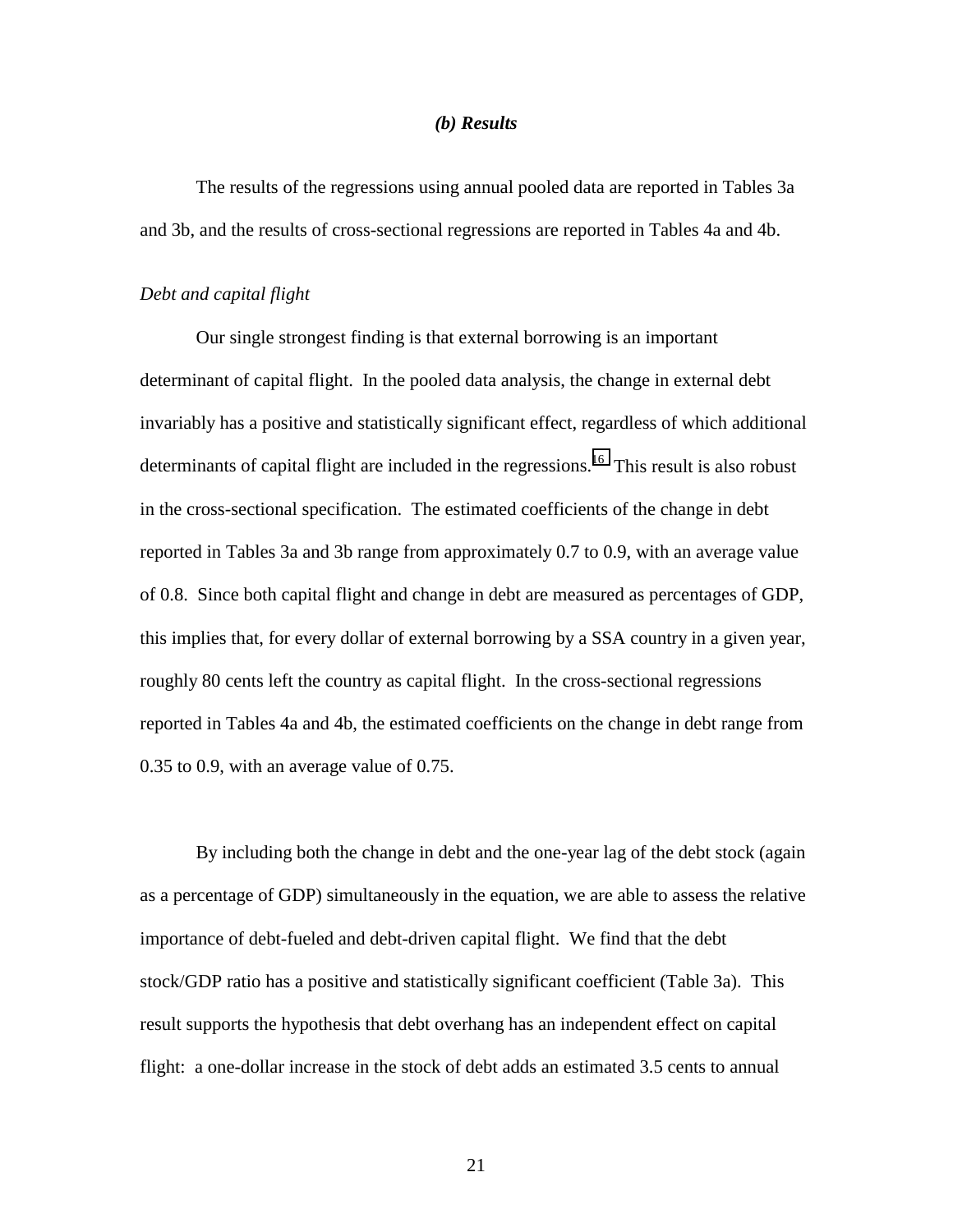capital flight in subsequent years. These results suggest that external borrowing and capital flight are linked by both debt-fueled and debt-driven capital flight.<sup>17</sup>

 Our results also indicate that past capital flight has a positive effect on current capital flight. The coefficients on lagged capital flight are consistently positive and statistically significant, a finding that suggests *hysteresis*, or a tendency for capital flight to persist over time. This may reflect a *habit-formation effect*, as private actors gain experience in capital flight operations. It may also reflect a *contagion effect*, as capital flight corrodes the legitimacy of capital controls, particularly if the flight capitalists include government authorities. At the same time, capital flight may contribute to the deterioration of the macroeconomic environment, in turn sparking further capital flight.

[INSERT TABLES 3a AND 3b HERE] [INSERT TABLES 4a AND 4b HERE]

### *Effects of the macroeconomic environment*

Our results indicate that the growth rate differential between the African country and its OECD trading partners is negatively related to capital flight: higher growth leads to less capital flight. In panel annual data regressions, the negative coefficient on the growth rate differential (lagged one year) is statistically significant at the 5% level. In the cross-sectional regressions, the coefficient on the growth differential (measured over the period as a whole) is statistically insignificant in the full set of 30 countries, but it is negative and statistically significant at the 5% level in the SILIC sub-set. We obtain similar results (not reported here for reasons of space) when we use the African country's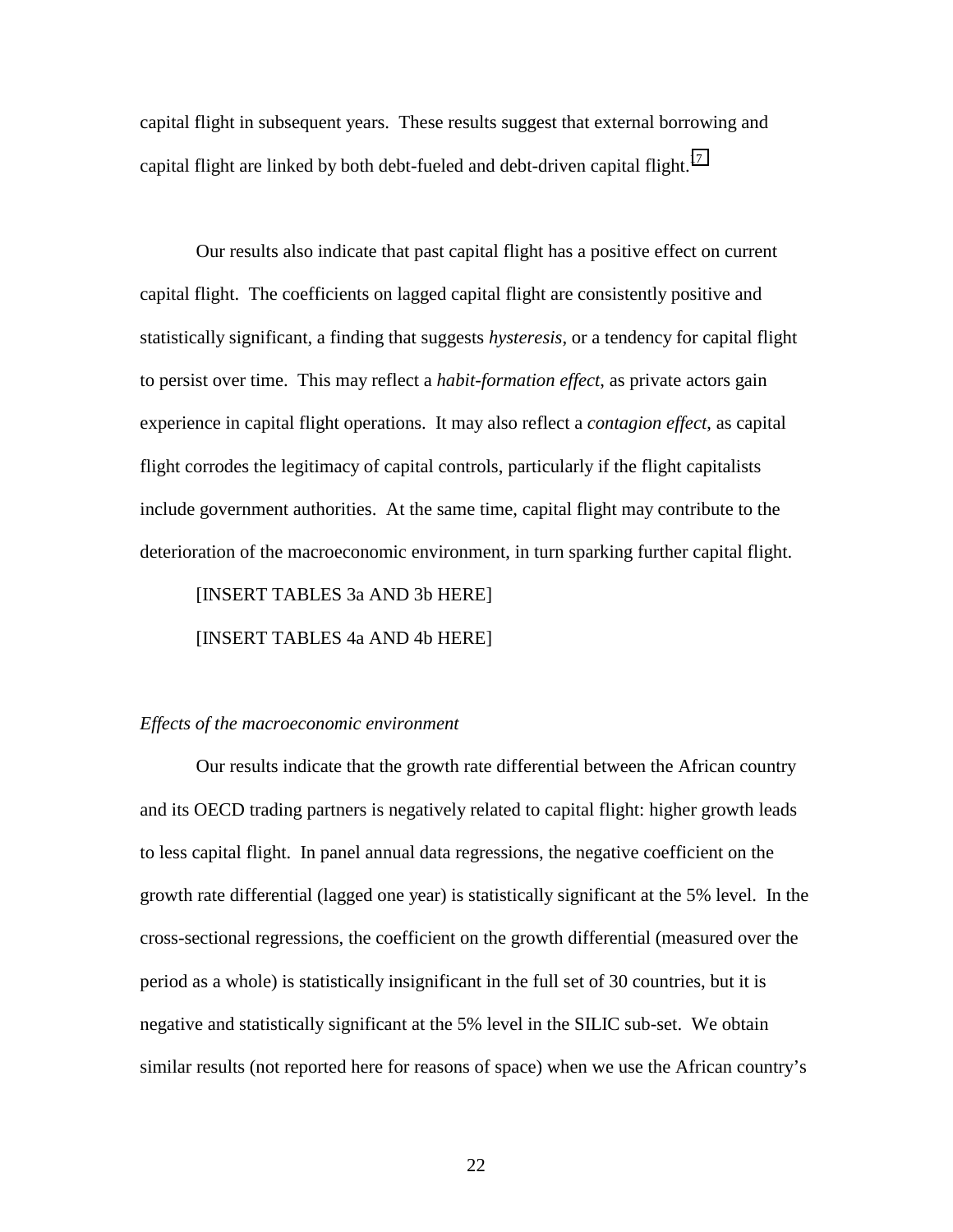growth rate or the growth rate differential between the African country and the Unites States.

The effect of inflation on capital flight is positive but statistically insignificant in the regressions with pooled annual data as well as in cross-sectional regressions.<sup>18</sup> Again we find similar results when instead of the country's inflation rate we use the inflation differential between the African country and the United States.

The regressions with pooled annual data reveal a positive and statistically significant effect of exports on capital flight. The cross-sectional regressions, however, yield a negative and statistically insignificant coefficient on the exports/GDP ratio. The results suggest that exports help to explain within-country variations in capital flight over time, but not inter-country variations.

# *Effects of fiscal policy*

 The results on the primary budget surplus are ambiguous: the primary budget surplus has a negative and statistically significant effect of on capital flight in crosssectional regressions (Table 4a), but the effect is positive and statistically significant in regressions with pooled annual data (Table 3a). Regressions with other fiscal policy indicators – the overall deficit/GDP ratio and the tax/GDP ratio – produced statistically insignificant coefficients. As noted before, fiscal data for SSA are not well reported, as illustrated by the smaller number of observations in the regressions. Therefore, no firm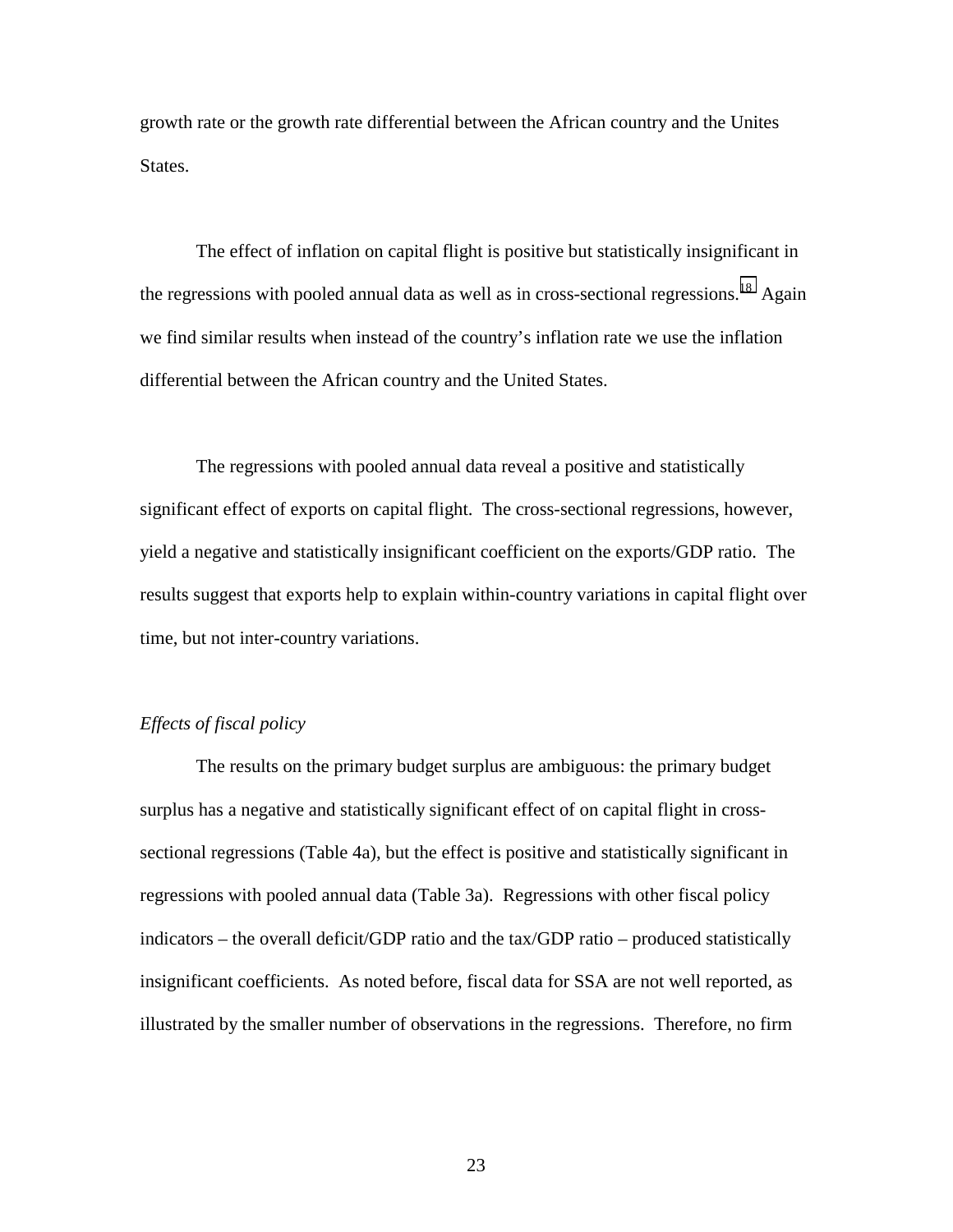conclusions can be drawn from our results on the links between capital flight and fiscal policy.

### *Effects of risk and returns to investment*

 The indicators of risk and returns to investment used in our analysis generally have little effect on capital flight. The estimated coefficient on the difference between domestic and U.S. interest rates (adjusted for exchange rate movements) has the expected negative sign in both the pooled and cross-sectional regressions, but in neither case is it statistically significant at the 10% level. In other regressions (not reported in the tables for reasons of space), we tested for the impacts of the change in the real exchange rate, the domestic deposit interest rate, and the spread between the domestic deposit and lending rates. The estimated coefficients had the expected negative sign only in the case of the change in the real exchange rate, and in no case were they statistically significant. These results suggest that conventional portfolio choice considerations, as measured by the differential returns to investment and exchange rate risk, have not been important determinants of capital flight from sub-Saharan Africa.

#### *Financial development*

We find that credit to the private sector has a negative and statistically significant effect on capital flight in cross-sectional regressions, and that this effect is nearly significant in panel data regressions (with a p-value of  $0.11$ ). This finding is consistent with the theory that suggests that financial deepening can reduce capital flight by increasing opportunities for domestic portfolio diversification. Our regression results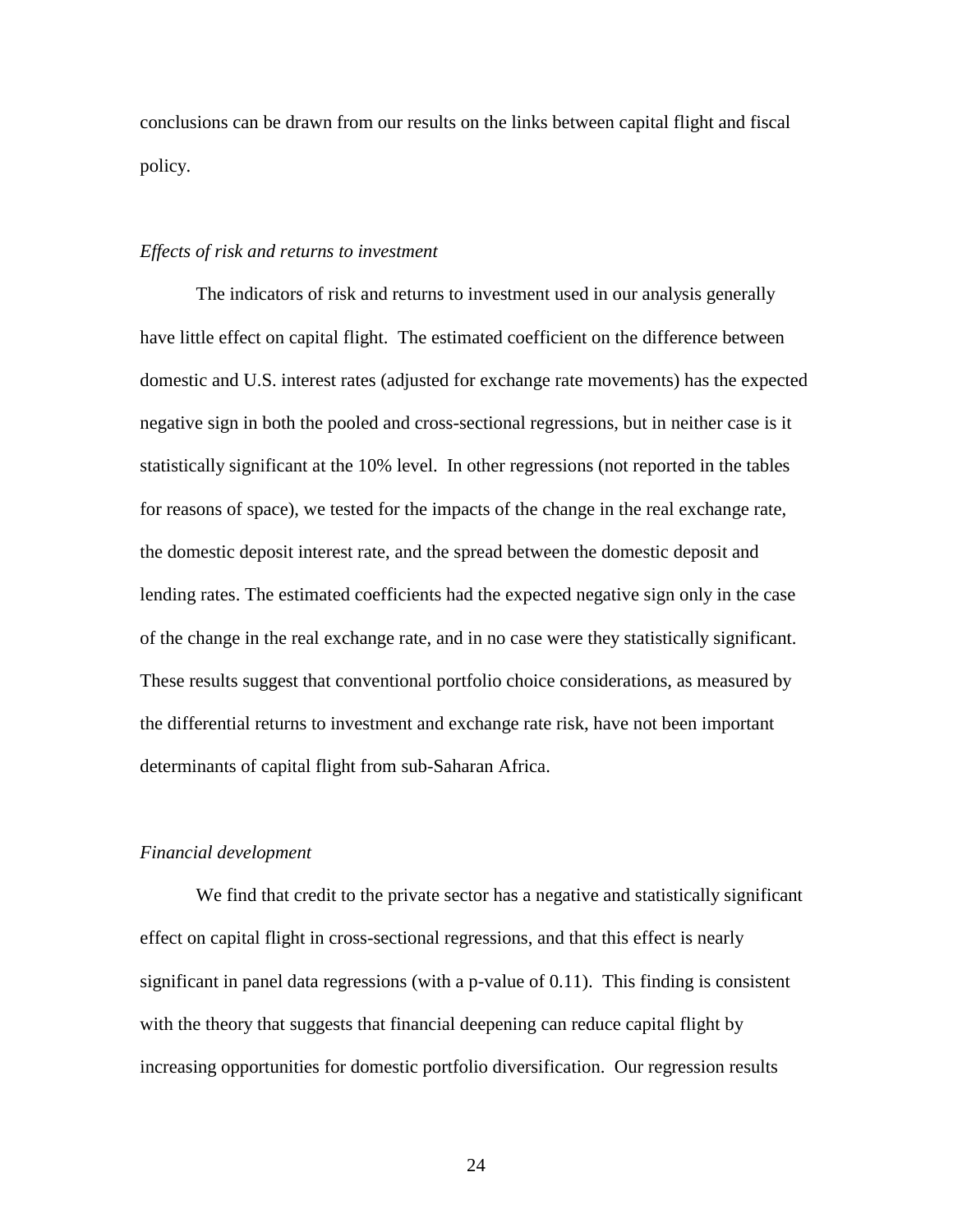indicate no significant relationship, however, between liquid liabilities and capital flight. The links between financial development and capital flight thus appear to be sensitive to the choice of the measure of financial intermediation.

# *Political and governance indicators*

 Our indicators of the political environment and the quality of governance are defined such that a higher value indicates a better environment in the cases of political freedom, voice and accountability, and government effectiveness; higher values for the risk of contract repudiation and corruption variables, on the other hand, indicate a worse environment. In the pooled data analysis, the estimated coefficients on all five variables have the expected signs but they are statistically significant only in the cases of voice and accountability and corruption. In the cross-sectional regressions, the coefficient on government effectiveness again has the expected sign and is close to being statistically significant with a p-value of 0.11, while the coefficients on the other indicators are statistically insignificant. The weak explanatory power of the indicators of the political environment and governance is possibly due to the relatively small variation in their values both over time and across the countries in our study.<sup>19</sup>

### **5. POLICY IMPLICATIONS**

The foregoing analysis has implications both for "debt relief" policies and for policies to reduce future capital flight in sub-Saharan Africa.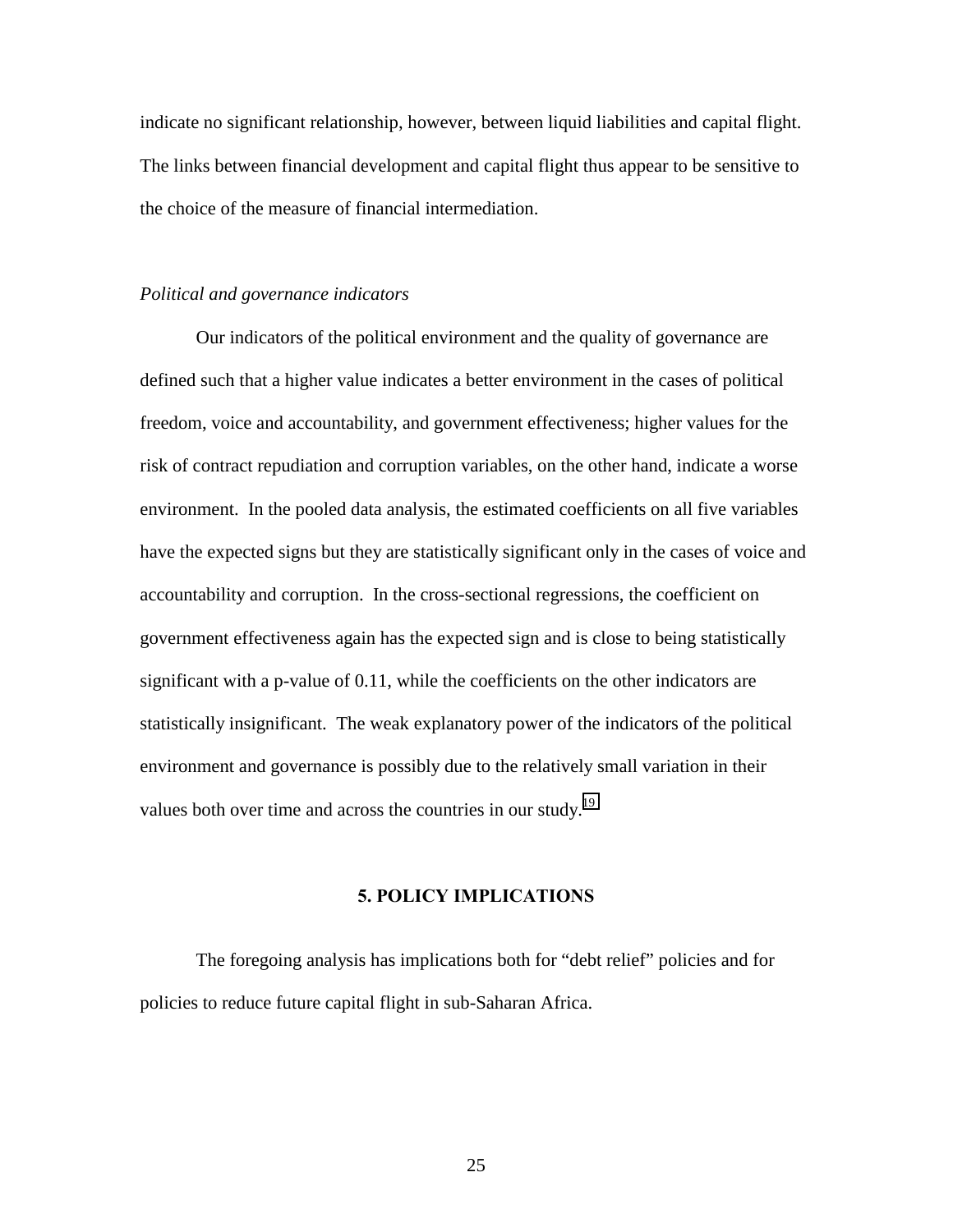# *(a) Implications for debt relief*

In recent years, the debilitating effects of high external debt burdens on developing countries have prompted widespread support for debt cancellation. The highly indebted poor countries (HIPC) debt relief initiative is an important step in this direction, but much remains to be done to pull African economies out of the high-debt, high-poverty trap.

The empirical evidence presented in this paper suggests an additional rationale for the annulment of debts. Private capital flight from SSA countries constitutes a large fraction of the total debt owed by these countries (Boyce and Ndikumana 2001). Furthermore, the results presented here indicate that to a large extent this capital flight was financed by foreign borrowing, a phenomenon we term *debt-fueled capital flight*. This implies that creditors knowingly or unknowingly financed the export of private capital rather than investment (or, for that matter, consumption) in African economies. Such lending was often motivated by political and strategic considerations. In the Congo (former Zaïre), for example, creditors continued to lend to the regime of the late president Mobutu despite ample knowledge that much of the borrowed funds were in fact being diverted into private assets (Ndikumana and Boyce 1998). In such circumstances, the ordinary people of sub-Saharan Africa may rightly ask why they, rather than the holders of the private assets that are the counterparts of public liabilities, should bear the responsibility for servicing the resulting debts.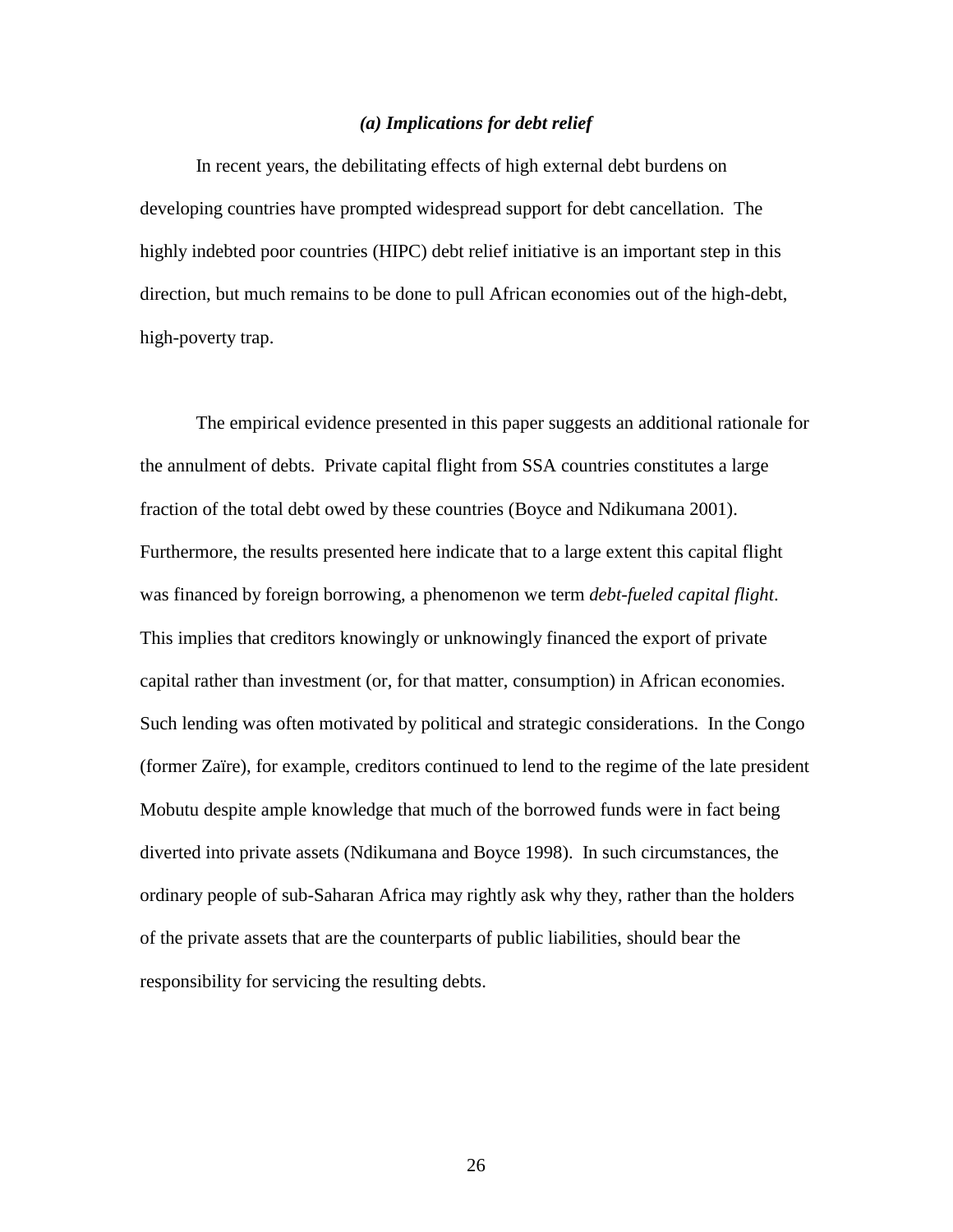The phenomenon of debt-fueled capital flight implies a lack of diligence – if not active complicity – on the part of creditors. Well-functioning credit markets require that creditors face the consequences of irresponsible or politically motivated lending. A strategy of *selective disengagement* by successor governments from "odious debts" contracted by predecessor regimes therefore would be consistent with economic logic, as well as building upon precedents in international law (Boyce 1993, 2002). In this strategy, successor governments would accept liability for those portions of the public debt that were used to finance *bona fide* investment or public consumption, while repudiating liability for those portions for which no such use can be demonstrated. From the standpoint of successor governments, a potential drawback of the selective disengagement strategy is the danger that creditors will retaliate by withdrawing or rationing subsequent lending. Against this potential cost, however, the government must weigh the potential savings via reduced debt service payments. In SSA countries, where the net transfer (new borrowing minus debt service payments) has often been negative in the past decade, $20$  these immediate benefits may well outweigh the costs. Moreover, in the long run, if lenders do apply stricter criteria with respect to the uses to which their loans are put, so as to protect themselves from the threat of selective disengagement in future years, this arguably would be a desirable change from the standpoint of most citizens in the borrower countries.

 In addition to greater accountability on the creditor side, it is equally important that debtor countries establish mechanisms of transparency and accountability in their own decision-making processes with regard to foreign borrowing and the management of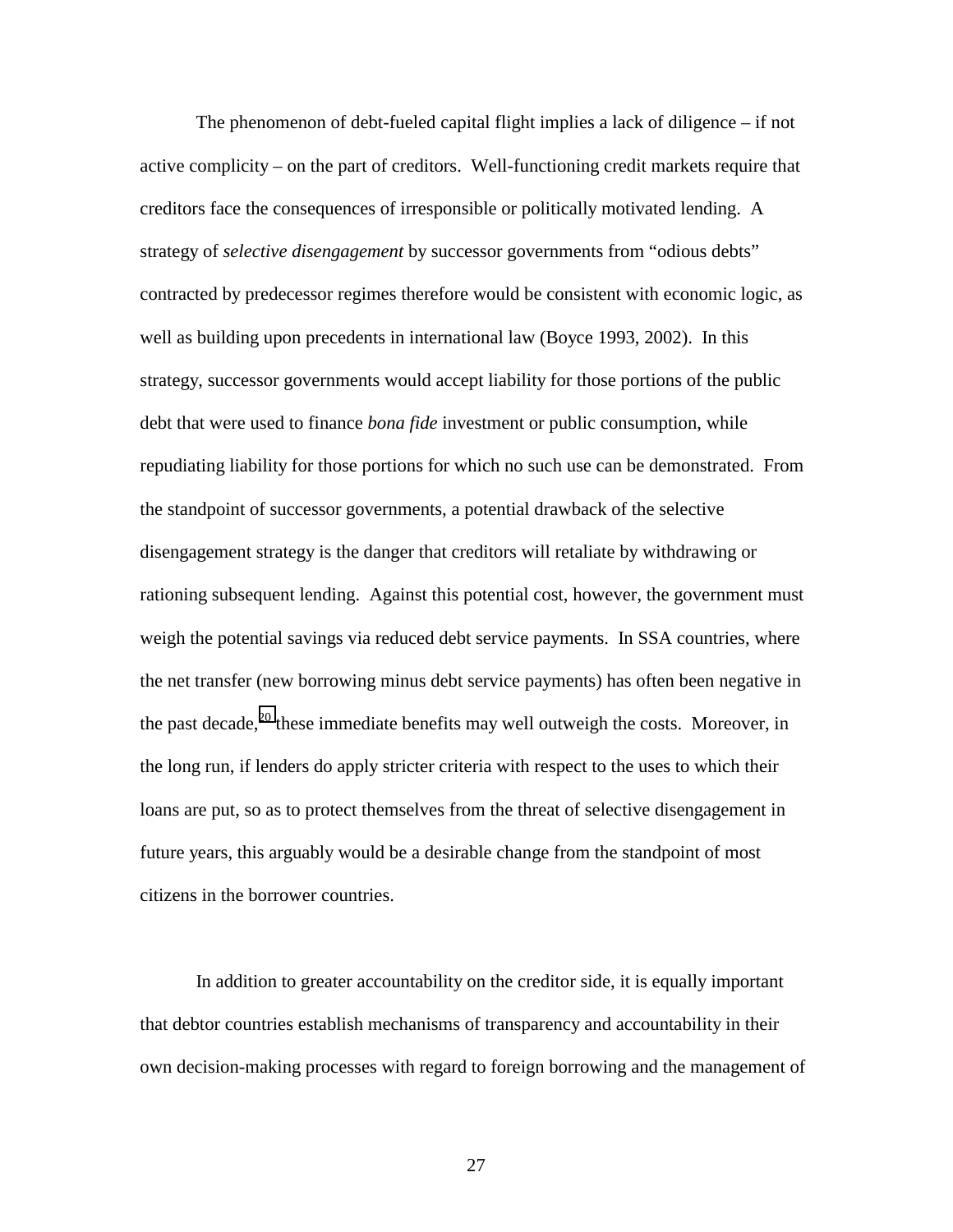borrowed funds. Since, in the absence of debt cancellation or selective disengagement, the burden of debt repayment ultimately lies with the population of the debtor countries, it is appropriate to require debtor governments to provide information to the public – just as they report to their creditors – and to ensure public representation in the management of public debt. In the future, greater accountability on the part of both borrowers and creditors will be needed to prevent new cycles of external borrowing, capital flight, and financial distress.

# *(b) Capital flight: policy responses*

 The hemorrhage of capital from sub-Saharan Africa points to the need for policies designed to stem further capital outflows and encourage the repatriation of legitimate private capital now held abroad.

### *Prevention*

 The evidence in this study and in several prior studies suggests that once capital flight begins, it tends to persist. The best way to stop capital flight therefore is to prevent it in the first place. At the same time, the evidence that much of the capital flight from SSA countries is debt-fueled suggests that efforts to promote more responsible lending on the part of creditors, and more accountable borrowing and debt management on the part of debtor governments, could help to rein in capital flight once it has begun.

Our results also suggest that capital flight can be reduced by strategies to promote growth, deepen financial markets, improve governance, and reduce debt overhang. These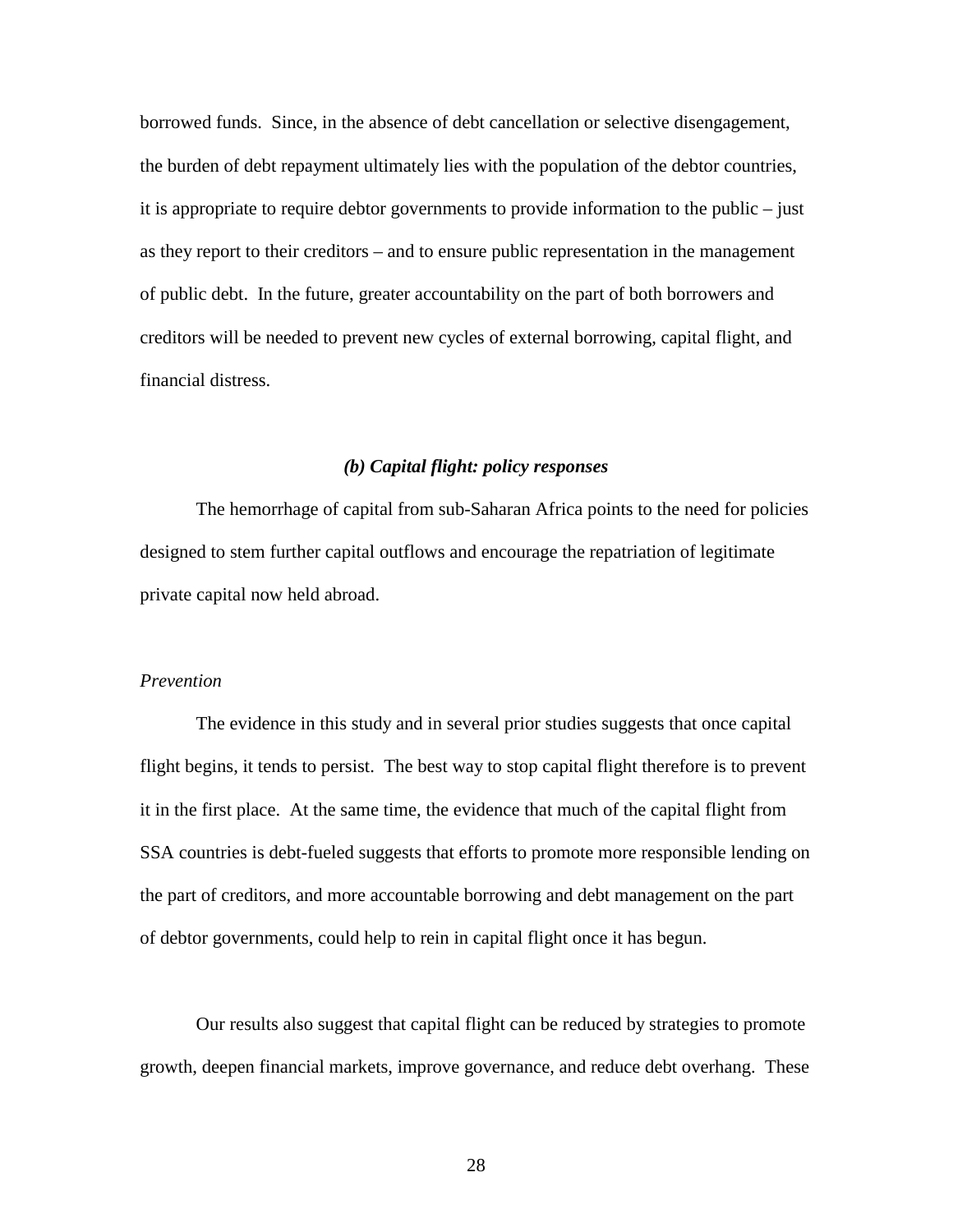"push" factors generally appear to be more significant as predictors of capital flight than measures of relative risks and returns suggested by conventional portfolio theory. Steps to level the legal and administrative playing field for domestic investors and to promote a stable macroeconomic environment could contribute to these goals. African countries not only need to curb the *de facto* privatization of public assets (that leaves the corresponding liabilities in public hands), but also must endeavor to keep legitimate private capital at home by encouraging domestic investment.

 Capital controls, another potential policy tool to reduce capital flight, have been out of fashion in recent years, but deserve consideration as one element of a broader policy mix. Some critics have argued that capital controls amount to "attacking the symptom rather than the underlying causes of the capital flight problem" (Cuddington 1986: 33). Others have argued that capital controls are either pernicious, preventing countries from reaping the benefits of free international financial markets (Khan and Haque 1985; Fischer 1999), or ineffectual since private actors find ways of circumventing them (Edwards 1999). As Bhagwati (1998) points out, however, proponents of free capital mobility fail to provide convincing evidence of the expected gains, while ignoring or downplaying the losses from financial crises associated with unregulated capital movements. Blinder (1999: 57) warns that "the hard-core Washington consensus – which holds that international capital mobility is a blessing, full stop – needs to be tempered by a little common sense." In sub-Saharan Africa, common sense may indicate that most countries do not meet the necessary conditions for benefiting from full capital account openness, including low barriers to international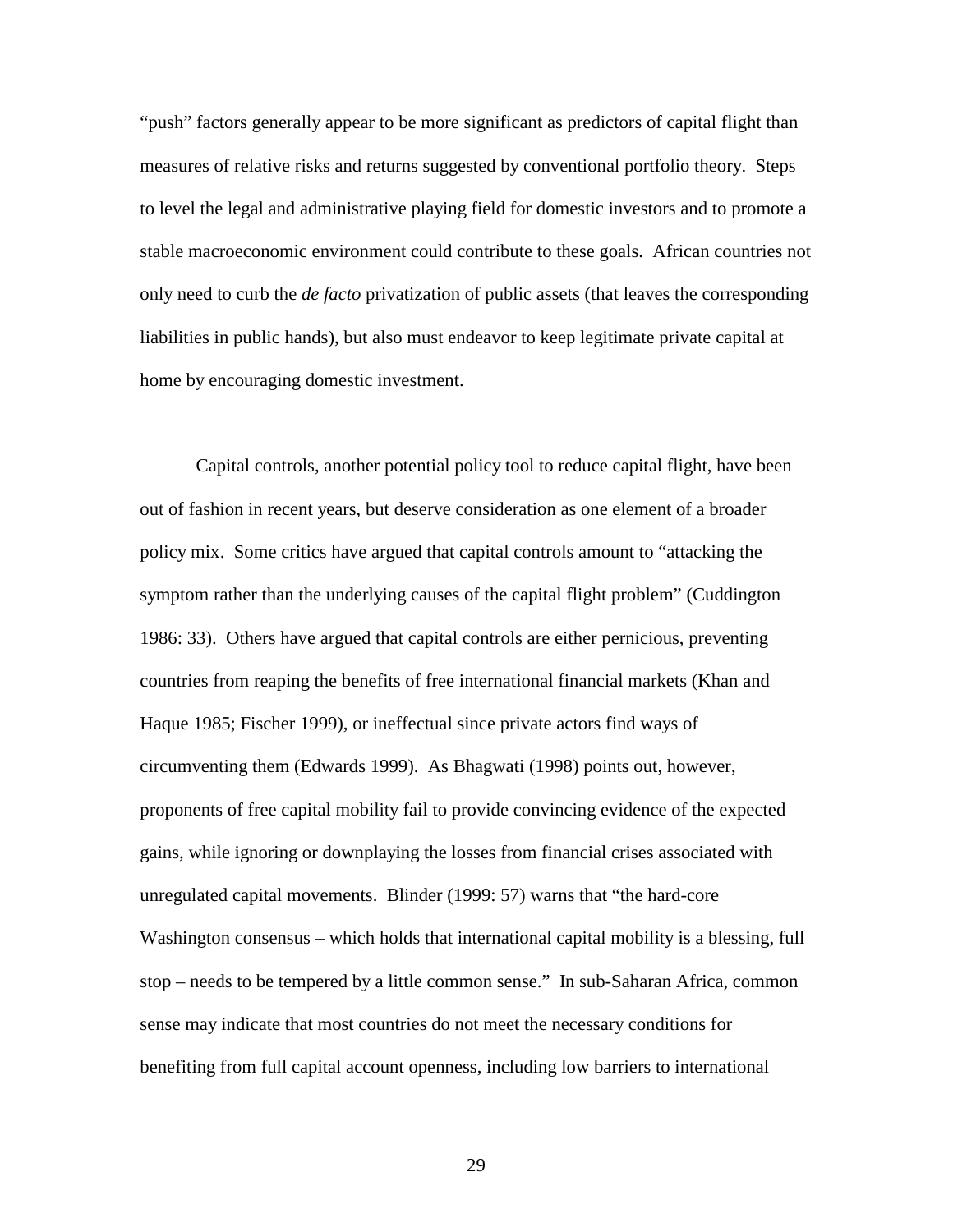trade, a well-developed, well-diversified, and well-regulated financial system, and no large differences with other countries' tax regimes on capital (see Cooper 1999). $^{21}$  There is some empirical evidence that developing countries that maintained capital controls in the past experienced relatively lower capital flight (Pastor 1990). Capital controls cannot substitute for accountability and sound macroeconomic management, but they may be useful in dampening the effects of shortcomings on these fronts, shortcomings that will be inevitable even in the best of transitions from "here" to "there."

# *Repatriation*

 A number of policies have been proposed to entice private holders of external assets to repatriate their capital. Two of the most important are tax amnesties and raising domestic real interest rates. Tax amnesties involve the write-off of past tax liabilities on assets that were sent abroad, as well as tax exemptions for future earnings on repatriated private capital. One problem with this strategy is that private capital held abroad is not homogeneous. The pool includes capital acquired legally at home and transferred legally abroad, capital acquired legally at home but transferred abroad by illicit means, and private capital acquired illegally at home and funneled abroad illegally. Granting tax breaks to the latter types of capital not only rewards illicit activities, but also undermines the credibility of government policies (Dornbusch 1987).

The use of domestic real interest rates to induce capital repatriation also has serious limitations. Our results indicate that relative returns to capital have not been an important determinant of capital flight from sub-Saharan Africa. This implies that efforts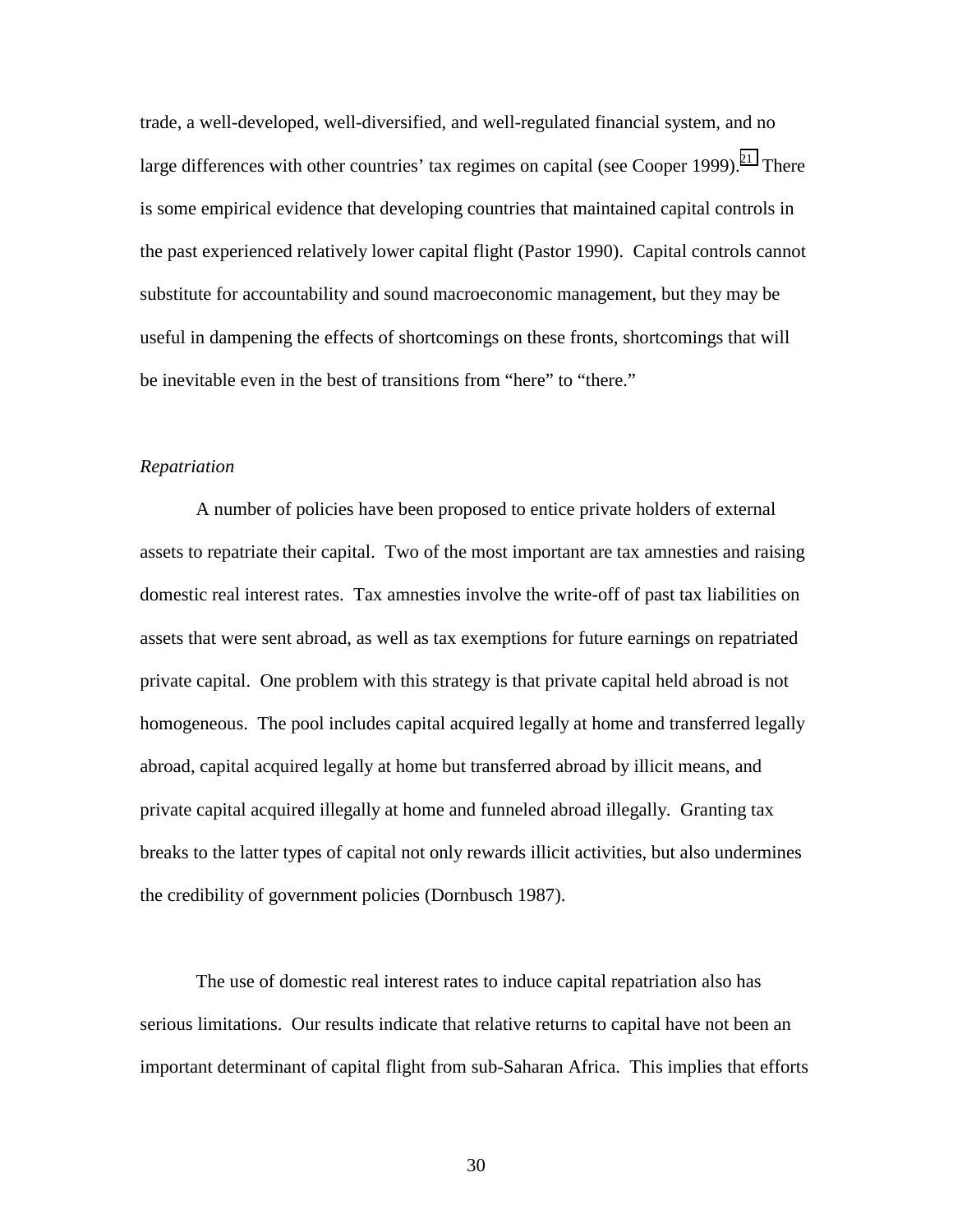to lure capital back by raising domestic interest rates are not likely to be terribly successful. At the same time, the adverse macroeconomic and sectoral effects of high interest rates may outweigh any potential gains from capital flight repatriation, as higher borrowing costs suffocate the already weak private sector in SSA countries.

# **6. CONCLUSION**

 This paper has explored the causes of capital flight in sub-Saharan Africa, a region that is still struggling with the debilitating effects of the debt crisis. Our findings indicate that external borrowing is the single most important determinant of capital flight. In the 1970-1996 period, roughly 80 cents on every dollar that flowed into the region from foreign loans flowed back out as capital flight in the same year, suggesting that the phenomenon of *debt-fueled* capital flight was widespread. In addition, every dollar added to the stock of external debt added roughly three cents to the annual capital flight in subsequent years, suggesting that outflows were exacerbated by the phenomenon of *debtdriven* capital flight. These findings imply that debt relief strategies will bring long-term benefits to African countries only if accompanied by measures to prevent a new cycle of external borrowing and capital flight. This will require substantial reforms on the part of both creditors and debtors to promote responsible lending and accountable debt management.

 Our results also indicate that past capital flight tends to persist over time, and provide fairly robust support for the propositions that capital flight is negatively related to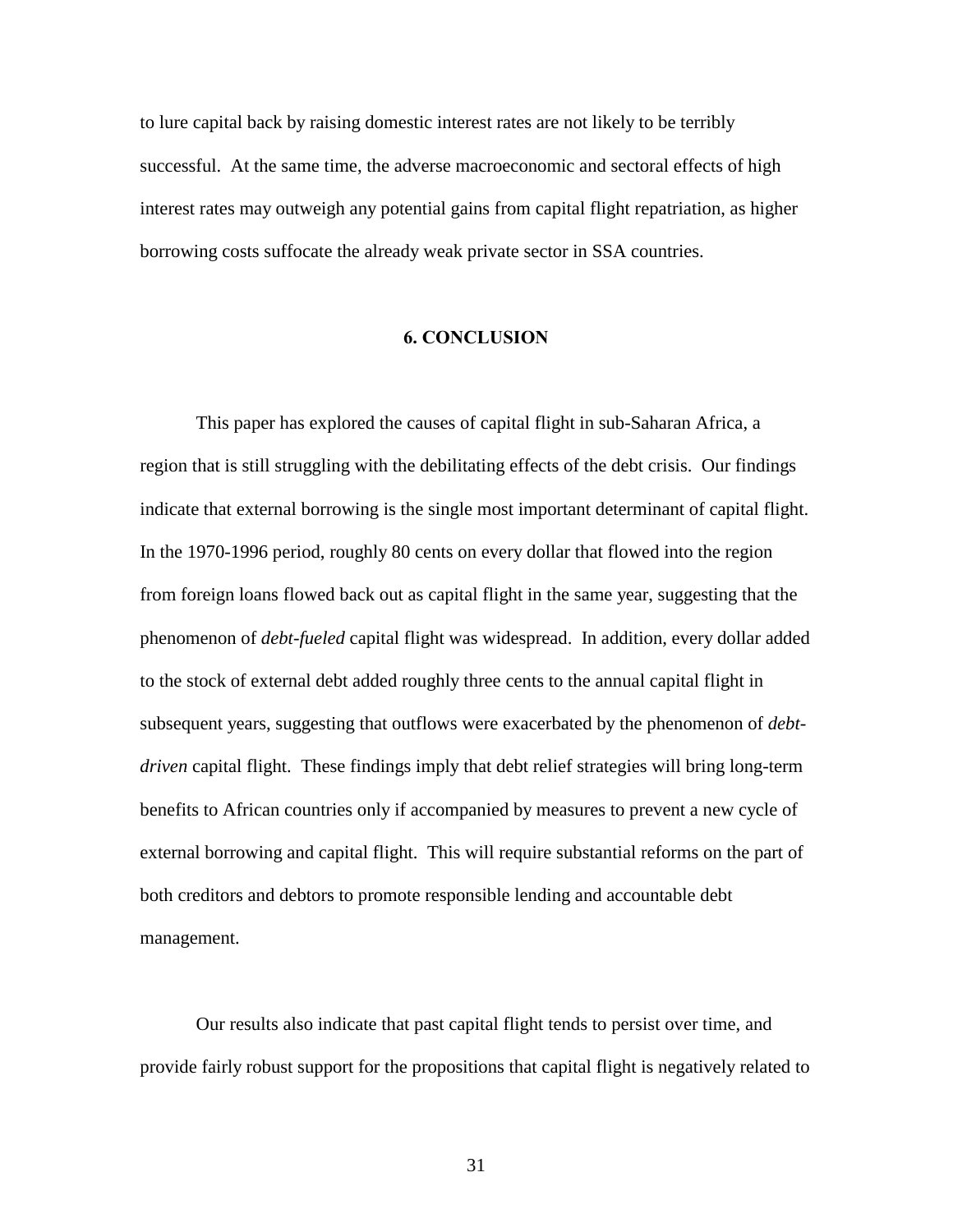the growth rate differential between the African country and its OECD trade partners, the volume of domestic credit to the private sector, and a political-governance index of voice and accountability. These findings suggest that capital flight from sub-Saharan Africa can be reduced by improvements in these broader dimensions of economic performance and institutional reform, as well as by greater transparency and accountability in capital account transactions.

# **NOTES**

 $\overline{a}$ 

<sup>1</sup> Conceptually, some authors have attempted to distinguish "capital flight" from "normal" capital outflows" on the basis of its motivations or consequences (for discussion, see Lessard and Williamson 1987: 201-4). When it comes to practical measurement, however, it is difficult to do so. Like most authors, we therefore use the term "capital flight" to refer to all resident capital outflows from SSA, excluding recorded investment abroad.

<sup>2</sup> We eliminate Tanzania from the Boyce and Ndikumana (2001) sample due to lack of adequate data on other variables. We include revisions to the capital flight series for the Democratic Republic of Congo for the period 1990-1996 based on data from the *World Development Indicators 2000*.

<sup>3</sup> The World Bank classifies a country as severely indebted if "either the present value of debt service to GNP exceeds 80 percent or the present value of debt service to exports exceeds 220 percent" (*World Development Indicators* 2000). In 1996 a country was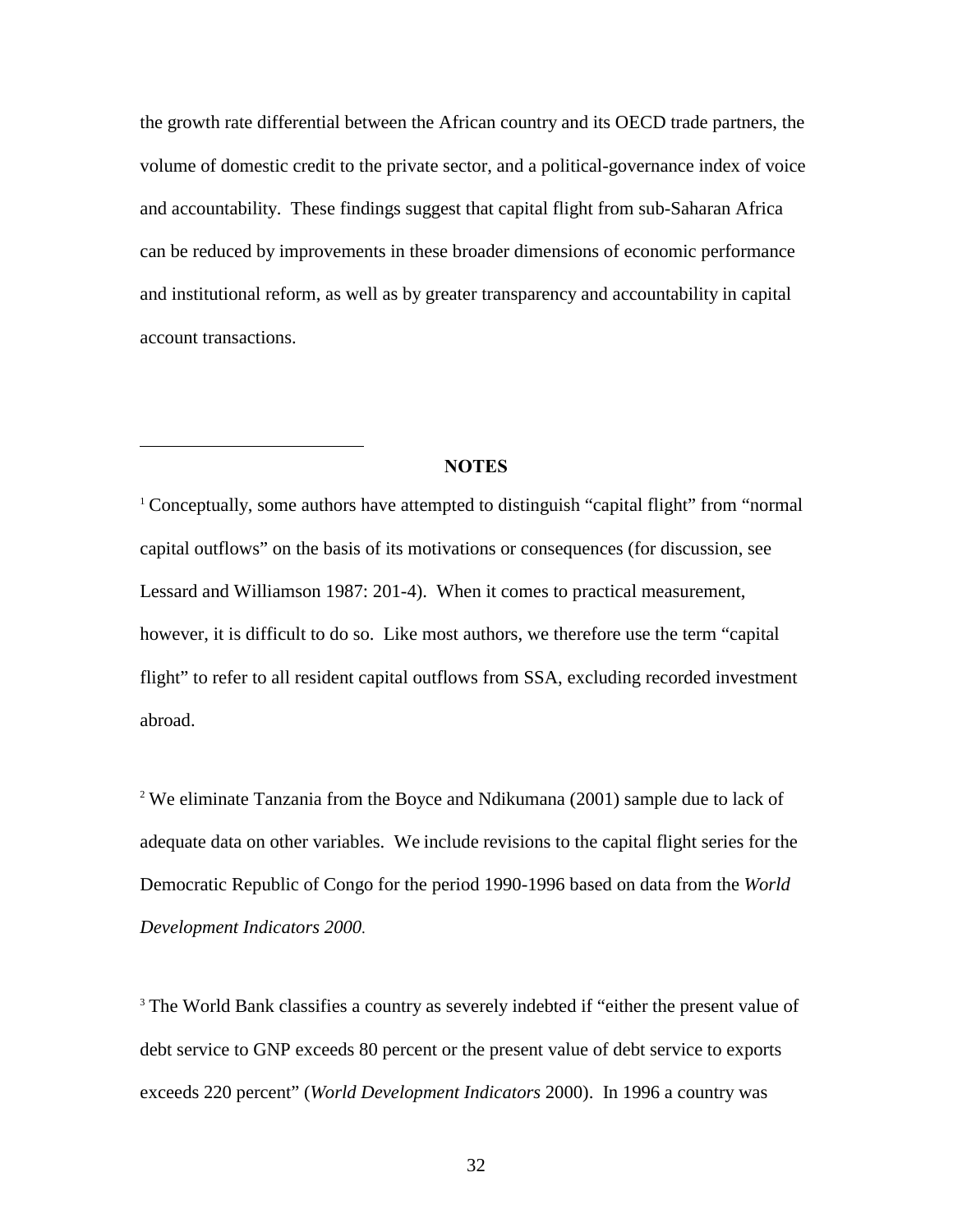classified as low-income if its per capita GNP was less than or equal to \$785 (*World Development Indicators* 1998).

 $\overline{a}$ 

<sup>4</sup> Collier and Hoeffler (2001) report that the ratio of primary commodity exports to GDP is a strong predictor of the risk of civil conflict, a result they attribute to the potential for warring parties to capture "lootable" resources.

 $<sup>5</sup>$  Hermes and Lensink (2000) measure uncertainty of government tax policy by the</sup> unpredictable component of the tax/GDP ratio obtained as a residual from a forecasting equation specified as a second-order autoregressive process including a time trend.

<sup>6</sup> Theoretically, the overvaluation of a currency is determined in relation to some equilibrium exchange rate. In practice, a proxy typically is obtained by choosing a given year or period in which it is believed that a country had the appropriate (marketdetermined) exchange rate. Departure from this benchmark exchange rate is then interpreted as exchange rate misalignment (overvaluation or undervaluation). Cuddington (1986) and Pastor (1990) choose 1977 as the equilibrium year for Latin American countries. Murinde, Hermes, and Lensink (1996) and Hermes and Lensink (1992) choose the year 1984 for sub-Saharan African countries. Lensink, Hermes, and Murinde (1998) use the annual percentage change in the real effective exchange rate. Given the difficulty of choosing an 'equilibrium' year, we adopt the latter strategy in the following analysis.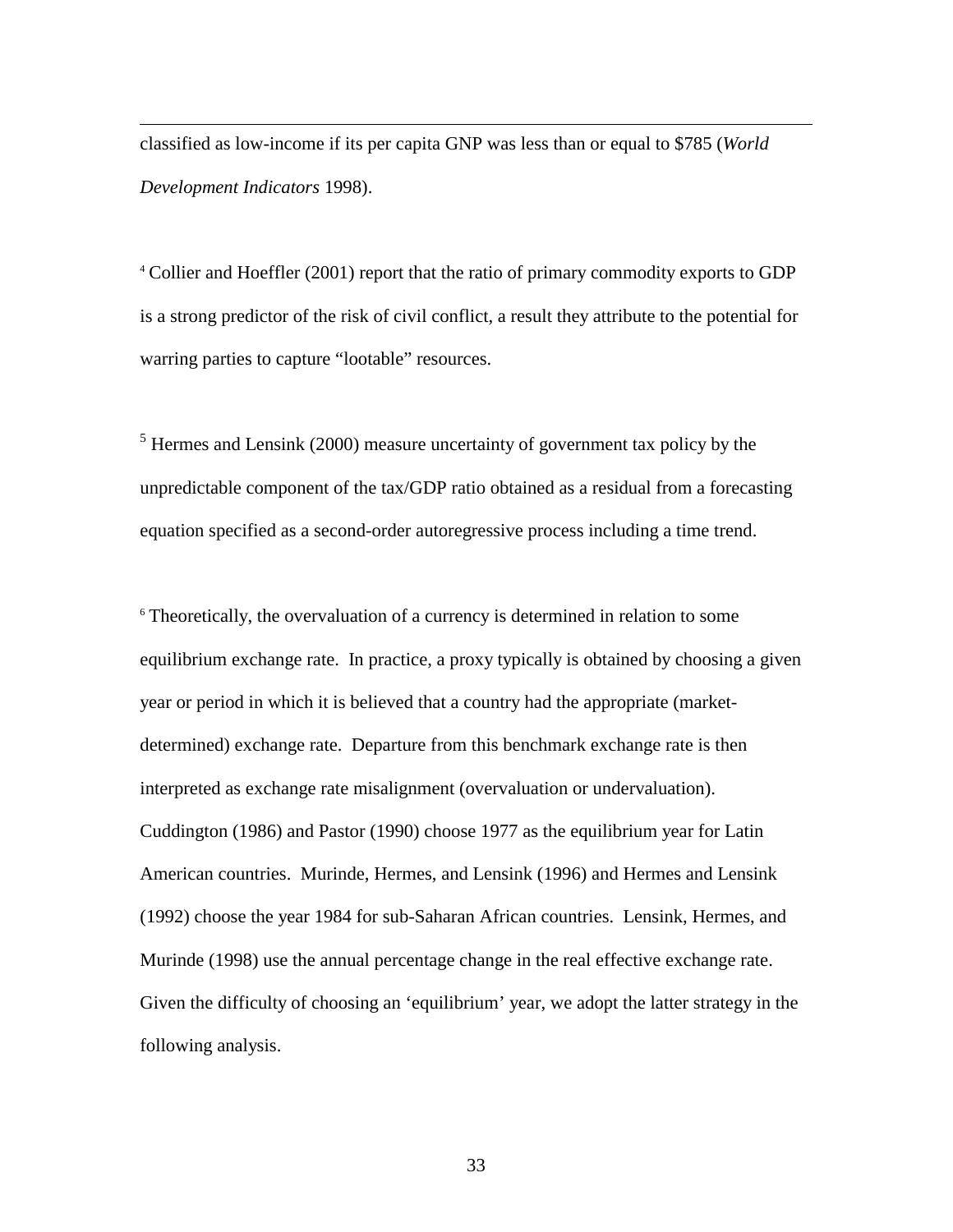$\frac{1}{7}$  Other commonly used measures of financial development include the M3/GDP ratio and various measures of the banking sector and stock market activity. For discussions of these measures, see Beck, Levine, and Loayza (2000), Levine (1997), and Lynch (1996).

<sup>8</sup> On trade misinvoicing, also see Bhagwati (1964) and Gulati (1987). See Boyce and Ndikumana (2001) for details on data sources and the algorithms used to adjust debt flows for cross-currency exchange rate fluctuations and for the computation of net trade misinvoicing.

<sup>9</sup> The reasons for these anomalous findings for these five countries, all in francophone West Africa, warrant further investigation.

 $10$  These indicators – like other measures of the quality of governance and the political environment – are open to criticism on both conceptual and data-quality grounds. Yet the fact that something is difficult to measure does not imply that it is unimportant. For this reason, we examine a variety of indicators.

 $11$  In the original sources, the indexes of risk of contract repudiation and corruption are reported on a scale of 0 to 10 such that a high number corresponds to low risk and low corruption. We transform the indexes (by subtracting the original value from 10) so that a high value indicates higher risk and higher corruption.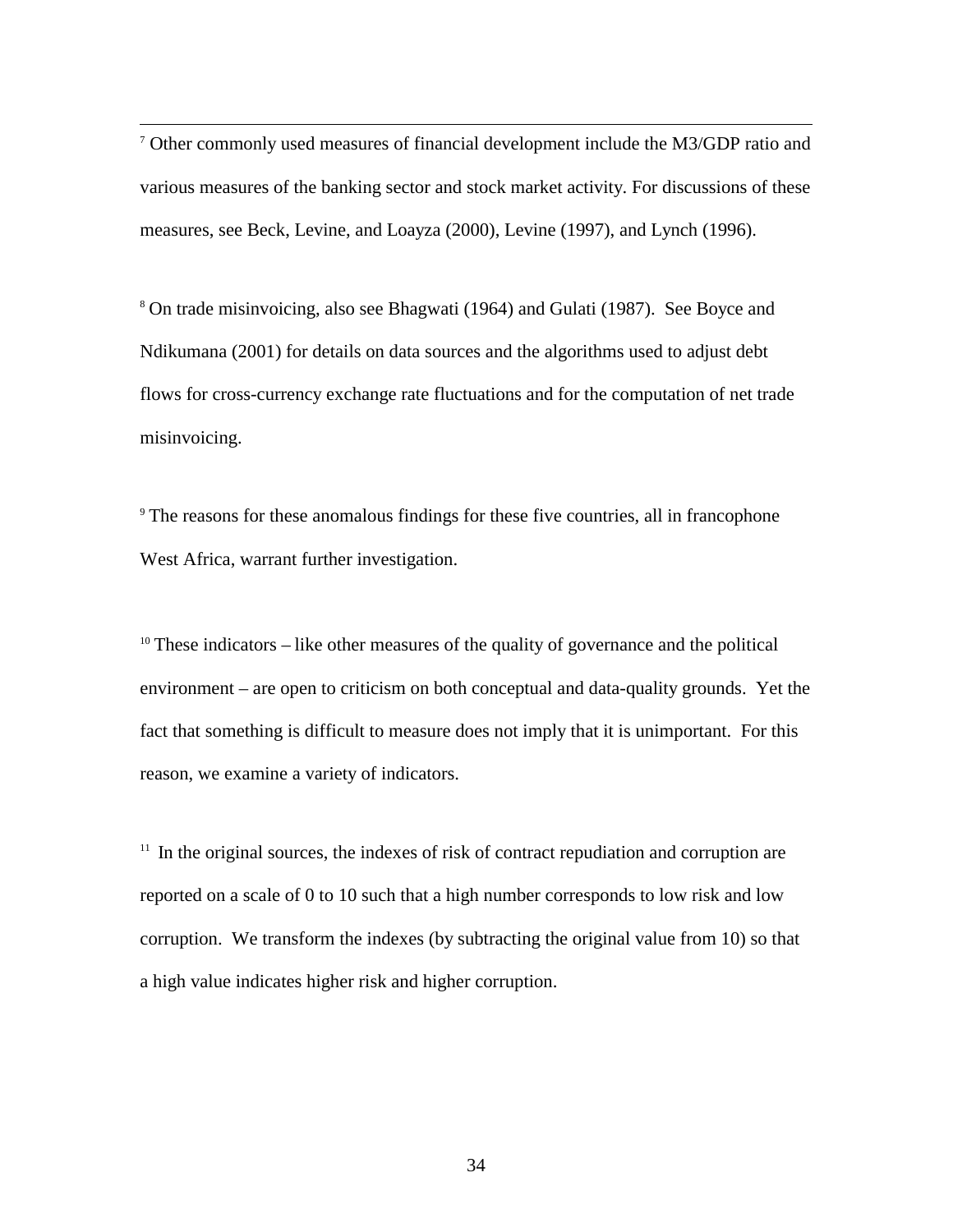$12$  The unpredictable component is obtained as the residual from the following forecasting equation (estimated by country):  $X_t = \gamma_0 + \gamma_1 X_{t-1} + \gamma_2 t + \varepsilon_t$ , where *X* is the index of political freedom, risk of contract repudiation, or corruption, *t* is time, and ε is a stochastic error term. A similar approach is used by Hermes and Lensink (2000) to examine the effects of political and governance indicators.

<sup>13</sup> Since this is a dynamic model including lags of the dependent variable, random-effects estimation is not appropriate (correlation between the unobserved component and the lags of capital flight violates the orthogonality condition for consistency of random-effects estimates). For this reason we use the fixed-effects estimation method. For further discussions of the estimation of fixed-effects models with panel data, see Wooldridge (2002); Hsiao (1986); and Andersen and Hsiao (1981, 1982). *F*-tests indicate that country-specific effects are significant. In the benchmark model, for example, the *F*statistic is 4.0 (with a critical value of 1.86 at the 1% level).

 $14$  In the cross-section regressions, a country's growth rate is obtained from an OLS regression of the logarithm of real per capita GDP on time over the relevant period.

<sup>15</sup> If the change in debt is endogenous, the ordinary least squares estimate  $\hat{\phi}_{1,OLS}$  will be inconsistent and will differ statistically from the instrumental-variable estimate  $\hat{\phi}_{1,i\nu}$ . We compute the Hausman specification test statistic *m* as follows:

$$
m = (\hat{\phi}_{1,iv} - \hat{\phi}_{1,OLS})^2 / [(\text{var}(\hat{\phi}_{1,iv}) - \text{var}(\hat{\phi}_{1,OLS})];
$$
 it is distributed as  $\chi^2(1)$ . The *m*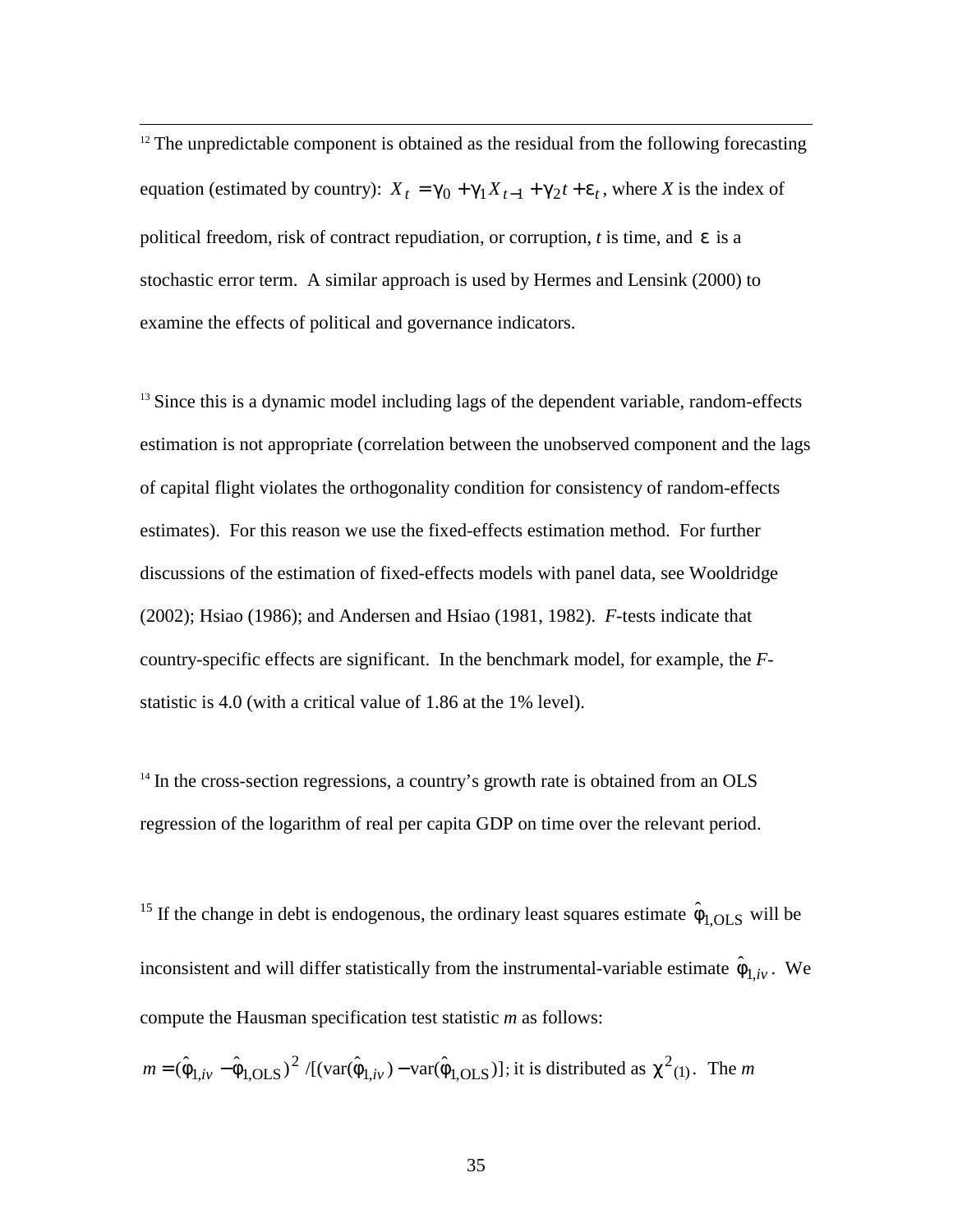statistic for our sample is 0.03 (the critical value is 6.6 at the 1% level and 2.7 at the 10% level). For discussion of the Hausman test, see also Griffiths, Hill, and Judge (1993).

 $\overline{a}$ 

<sup>16</sup> The result also holds if we limit the sample to the SILIC subset or if we drop Nigeria from the sample as an outlier (not reported here for reasons of space).

 $17$  The cross-sectional results in Table 4 do not permit us to differentiate between the two linkages, since the average change in debt is roughly proportional to the average debt stock.

<sup>18</sup> To permit non-linearity in the impact of inflation, we include a quadratic term.

<sup>19</sup> For example, on a 0-to-12 scale of the political freedom index, 23 of the 30 countries score a mean value between 1 and 3 (see Table A3).

 $20$  The net transfer on debt in the period 1990-98 was negative for the 30-country group taken as a whole, amounting to -0.5 percent of GNP. The largest negative net transfers were recorded by the Republic of Congo (-6.7% of GNP) and Nigeria (-5.95% of GNP). Excluding Nigeria, the net transfer for the other 29 countries amounted to 0.8% of GNP in this period.

 $21$  See Edwards (1999) for a review of the literature on capital control effectiveness. See also Kaplan and Rodrik (2001).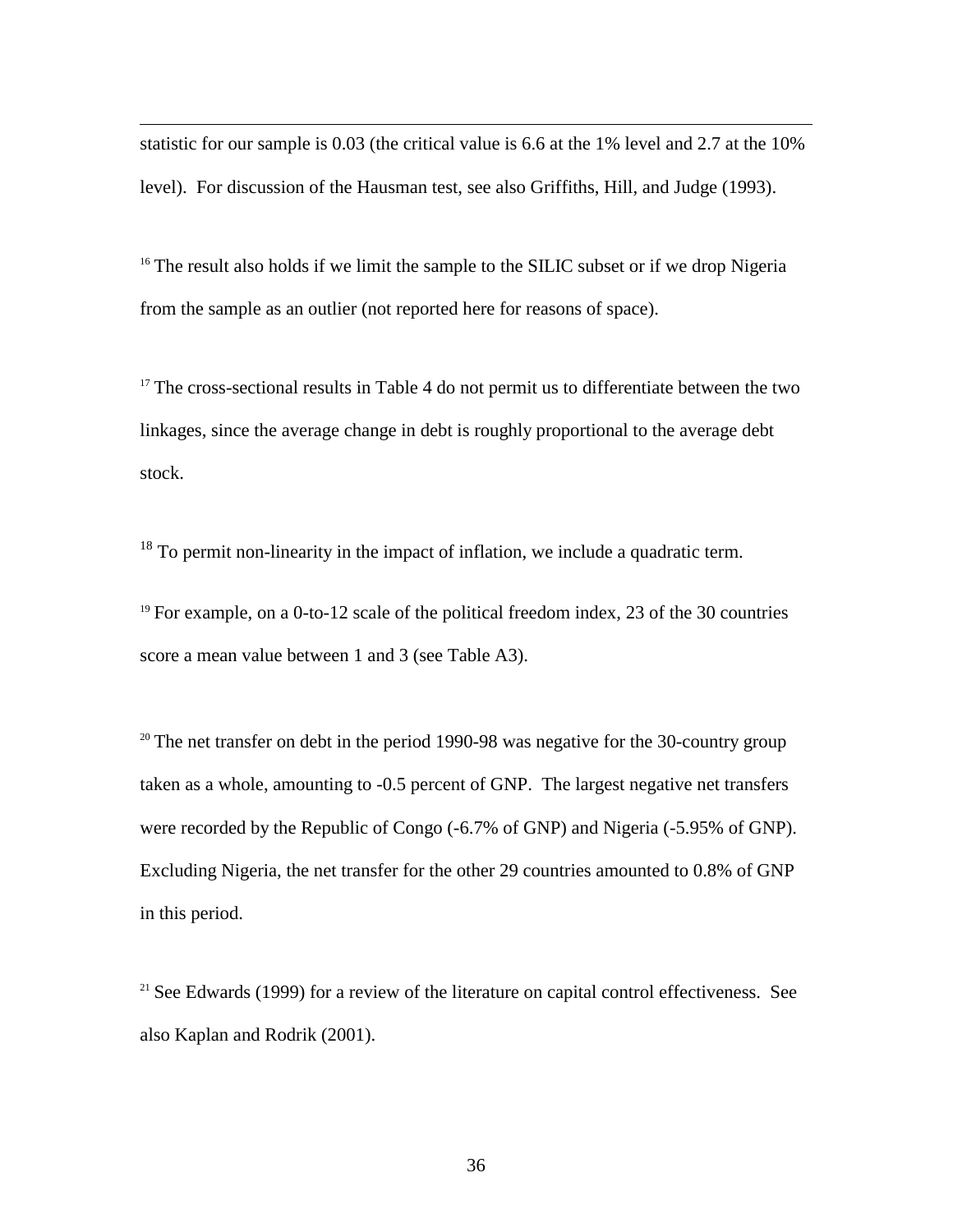# **REFERENCES**

- <span id="page-39-0"></span>Ajayi, I. S. (1997). "An Analysis of External Debt and Capital Flight in the Severely Indebted Low Income Countries in Sub-Saharan Africa," IMF, Working Paper WP/97/68.
- Alesina, A. and G. Tabellini (1989). "External Debt, Capital Flight and Political Risk," *Journal of International Economics, 27*, 199-220.
- Anderson, T. W. and C. Hsiao (1981). "Estimation of dynamic models with error components," *Journal of the American Statistical Association*, 76(375), 598-606.
- Anderson, T. W. and C. Hsiao (1982). "Formulation and estimation of dynamic models using panel data," *Journal of Econometrics,* 18, 83-114.
- Annan, K. (2000). "Africa Maintaining the Momentum," Commonwealth Lecture, London, 14 March. Available on the worldwide web at http://www.un.org/News/ossg/common.htm
- Anthony, M. and A. H. Hallett (1992). "How Successfully Do We Measure Capital Flight? The Empirical Evidence from Five Developing Countries," *Journal of Development Studies, 28(3)*, 538-556.
- Beck, T., R. Levine, and N. Loayza (2000). "Finance and the sources of growth," *Journal of Financial Economics*, 58, 261-3000.
- Bhagwati, J. N. (1964). "On the Underinvoicing of Imports," *Bulletin of the Oxford University Institute of Statistics*, November.
- Bhagwati, J. N. (1998). "The Capital Myth: The Difference Between Trade in Widgets and Trade in Dollars." *Foreign Affairs*, 77, 7-12.
- Blinder, A. S. (1999). "Eight Steps to a New Financial Order," *Foreign Affairs,* (September/October 1999), 50-63.
- Boyce, J. K. (1992). "The Revolving Door? External Debt and Capital Flight: A Philippine Case Study," *World Development, 20(3)*, 335-349.
- Boyce, J. K. (1993). *The Philippines: The Political Economy of Growth and Impoverishment in the Marcos Era*. London: Macmillan Press.
- Boyce, J. K. (2002). "Unpacking Aid," *Development and Change,* 33 (2), 239-246.
- Boyce, J. K. and L. Ndikumana (2001). "Is Africa a Net Creditor? New Estimates of Capital Flight from Severely Indebted Sub-Saharan African Countries, 1970-1996," *Journal of Development Studies,* 38(2), 27-56.
- Collier, P., A. Hoeffler, and C. Pattillo (2001). "Flight Capital as a Portfolio Choice," *World Bank Economic Review, 15(1)*, 55-80.
- Collier, P. and A. Hoeffler (2001). "Greed and Grievance in Civil War," working paper, World Bank research program on the Economics of Crime and Violence, 4 January.
- Cooper, R. (1999). "Should capital controls be banished?" *Brookings Papers on Economic Activity 1*, 89-141.
- Cuddington, J. (1986). *Capital Flight: Estimates, Issues, and Explanations*. Princeton Studies in International Finance, no. 58. Princeton University, Department of Economics.
- Cuddington, J. (1987). "Macroeconomic Determinants of Capital Flight: An Econometric Investigation," in Lessard, Donald and John Cuddington (Eds.) *Capital Flight and Third World Debt*. Washington, DC: Institute for International Economics, 85-96.
- Dooley, M. (1988). "Capital Flight: A Response to Differences in Financial Risks," *IMF Staff Papers, 35(3)*, 422-436.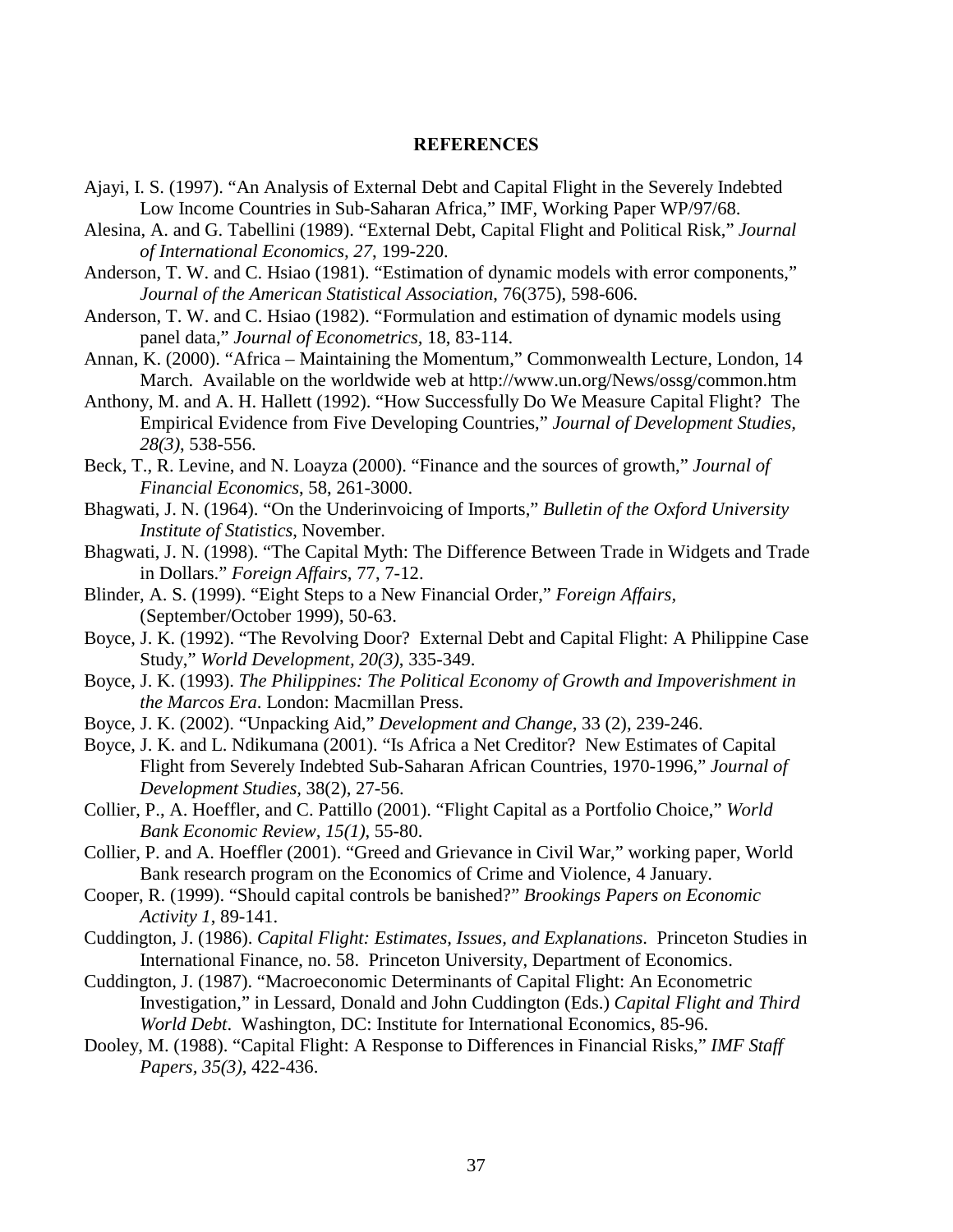- Dornbusch, R. (1987). "Comment" (on Miguel Rodriguez's 'Consequences of Capital Flight for Latin American Debtor Countries,'), in Lessard, Donald and John Cuddington (Eds.) *Capital Flight and Third World Debt*. Washington, DC: Institute for International Economics, 145-151.
- Easterly, W. and H. Yu (2000). *Global Development Network Growth Database*. The World Bank.
- Edwards, S. (1999). "How Effective Are Capital Controls?" *Journal of Economic Perspectives, 13(4)*, 65-84.
- Fischer, S. (1993). "The Role of Macroeconomic Factors in Growth," *Journal of Monetary Economics, 32*, 485-512.
- Fischer, S. (1999). "Capital-account liberalization and the role of the IMF," in *Should the IMF Pursue Capital-Account Convertibility*? Princeton: Princeton University, Department of Economics, Essays in International Finance no. 207, 1-10.
- Freedom House (2001). *Freedom in the World: Country Ratings 1972-73 to 2000-01*. New York.
- Griffiths, W., C. Hill, and G. Judge (1993). *Learning and Practicing Econometrics*, New York: John Wiley and Sons, Inc.
- Gulati, S. K. (1987). "A Note on Trade Misinvoicing," in Lessard, Donald R. and John Williamson, eds., *Capital Flight and Third World Debt.* Washington, D.C.: Institute for International Economics, 68-78.
- Hausman, J.A. (1978). "Specification Tests in Econometrics," *Econometrica 46 (6),* 1251-1271.
- Henry, J. (1986). "Where the Money Went: Third World Debt Hoax," *The New Republic*, (April 14), 20-23.
- Henry, L. (1996). "Capital Flight from Beautiful Places: The Case of Three Caribbean Countries," *International Review of Applied Economics, 10(2)*, 263-272.
- Hermes, N. and R. Lensink (1992). "The Magnitude and Determinants of Capital Flight: The Case for Six Sub-Saharan African Countries," *De Economist, 140 (4)*, 515-530.
- Hermes, N. and R. Lensink (2000). "Capital Flight and the Uncertainty of Government Policies," University of Groningen, unpublished manuscript.
- Hsiao, C. (1986). *Analysis of Panel Data*, Cambridge University Press, New York.
- Kaplan, E. and Rodrik, D. (2001). "Did the Malaysian Capital Controls Work?" Cambridge, MA: National Bureau of Economic Research, Working Paper 8142, February.
- Kaufman, D., A. Kraay, and P. Zoido-Lobatón (1999). "Governance Matters," The World Bank, Policy Research Working Paper 2196.
- Khan, M. and N. Ul Haque (1985). "Foreign Borrowing and Capital Flight," *IMF Staff Papers, 32*, 606-628.
- Lensink, R., N. Hermes, and V. Murinde (1998). "The Effect of Financial Liberalization on Capital Flight in African Economies," *World Development, 26(7)*, 1349-1368.
- Lensink, R., N. Hermes, and V. Murinde (2000). "Capital Flight and Political Risk," *Journal of International Money and Finance, 19*, 73-92.
- Lessard, D. R. and J. Williamson, eds. (1987). *Capital Flight and Third World Debt.* Washington, D.C.: Institute for International Economics.
- Levine, R. (1997). "Financial Development and Economic Growth: Views and Agenda," *Journal of Economic Literature,* 35*,* 688-726.
- Lynch, D. (1996). "Measuring financial sector development: A study of selected Asia-Pacific countries," *Developing Economies,* 32(1)*,* 3-33.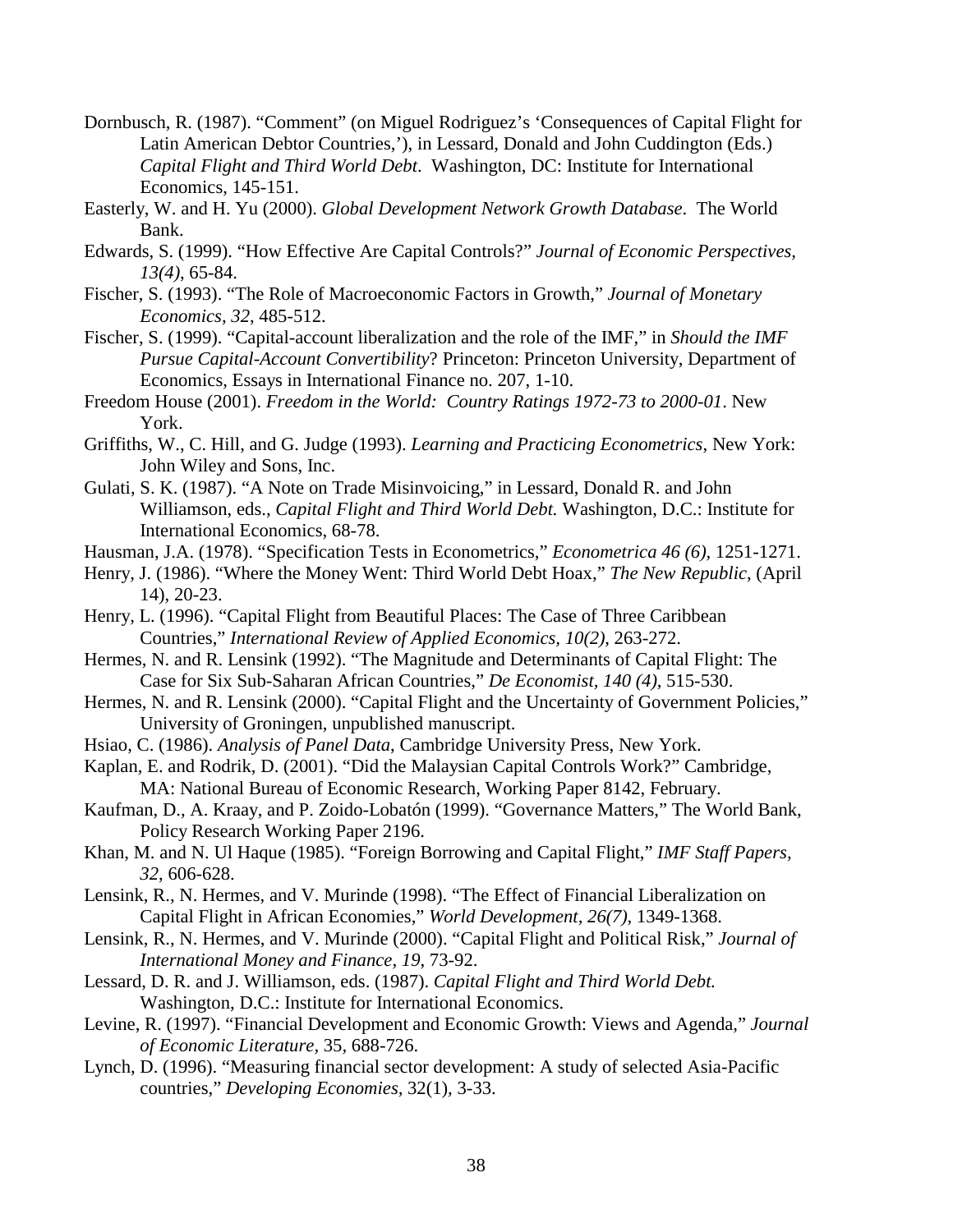- Mackenzie, G.A. (1989). "Are All Summary Indicators of the Stance of Fiscal Policy Misleading?" *IMF Staff Papers 36*, 743-770.
- Mikkelsen, J. G. (1991). "An Econometric Investigation of Capital Flight," *Applied Economics*, 23, 73-85.
- Murinde, V., N. Hermes, and R. Lensink (1996). "Comparative Aspects of the Magnitude and Determinants of Capital Flight in Six Sub-Saharan African Countries," *Saving and Development, 20(1)*, 61-78.
- Ndikumana, L. and J. K. Boyce (1998) "Congo's Odious Debt: External Borrowing and Capital Flight in Zaïre," *Development and Change, 29*, 1995-217.
- Ng'eno, N.K. (2000) "Capital Flight in Kenya," in Ibi Ajayi and Mohsin Khan (Eds.) *External Debt and Capital Flight in Sub-Saharan Africa*. Washington, D.C.: The World Bank, 300-321.
- Nyoni, T. (2000) "Capital Flight from Tanzania," in Ajayi, Ibi and Mohsin Khan (Eds.) *External Debt and Capital Flight in Sub-Saharan Africa*. Washington, D.C.: The IMF Institute, 265-299.
- Olopoenia, R. (2000) "Capital Flight from Uganda, 1971-94," in Ajayi, Ibi and Mohsin Khan (Eds.) *External Debt and Capital Flight in Sub-Saharan Africa*. Washington, D.C.: The IMF Institute, 238-264.
- Pastor, M. (1990) "Capital Flight From Latin America," *World Development, 18(1)*: 1-18.
- Political Risk Services (2000). *International Country Risk Guide*. East Syracuse, NY: The Political Risk Services Group, Inc.
- Vos, R. (1992). "Private Foreign Asset Accumulation, Not Just Capital Flight: Evidence from the Philippines," *Journal of Development Studies, 28(3)*, 500-537.
- Wooldridge, J. (2002). *Econometric Analysis of Cross Section and Panel Data*. Cambridge: MIT Press.
- World Bank (1985). *World Development Report 1985*. New York: Oxford University Press for the World Bank.
- World Bank (1998). World Development Indicators 1998, CDROM edition.
- World Bank (2000a). *World Development Indicators* 2000, CDROM edition.
- World Bank (2000b). *Global Development Finance* 2000, CDROM edition.
- World Bank (2000c). *World Bank Africa Database* 2000, CDROM edition.
- World Bank (2000d). *World Saving Database*, available on line at: [www.worldbank.org/research/projects/savings/data.htm](http://www.worldbank.org/research/projects/savings/data.htm)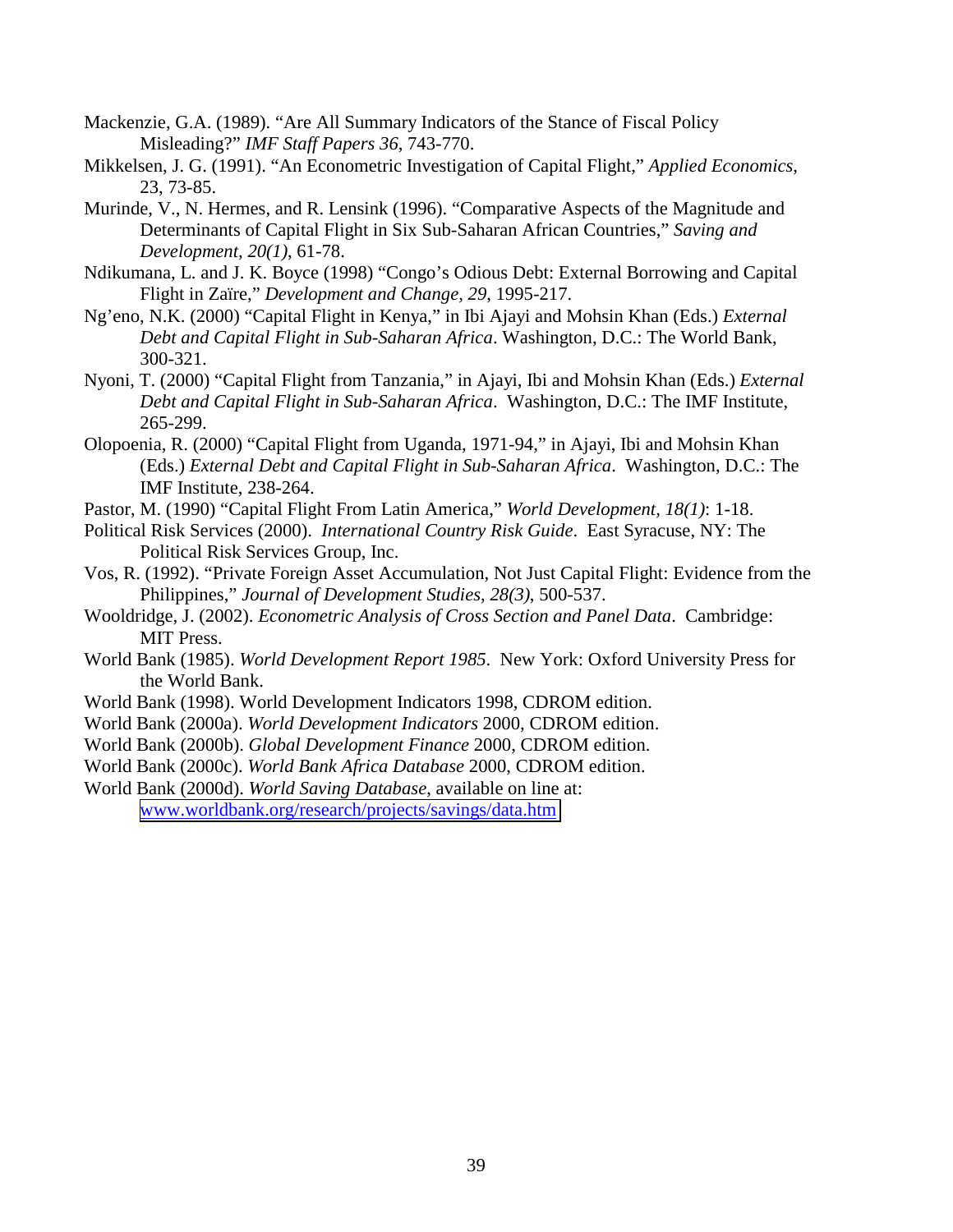| <b>Authors</b>                                  | Sample &<br>method                                              | Capital flows                                      | Macroeconomi<br>c environment                      | <b>Fiscal policy</b>                    | <b>Risk and</b><br>returns to<br><i>investments</i>                             | <b>Financial depth</b>          | <b>Political and</b><br>governance<br>factors |
|-------------------------------------------------|-----------------------------------------------------------------|----------------------------------------------------|----------------------------------------------------|-----------------------------------------|---------------------------------------------------------------------------------|---------------------------------|-----------------------------------------------|
|                                                 | A. Studies on Sub-Saharan Africa                                |                                                    |                                                    |                                         |                                                                                 |                                 |                                               |
| 1. Hermes<br>and Lensink<br>(1992)              | 6 SSA<br>countries,<br>1976-1987:<br>pooled data<br>analysis    | Debt flows $(+)$                                   | Growth $(0)$ ;<br>inflation $(0)$                  | Budget surplus<br>$(0)$ ; tax/GDP $(0)$ | Interest rate<br>differential (0);<br>exchange rate<br>overvaluation<br>$(+)$   |                                 |                                               |
| 2. Murinde,<br>Hermes, and<br>Lensink<br>(1996) | 6 SSA<br>countries, 1976-<br>1991: time-<br>series analyses     | Debt flows<br>$(+/0)$ ; grants<br>$(+/-/0)$        | Growth $(+/0/-);$<br>inflation $(+/0)$             |                                         | Interest rate<br>differential (0);<br>exchange rate<br>overvaluation<br>$(+/0)$ |                                 |                                               |
| 3. Lensink,<br>Hermes, and<br>Murinde<br>(1998) | 9 SSA<br>countries,<br>1970-1991:<br>pooled data                | Debt flows $(+)$                                   | Inflation $(+)$ ;<br>lagged capital<br>stock $(-)$ |                                         | Deposit rate (-);<br>expected change<br>in exchange rate<br>$(+)$               | Lagged demand<br>deposits $(-)$ |                                               |
| 4. Olopoenia<br>(2000)                          | Uganda, 1971-<br>1994                                           |                                                    | Growth $(0)$ ;<br>inflation $(+)$                  |                                         | Parallel market<br>premium(0)                                                   |                                 |                                               |
| 5. Nyoni<br>(2000)                              | Tanzania, 1973-<br>1992:<br>regressions in<br>first differences | Debt flows $(0)$ ;<br>past capital<br>flight $(-)$ | Growth<br>differential $(+)$ ;<br>inflation $(0)$  |                                         | Parallel market<br>premium $(0)$ ;<br>interest rate<br>differential $(0)$       |                                 | Political shock<br>$d$ ummy $(0)$             |

# **Table 1: Selected Empirical Studies on Determinants of Capital Flight**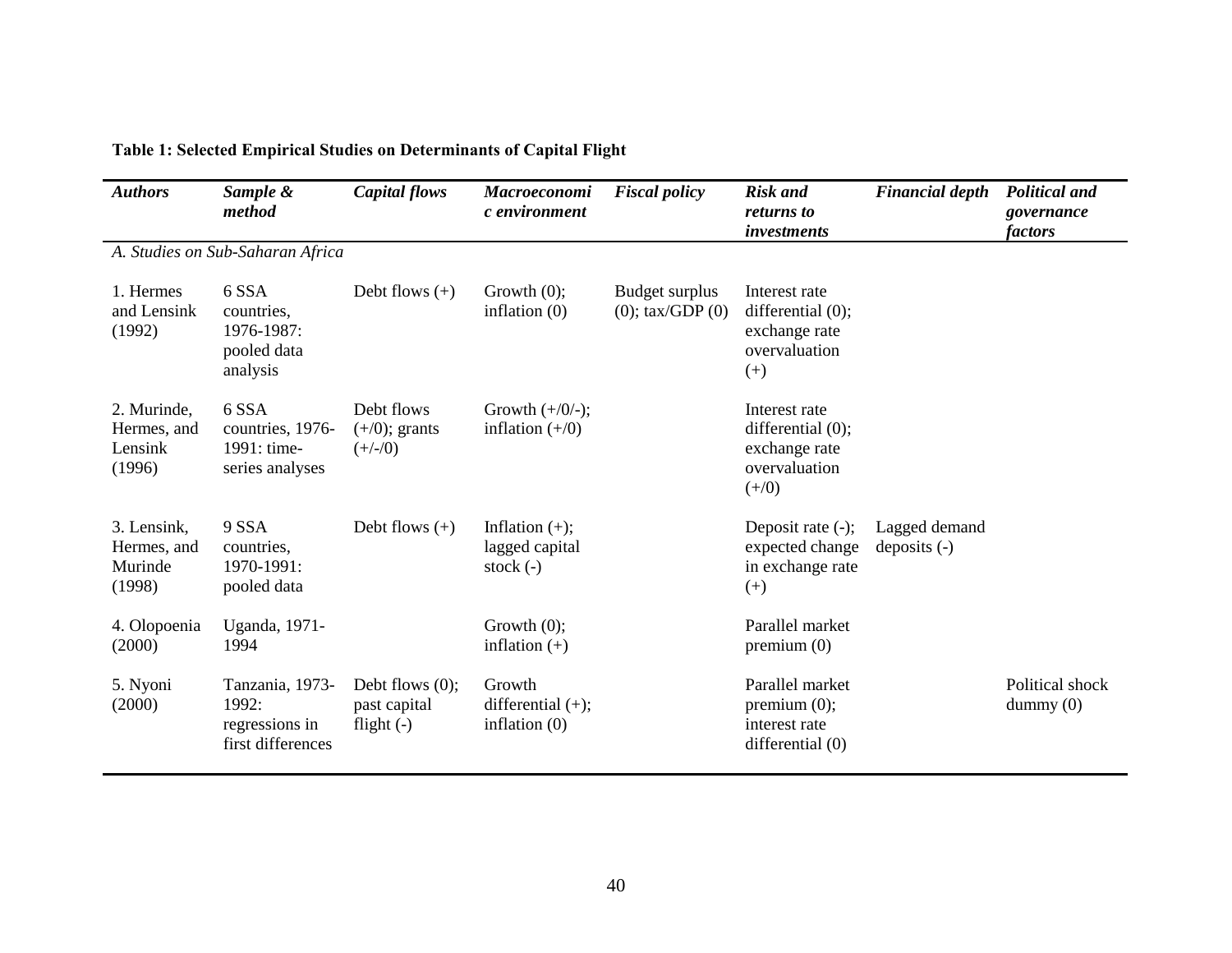| <b>Authors</b>             | <b>Sample</b>                                                                     | Capital flows                                             | <b>Macroeconomic</b><br>environment                                  | <b>Fiscal policy</b>             | <b>Risk and</b><br>returns to assets                                                | <b>Financial depth</b> | <b>Political and</b><br>governance<br>factors |
|----------------------------|-----------------------------------------------------------------------------------|-----------------------------------------------------------|----------------------------------------------------------------------|----------------------------------|-------------------------------------------------------------------------------------|------------------------|-----------------------------------------------|
| 6. Ng'eno<br>(2000)        | Kenya, quarterly<br>data 1981-1995                                                |                                                           | Real GDP $(+)$                                                       |                                  | Interest rate<br>differential (-);<br>exchange rate<br>$^{(+)}$                     |                        |                                               |
|                            |                                                                                   |                                                           | B. Studies on other countries (some samples including SSA countries) |                                  |                                                                                     |                        |                                               |
| 7.<br>Cuddington<br>(1987) | 7 Latin<br>American<br>countries, 1974-<br>1984: Time-<br>series analyses         | Debt flows<br>$(+/0)$ ; past<br>capital flight<br>$(+/0)$ | Inflation $(+/0)$                                                    |                                  | Real exchange<br>rate $(+)$ ; US<br>interest rate<br>$(+/0)$                        |                        |                                               |
| 8. Dooley<br>(1988)        | 5 Latin<br>American<br>countries $+$<br>Philippines,<br>1976-1983:<br>pooled data |                                                           | Inflation $(+)$                                                      |                                  | Financial<br>repression $(+)$ ;<br>risk premium on<br>external debt (-)             |                        |                                               |
| 9. Pastor<br>(1990)        | 8 Latin<br>American<br>countries, 1973-<br>1986: pooled<br>data                   | Debt flows $(+)$                                          | Growth<br>differential $(-)$ ;<br>inflation $(+/0)$                  | Change in<br>$\text{tax/GDP}(0)$ | Interest rate<br>differential $(+)$ ;<br>exchange rate<br>overvaluation<br>$^{(+)}$ |                        |                                               |

**Table 1 (continued) Selected Empirical Studies on Determinants of Capital Flight**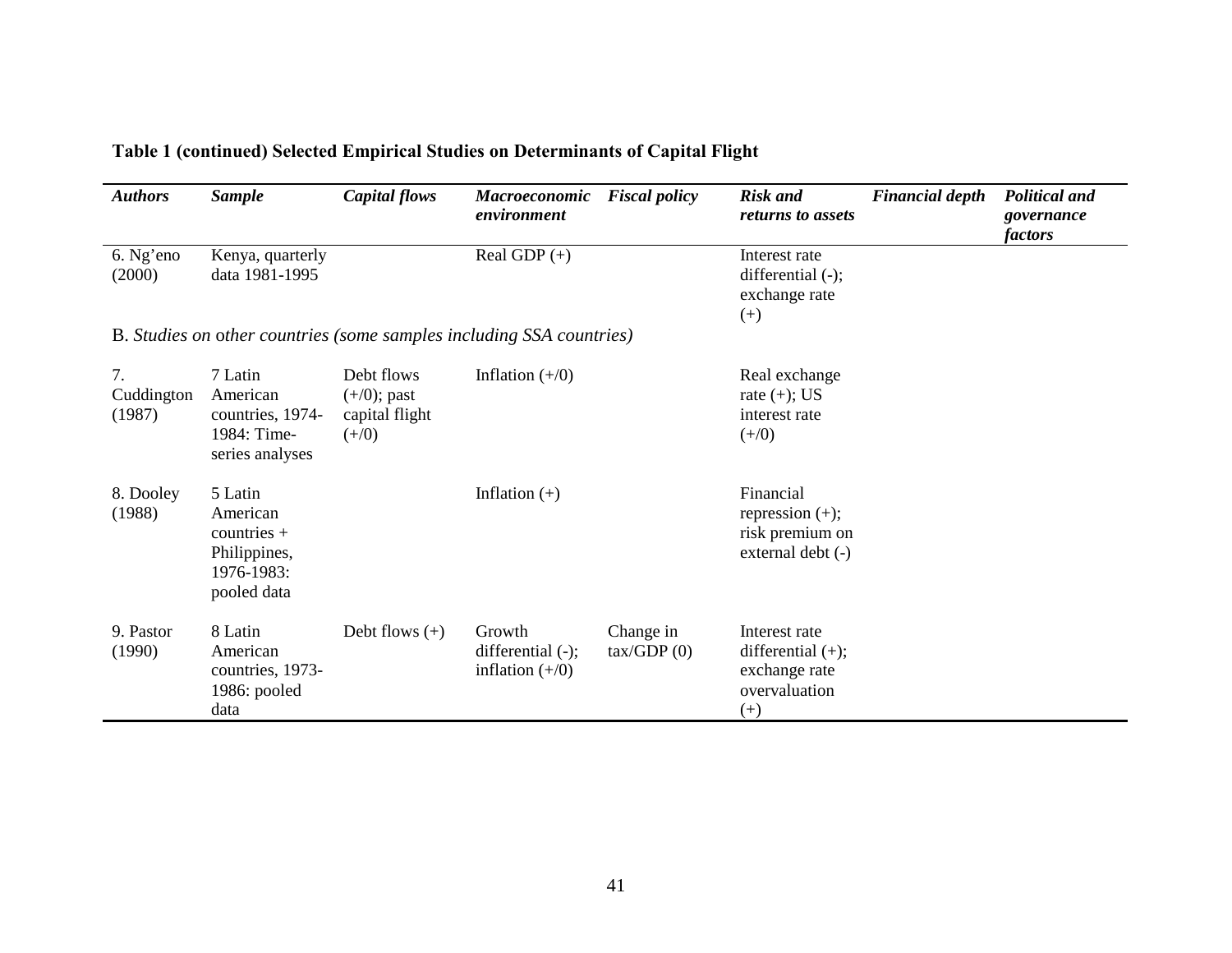| <b>Authors</b>                          | <b>Sample</b>                                                                                       | Capital flows                                                              | <b>Macroeconomic</b><br>environment | <b>Fiscal policy</b>                | <b>Risk and</b><br>returns to assets                                                              | <b>Financial depth</b> | <b>Political and</b><br>governance<br><i>factors</i> |
|-----------------------------------------|-----------------------------------------------------------------------------------------------------|----------------------------------------------------------------------------|-------------------------------------|-------------------------------------|---------------------------------------------------------------------------------------------------|------------------------|------------------------------------------------------|
| 10.<br>Mikkelsen<br>(1991)              | 22 developing<br>countries, 1978-<br>1985: pooled<br>$data + time$<br>series analysis<br>for Mexico | Debt flows $(+)$ ;<br>past capital<br>flight $(+)$                         | Growth $(-)$                        |                                     | Expected<br>relative returns<br>on foreign vs.<br>domestic assets<br>$^{(+)}$                     |                        |                                                      |
| 11.<br>Anthony<br>and Hollett<br>(1992) | 4 Latin<br>American<br>countries $+$<br>Philippines,<br>1976-1988:<br>time-series<br>analysis       |                                                                            | Inflation $(+/0)$                   | Budget surplus<br>$(-/0)$           | Interest rate (-<br>$(0)$ ; exchange<br>rate $(+/0)$ ;<br>returns on<br>foreign assets<br>$(+/0)$ |                        |                                                      |
| 12. Boyce<br>(1992;<br>1993)            | Philippines,<br>1962-1986                                                                           | Debt flows $(+)$ ;<br>past capital<br>flight $(0)$                         | Growth $(0)$                        | Budget surplus<br>$\left( -\right)$ | Interest rate<br>differential $(+)$                                                               |                        |                                                      |
| 13. Vos<br>(1992)                       | Philippines,<br>1972-1988                                                                           | Debt flows $(+)$ ;<br>$debt$ stock $(0)$ ;<br>past capital<br>flight $(+)$ | Inflation $(0)$                     | $\text{Tax/GDP}$ (0)                | Interest rate<br>differential $(+)$ ;<br>exchange rate<br>undervaluation<br>$\left( -\right)$     |                        |                                                      |

# **Table 1 (continued) Selected Empirical Studies on Determinants of Capital Flight**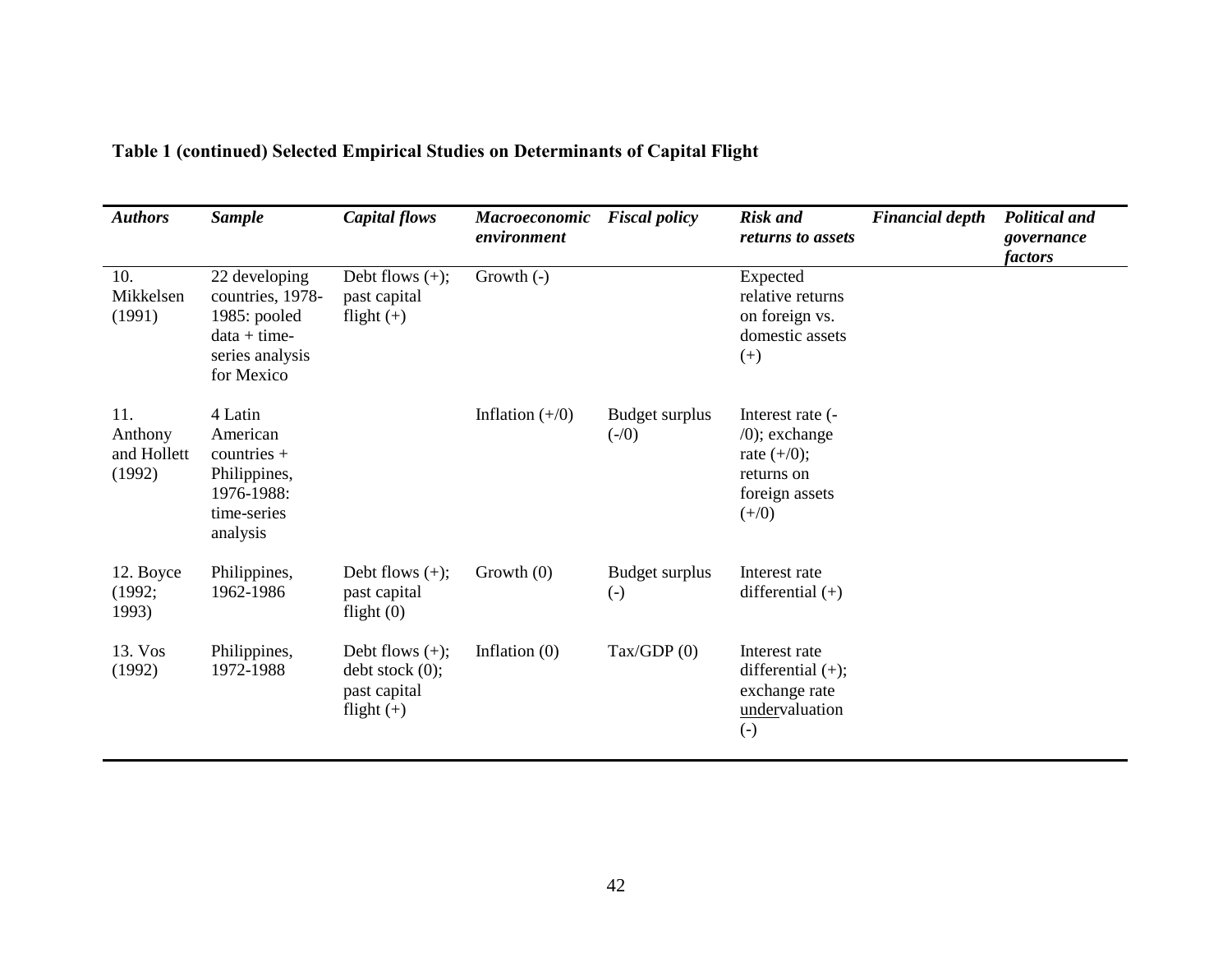| <b>Authors</b>                                      | <b>Sample</b>                                                                                        | Capital<br>flows                                                       | <b>Macroeconomic</b><br>environment   | <b>Fiscal policy</b>                                                                                                                    | <b>Risk</b> and<br>returns to assets                                                 | <b>Financial depth</b> | <b>Political and</b><br>governance<br>factors                                                 |
|-----------------------------------------------------|------------------------------------------------------------------------------------------------------|------------------------------------------------------------------------|---------------------------------------|-----------------------------------------------------------------------------------------------------------------------------------------|--------------------------------------------------------------------------------------|------------------------|-----------------------------------------------------------------------------------------------|
| 14. Henry<br>(1996)                                 | Barbados, Jamaica,<br>and Trinidad, 1971-<br>1987: time-series<br>analyses                           | Debt flows<br>$(+)$                                                    | Growth $(-/0)$ ;<br>inflation $(-/0)$ | <b>Budget surplus</b><br>$(-/0)$                                                                                                        | Interest rate<br>differential $(+)$ ;<br>exchange rate (-<br>(0)                     |                        |                                                                                               |
| 15. Hermes<br>and<br>Lensink<br>(2000)              | 84 developing<br>countries, 1971-<br>1991: cross-section<br>analysis                                 | Bank<br>lending<br>$(+/0);$<br>foreign aid<br>$^{(+)}$                 |                                       | Policy<br>uncertainty:<br>government<br>consumption<br>$(+);$ tax $(+);$<br>deficit $(+)$ ;<br>interest rate $(+)$ ;<br>inflation $(0)$ |                                                                                      |                        | Political<br>instability $(+)$                                                                |
| 16.<br>Lensink,<br>Hermes and<br>Murinde<br>(2000)  | 84 developing<br>countries, 1971-<br>1991: cross-section<br>analysis                                 | Bank and<br>trade-related<br>lending $(+);$<br>aid $(+)$ ; FDI<br>(0); |                                       |                                                                                                                                         |                                                                                      |                        | Political<br>instability $(+);$<br>democracy and<br>political<br>freedom $(-)$ ;<br>war $(+)$ |
| 17. Collier,<br>Hoeffler,<br>and Pattillo<br>(2001) | 50 countries<br>(including sub-set of<br>22 SSA countries);<br>1980-1990; cross-<br>section analysis | Debt stock<br>(squared)<br>$(+)$                                       | Capital stock<br>$(+/0)$              |                                                                                                                                         | Dollar distortion<br>index (squared)<br>$(+)$ ; investor risk<br>$(residuals)$ $(0)$ | M2/GDP(0)              | Governance<br>indicators $(0)$                                                                |

**Table 1 (end) Selected Empirical Studies on Determinants of Capital Flight** 

Notes: Symbols in parentheses denote a statistically significant positive effect (+); no statistically significant effect (0); or a statistically significant negative effect (-). Where more than one symbol appears in parentheses, this indicates that different specifications yielded different results or that the results vary by country.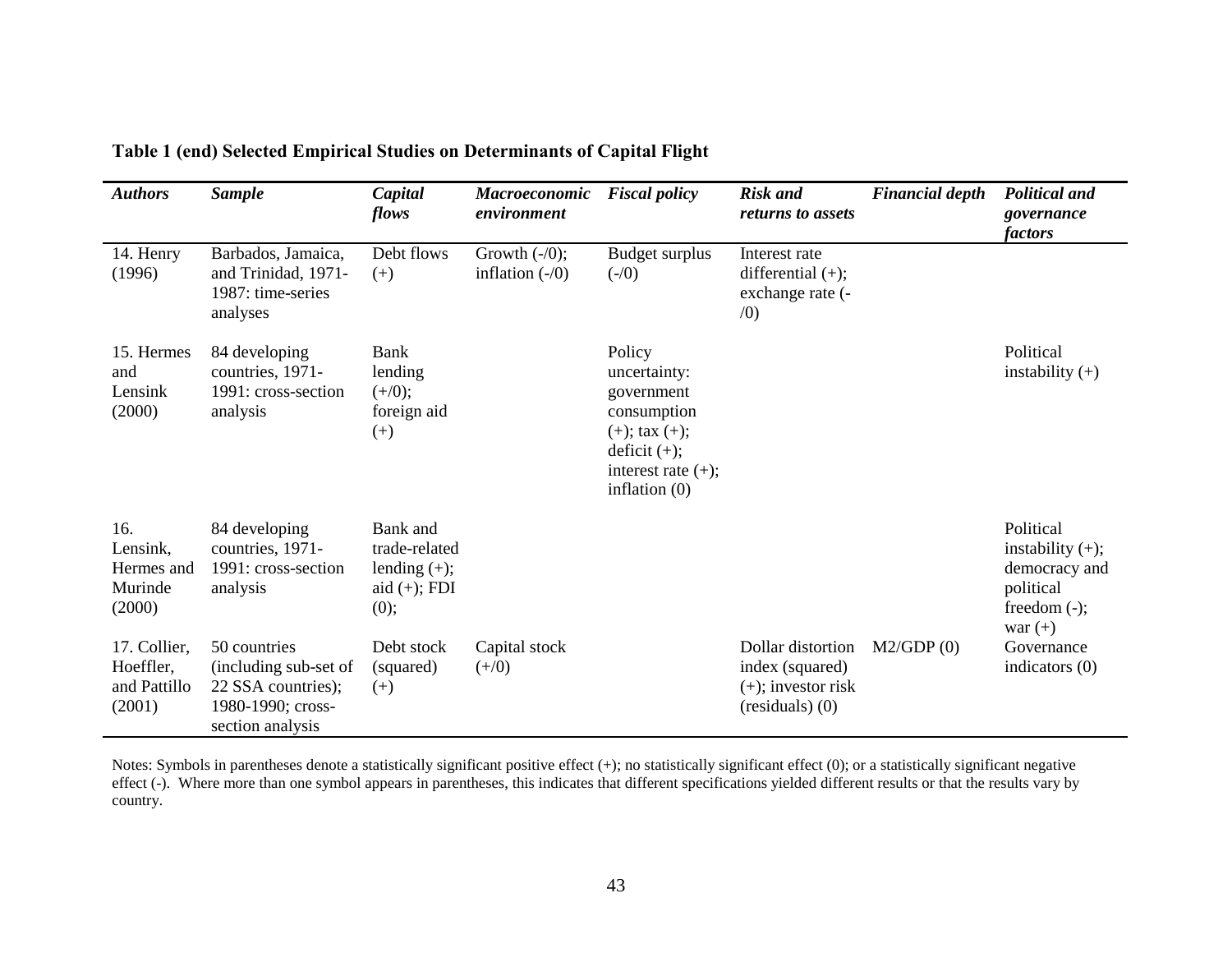| Country             | Period    | Real capital | Cumulative stock of capital   |          | Net external assets |
|---------------------|-----------|--------------|-------------------------------|----------|---------------------|
|                     | covered   | flight       |                               | flight   |                     |
|                     |           |              | (including interest earnings) |          |                     |
|                     |           |              | Value (1996 m\$)              | % of GDP |                     |
| Angola              | 1985-1996 | 17032.5      | 20405.0                       | 267.8    | 9179.9              |
| Benin               | 1974-1996 | $-3457.4$    | $-6003.8$                     | $-271.9$ | $-7598.1$           |
| <b>Burkina Faso</b> | 1970-1994 | 1265.5       | 1896.6                        | 96.5     | 700.4               |
| <b>Burundi</b>      | 1985-1996 | 818.9        | 980.9                         | 108.9    | $-146.0$            |
| Cameroon            | 1970-1996 | 13099.4      | 16906.0                       | 185.6    | 7364.4              |
| Central African     | 1970-1994 | 250.2        | 459.0                         | 50.8     | $-482.1$            |
| Republic            |           |              |                               |          |                     |
| Congo, Dem. Rep.    | 1970-1996 | 10035.4      | 19199.9                       | 327.1    | 6373.5              |
| Congo, Rep.         | 1971-1996 | 459.2        | 1254.0                        | 49.6     | $-3986.6$           |
| Côte d'Ivoire       | 1970-1996 | 23371.0      | 34745.5                       | 324.7    | 15221.9             |
| Ethiopia            | 1970-1996 | 5522.8       | 8017.9                        | 133.4    | $-2060.7$           |
| Gabon               | 1978-1996 | 2988.7       | 5028.1                        | 87.0     | 717.7               |
| Ghana               | 1970-1996 | 407.3        | 289.3                         | 4.2      | $-6152.9$           |
| Guinea              | 1986-1996 | 342.8        | 434.2                         | 11.0     | $-2806.1$           |
| Kenya               | 1970-1996 | 815.1        | 2472.6                        | 26.8     | $-4458.4$           |
| Madagascar          | 1970-1996 | 1649.0       | 1577.5                        | 39.5     | $-2568.3$           |
| Malawi              | 1970-1994 | 705.1        | 1174.8                        | 93.8     | $-971.3$            |
| Mali                | 1970-1996 | $-1203.6$    | $-1527.2$                     | $-57.5$  | $-4533.2$           |
| Mauritania          | 1973-1995 | 1130.8       | 1830.0                        | 167.4    | $-572.2$            |
| Mauritius           | 1975-1996 | $-267.8$     | 465.9                         | 10.8     | $-1351.7$           |
| Mozambique          | 1982-1996 | 5311.3       | 6206.9                        | 218.4    | $-1359.4$           |
| Niger               | 1970-1995 | $-3153.1$    | $-4768.9$                     | $-247.7$ | $-6392.1$           |
| Nigeria             | 1970-1996 | 86761.9      | 129661.0                      | 367.3    | 98254.4             |
| Rwanda              | 1970-1996 | 2115.9       | 3513.9                        | 249.9    | 2470.8              |
| Senegal             | 1974-1996 | $-7278.1$    | -9998.2                       | $-214.9$ | $-13661.1$          |
| Sierra Leone        | 1970-1995 | 1472.8       | 2277.8                        | 257.1    | 1072.7              |
| Sudan               | 1970-1996 | 6982.7       | 11613.7                       | 161.1    | $-5358.3$           |
| Togo                | 1974-1994 | $-1382.1$    | $-1618.3$                     | $-155.4$ | $-3149.0$           |
| Uganda              | 1970-1996 | 2154.9       | 3316.1                        | 54.8     | $-358.3$            |
| Zambia              | 1970-1991 | 10623.5      | 13131.2                       | 354.9    | 5491.8              |
| Zimbabwe            | 1977-1994 | 8222.3       | 10882.9                       | 149.0    | 6074.8              |
| <b>Total</b>        |           | 186796.9     | 273824.3                      | 171.9    | 84956.5             |

**Table 2: Indicators of Capital Flight from 30 Sub-Saharan African Countries, 1970-1996 (million 1996 \$)** 

**Sources**: For SILIC countries: Boyce and Ndikumana (2001). Series for non-SILIC countries are computed following the methodology in Boyce and Ndikumana (2001).

 $a<sup>a</sup>$  Net external assets = accumulated capital flight (with imputed interest earnings) minus stock of debt..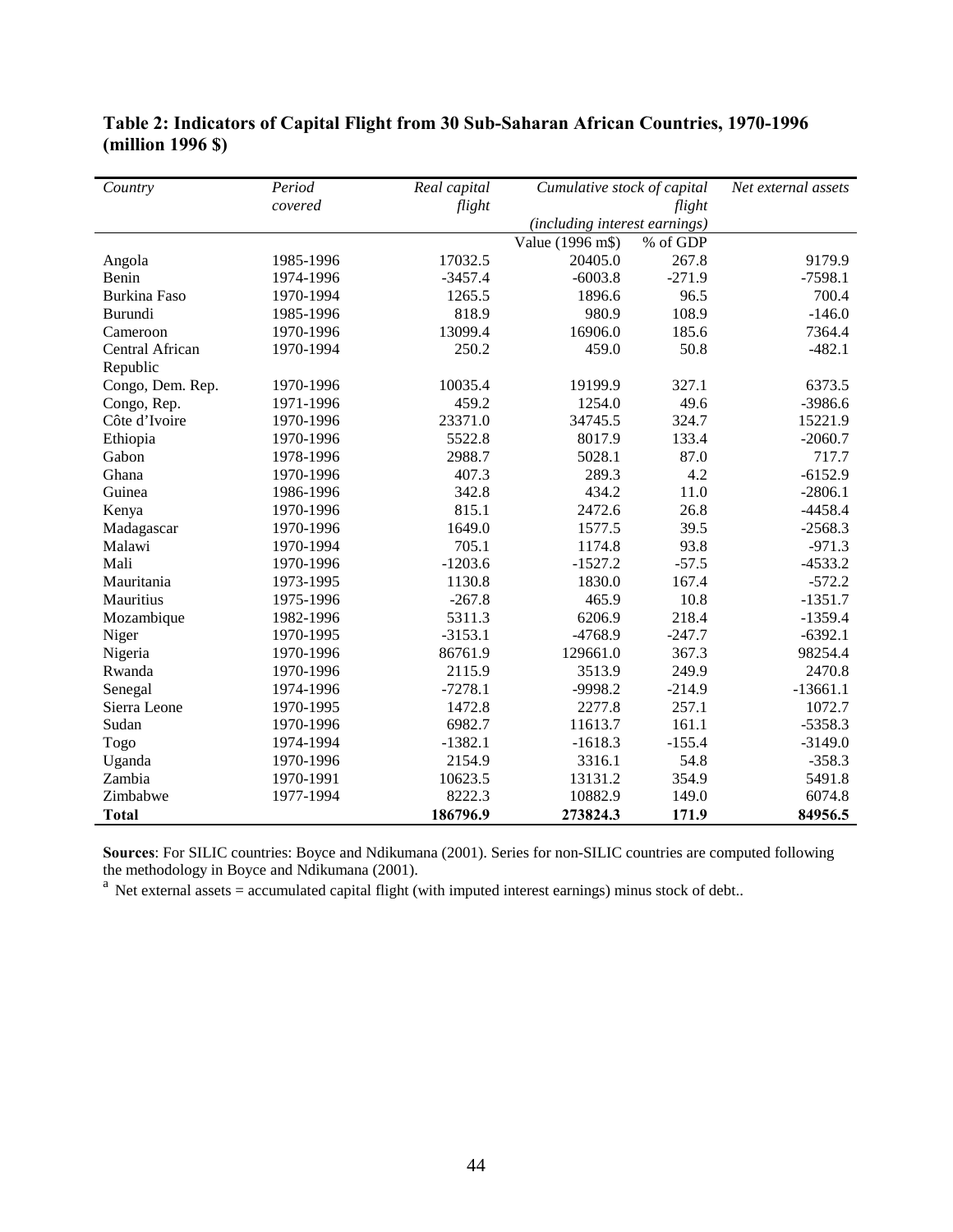| Explanatory variable                                   | (1)        | (2)            | (3)                    | (4)            | (5)                  | (6)                       |
|--------------------------------------------------------|------------|----------------|------------------------|----------------|----------------------|---------------------------|
|                                                        | Base model | Expanded model | Inflation <sup>a</sup> | <b>Exports</b> | Primary budget       | Interest rate             |
|                                                        |            |                |                        |                | surplus <sup>b</sup> | differential <sup>c</sup> |
| $1st$ lag of capital flight ( <i>KF<sub>-1</sub></i> ) | 0.154      | 0.124          | 0.104                  | 0.146          | 0.048                | 0.059                     |
|                                                        | (4.6)      | (3.6)          | (2.7)                  | (4.3)          | (1.0)                | (1.2)                     |
| $2^{nd}$ lag of capital flight (KF <sub>-2</sub> )     | 0.108      | 0.094          | 0.106                  | 0.102          | 0.056                | 0.163                     |
|                                                        | (3.3)      | (2.8)          | (2.9)                  | (3.1)          | (1.2)                | (3.3)                     |
| Change in debt $(CD)$                                  | 0.828      | 0.861          | 0.858                  | 0.826          | 0.924                | 0.718                     |
|                                                        | (20.2)     | (20.8)         | (19.1)                 | (20.1)         | (17.5)               | (12.9)                    |
| Debt stock $(DEBT_{-l})$                               |            | 0.035          |                        |                |                      |                           |
|                                                        |            | (3.9)          |                        |                |                      |                           |
| Growth differential $(DGROECD_{.1})$                   |            | $-0.116$       |                        |                |                      |                           |
|                                                        |            | $(-2.3)$       |                        |                |                      |                           |
| Inflation $(INFL-1)$                                   |            |                | 0.001                  |                |                      |                           |
|                                                        |            |                | (0.1)                  |                |                      |                           |
| Inflation squared $(INFL_{-1})^2$                      |            |                | 0.00008                |                |                      |                           |
|                                                        |            |                | (0.6)                  |                |                      |                           |
| Exports $(EX_1)$                                       |            |                |                        | 0.115          |                      |                           |
|                                                        |            |                |                        | (2.1)          |                      |                           |
| Primary budget surplus (PBS <sub>-1</sub> )            |            |                |                        |                | 0.167                |                           |
|                                                        |            |                |                        |                | (1.7)                |                           |
| Interest rate differential $(RDIF_{-1})$               |            |                |                        |                |                      | $-0.018$                  |
|                                                        |            |                |                        |                |                      | $(-1.4)$                  |
| Adjusted $R^2$                                         |            |                |                        |                |                      |                           |
|                                                        | 0.42       | 0.44           | 0.46                   | 0.43           | 0.54                 | 0.36                      |
| $F$ -test (all coefficients = 0)                       | 145.2      | 93.5           | 76.8                   | 108.7          | 77.4                 | 50.6                      |
| Number of observations                                 | 586        | 577            | 440                    | 578            | 257                  | 348                       |

|  |  | Table 3a: Determinants of Capital Flight: Fixed-Effects Regressions with Pooled Annual Data |  |
|--|--|---------------------------------------------------------------------------------------------|--|
|  |  |                                                                                             |  |

The dependent variable is the ratio of capital flight to GDP. The t-statistics are given in parenthesis.

<sup>a</sup> The regressions with inflation exclude the DRC and Angola (due to extremely high inflation rates), and Benin and Guinea (due to lack of data).

<sup>b</sup> The regressions with the primary budget deficit exclude the DRC, Guinea, Kenya, Mauritania, Sudan, and Uganda (due to lack of data).<br><sup>c</sup> The regressions with the interest rate differential (with exchange rate adjustmen and Sudan (due to lack of data).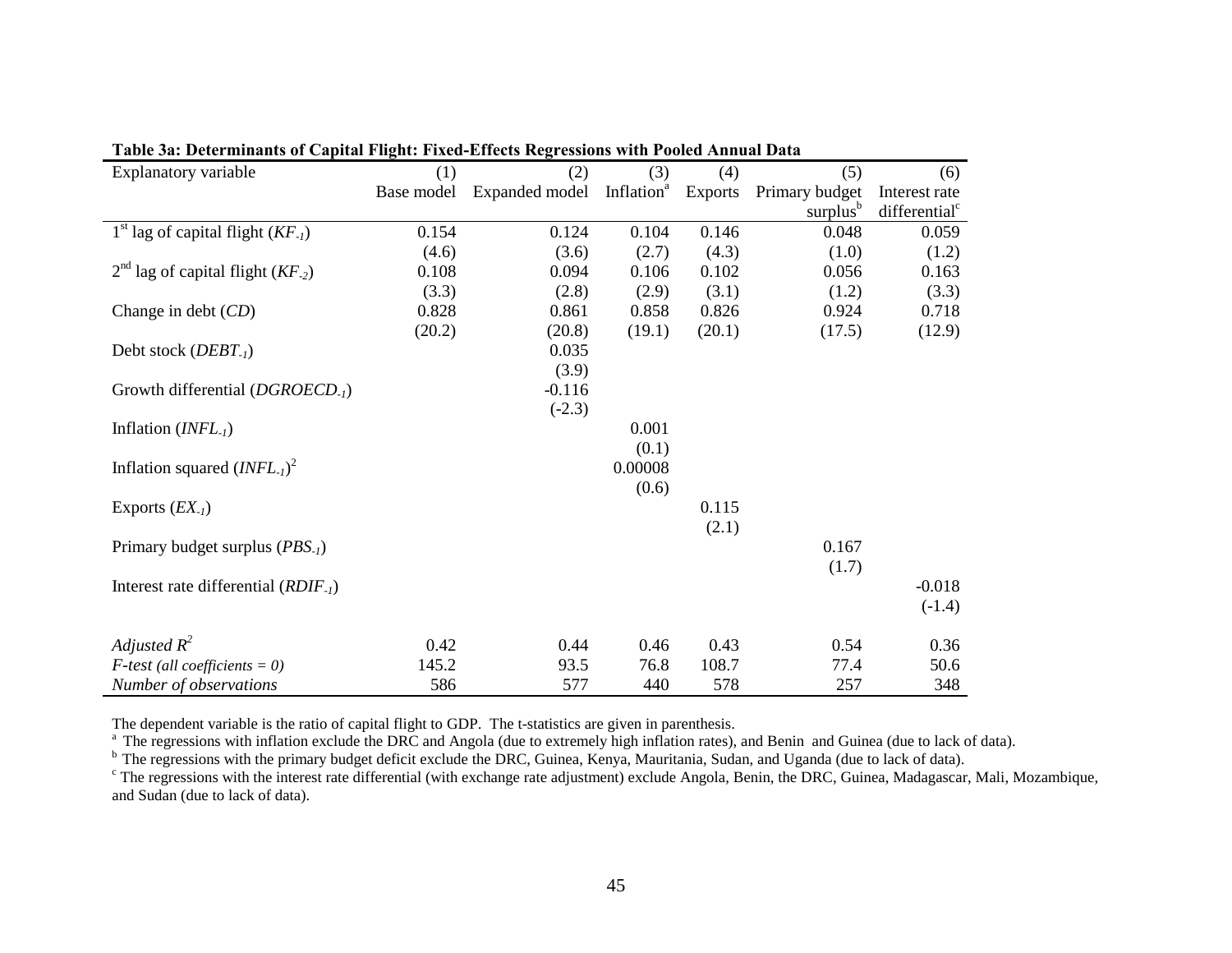| Explanatory variable              | (7)         | (8)         | (9)       | (10)                        | (11)                       | (12)        | (13)       |
|-----------------------------------|-------------|-------------|-----------|-----------------------------|----------------------------|-------------|------------|
|                                   | Liquid      | Credit to   | Political | Voice and                   | Government                 | Risk of     | Corruption |
|                                   | liabilities | the private | freedom   | accountability <sup>a</sup> | effectiveness <sup>a</sup> | Contact     |            |
|                                   |             | sector      |           |                             |                            | repudiation |            |
| Intercept                         |             |             |           | $-3.993$                    | $-4.375$                   |             |            |
|                                   |             |             |           | $(-7.8)$                    | $(-7.5)$                   |             |            |
| $1st$ lag of capital flight       | 0.155       | 0.147       | 0.158     | 0.258                       | 0.264                      | 0.127       | 0.125      |
| $(KF_{-1})$                       | (4.5)       | (4.3)       | (4.5)     | (7.6)                       | (7.5)                      | (3.6)       | (3.6)      |
| $2nd$ lag of capital flight       | 0.107       | 0.100       | 0.108     | 0.193                       | 0.203                      | 0.091       | 0.095      |
| $(KF_{-2})$                       | (3.2)       | (2.9)       | (3.2)     | (5.7)                       | (5.8)                      | (2.4)       | (2.5)      |
| Change in debt $(CD)$             | 0.825       | 0.824       | 0.816     | 0.729                       | 0.776                      | 0.875       | 0.875      |
|                                   | (19.9)      | (19.8)      | (19.2)    | (17.5)                      | (17.7)                     | (20.5)      | (20.6)     |
| Liquid liabilities                | 0.018       |             |           |                             |                            |             |            |
| $(M3_{-1})$                       | (0.3)       |             |           |                             |                            |             |            |
| Credit to the private             |             | $-0.110$    |           |                             |                            |             |            |
| sector $(CRED_{-1})$              |             | $(-1.6)$    |           |                             |                            |             |            |
| Political freedom                 |             |             | $-0.506$  |                             |                            |             |            |
| $(FREE_{-1})$                     |             |             | $(-1.5)$  |                             |                            |             |            |
| Voice and accountability          |             |             |           | $-0.970$                    |                            |             |            |
| (VOICE)                           |             |             |           | $(-1.8)$                    |                            |             |            |
| Government effectiveness          |             |             |           |                             | $-0.928$                   |             |            |
| (GOVEFF)                          |             |             |           |                             | $(-1.4)$                   |             |            |
| Risk of contract                  |             |             |           |                             |                            | 1.615       |            |
| repudiation $(CONT_{-l})$         |             |             |           |                             |                            | (1.4)       |            |
| Corruption $(COR_{-1})$           |             |             |           |                             |                            |             | 2.581      |
|                                   |             |             |           |                             |                            |             | (1.7)      |
| Adjusted $R^2$                    | 0.42        | 0.43        | 0.42      | 0.44                        | 0.47                       | 0.49        | 0.49       |
| <i>F-test</i> (all coeff. $= 0$ ) | 106.7       | 105.8       | 101.3     | 118.3                       | 119.4                      | 110.3       | 111.1      |
| <i><b>Observations</b></i>        | 573         | 565         | 547       | 585                         | 532                        | 456         | 456        |

# **Table 3b: Determinants of Capital Flight: Fixed-Effects Regressions with Pooled Annual Data**

The dependent variable is the ratio of capital flight to GDP. The t-statistics are given in parenthesis.

<sup>a</sup> For the regressions with indexes of voice and accountability and government effectiveness, the data are not mean-differenced because these two indexes are available as one observation per country.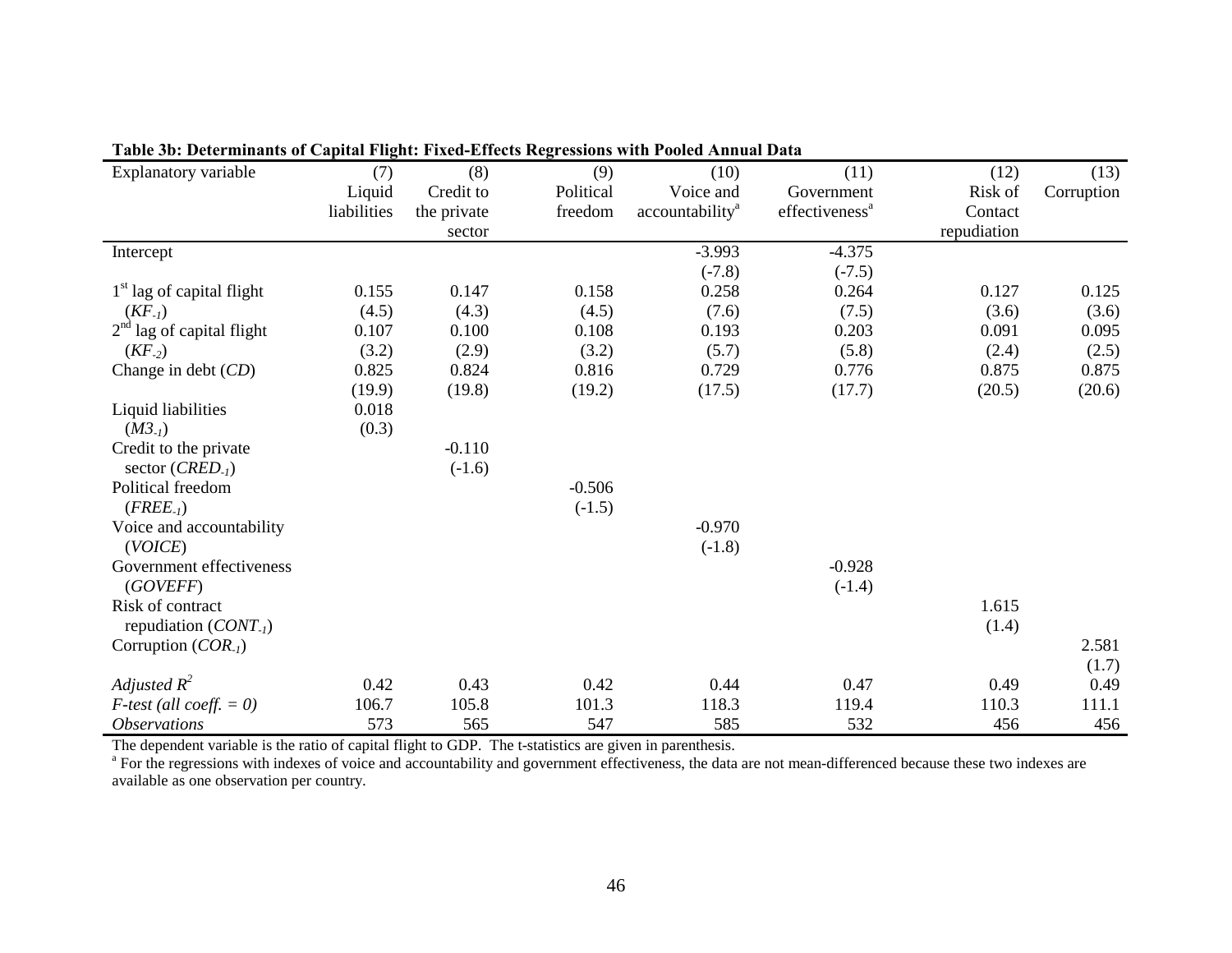| Explanatory                        | (1)         | (2)      | (3)              | (4)            | (5)      | (6)           | (7)         | (8)                  |
|------------------------------------|-------------|----------|------------------|----------------|----------|---------------|-------------|----------------------|
| variable                           | <b>Base</b> | Growth   | <i>Inflation</i> | <b>Exports</b> | Primary  | Interest rate | Liquid      | Credit to            |
|                                    | model       | Differ-  |                  |                | budget   | differential  | liabilities | private              |
|                                    |             | ential   |                  |                | surplus  |               |             | sector               |
| Intercept                          | $-1.949$    | $-3.170$ | $-1.736$         | $-1.799$       | $-3.772$ | 0.030         | $-2.491$    | 0.143                |
|                                    | $(-0.9)$    | $(-1.4)$ | $(-0.8^{\circ})$ | $(-0.7)$       | $(-1.8)$ | (0.01)        | $(-0.9)$    | (0.1)                |
| Initial capital flight             | 0.134       |          |                  |                |          |               |             |                      |
| $(KF_0)$                           | (1.3)       |          |                  |                |          |               |             |                      |
| Change in debt                     | 0.664       | 0.781    | 0.405            | 0.822          | 0.742    | 0.349         | 0.785       | 0.913                |
| (CD)                               | (2.2)       | (2.8)    | (1.6)            | (2.8)          | (2.6)    | (1.0)         | (2.6)       | (3.4)                |
| Growth differential                |             | $-0.485$ |                  |                |          |               |             |                      |
| (DGROECD)                          |             | $(-0.8)$ |                  |                |          |               |             |                      |
| Inflation (INFL)                   |             |          | 0.118            |                |          |               |             |                      |
|                                    |             |          | (0.8)            |                |          |               |             |                      |
| Inflation squared                  |             |          | $-0.0005$        |                |          |               |             |                      |
| ( <i>INFL</i> <sup>2</sup> )       |             |          | $(-0.3)$         |                |          |               |             |                      |
| Exports $(EX)$                     |             |          |                  | $-0.023$       |          |               |             |                      |
|                                    |             |          |                  | $(-0.3)$       |          |               |             |                      |
| Primary budget                     |             |          |                  |                | $-0.724$ |               |             |                      |
| Surplus (PBS)                      |             |          |                  |                | $(-3.0)$ |               |             |                      |
| Interest rate                      |             |          |                  |                |          | $-0.04$       |             |                      |
| differential (RDIF)                |             |          |                  |                |          | $(-0.8)$      |             |                      |
| Liquid liabilities                 |             |          |                  |                |          |               | 0.015       |                      |
| (M3)                               |             |          |                  |                |          |               | (0.1)       |                      |
| Credit to private<br>sector (CRED) |             |          |                  |                |          |               |             | $-0.199$<br>$(-1.9)$ |
| Adjusted $R^2$                     | 0.22        | 0.19     | 0.19             | 0.17           | 0.42     | 0.08          | 0.17        | 0.28                 |
| $F$ -test (all coeff. = 0)         | 5.0         | 54.8     | 3.0              | 4.0            | 9.2      | 0.9           | 4.0         | 6.5                  |
| Observations <sup>a</sup>          | 30          | 30       | 26               | 30             | 24       | 22            | 30          | 30                   |

**Table 4a: Determinants of Capital Flight: Cross-Section Regressions** 

The dependent variable is the country's average ratio of capital flight to GDP over the relevant period. The t statistics are given in parenthesis. <sup>a</sup> For excluded countries in some regressions, see Table 3.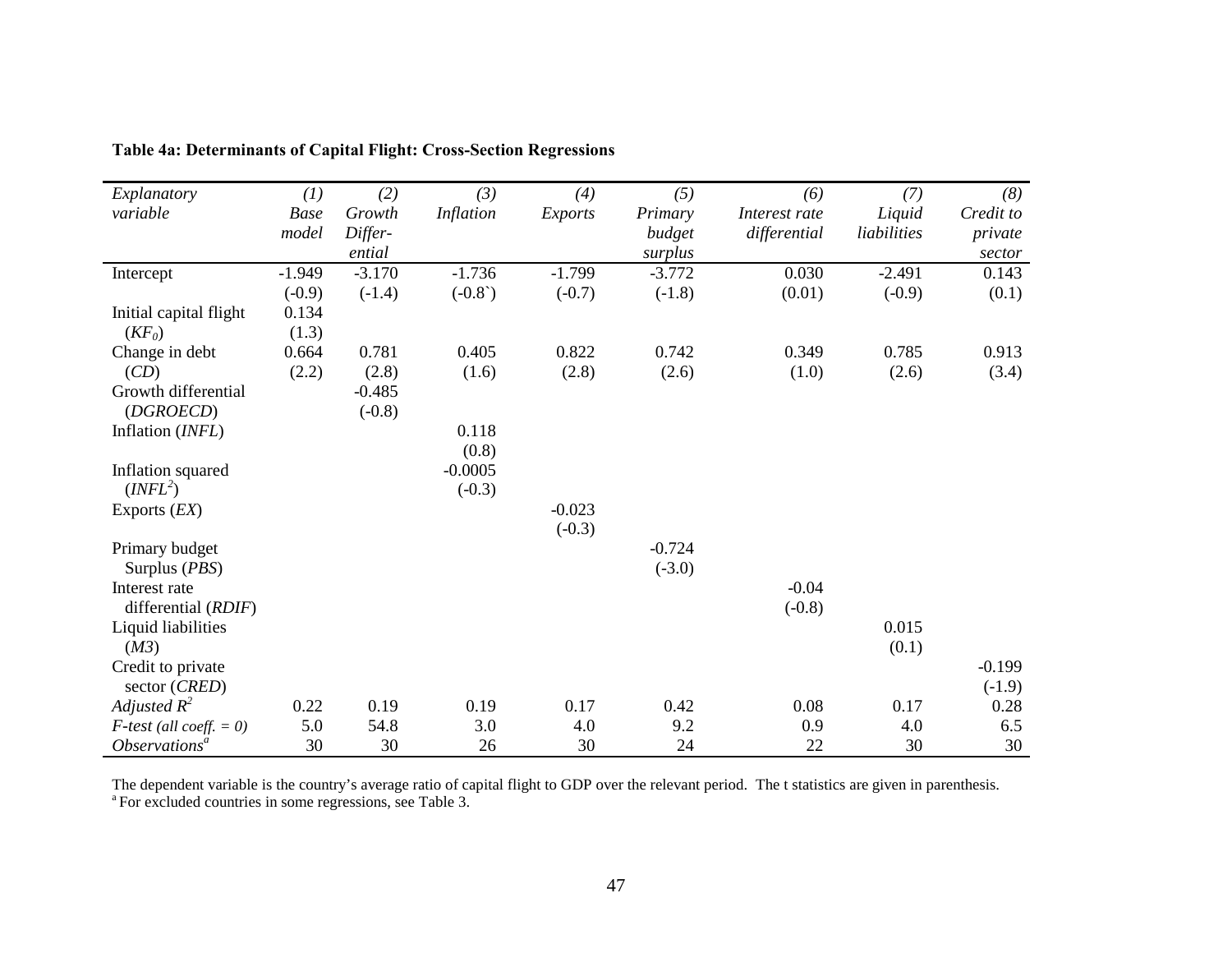| Explanatory variable             | (9)       | (10)           | (11)          | (12)                   | (13)       |
|----------------------------------|-----------|----------------|---------------|------------------------|------------|
|                                  | Political | Voice and      | Government    | <b>Risk of Contact</b> | Corruption |
|                                  | freedom   | accountability | effectiveness | repudiation            |            |
| Intercept                        | $-1.721$  | $-3.427$       | $-5.129$      | $-0.159$               | $-6.310$   |
|                                  | $(-0.6)$  | $(-1.6)$       | $(-2.1)$      | $(-0.03)$              | $(-0.8)$   |
| Change in debt $(CD)$            | 0.782     | 0.803          | 0.966         | 0.901                  | 0.908      |
|                                  | (2.7)     | (2.9)          | (3.2)         | (2.8)                  | (2.9)      |
| Political freedom (FREE)         | $-0.134$  |                |               |                        |            |
|                                  | $(-0.2)$  |                |               |                        |            |
| Voice and accountability (VOICE) |           | $-2.121$       |               |                        |            |
|                                  |           | $(-1.5)$       |               |                        |            |
| Government effectiveness         |           |                | $-2.864$      |                        |            |
| (GOVEFF)                         |           |                | $(-1.6)$      |                        |            |
| Risk of contract repudiation     |           |                |               | $-0.478$               |            |
| (CONT)                           |           |                |               | $(-0.4)$               |            |
| Corruption (COR)                 |           |                |               |                        | 0.484      |
|                                  |           |                |               |                        | (0.5)      |
| Adjusted $R^2$                   | 0.17      | 0.23           | 0.29          | 0.21                   | 0.21       |
| $F$ -test (all coeff = 0)        | 4.0       | 5.5            | 6.2           | 4.1                    | 4.1        |

24

# **Table 4b: Determinants of Capital Flight: Cross-Section Regressions**

The dependent variable is the country's average ratio of capital flight to GDP over the relevant period. The t statistics are given in parenthesis.

*Observations* 24 24 24 24 25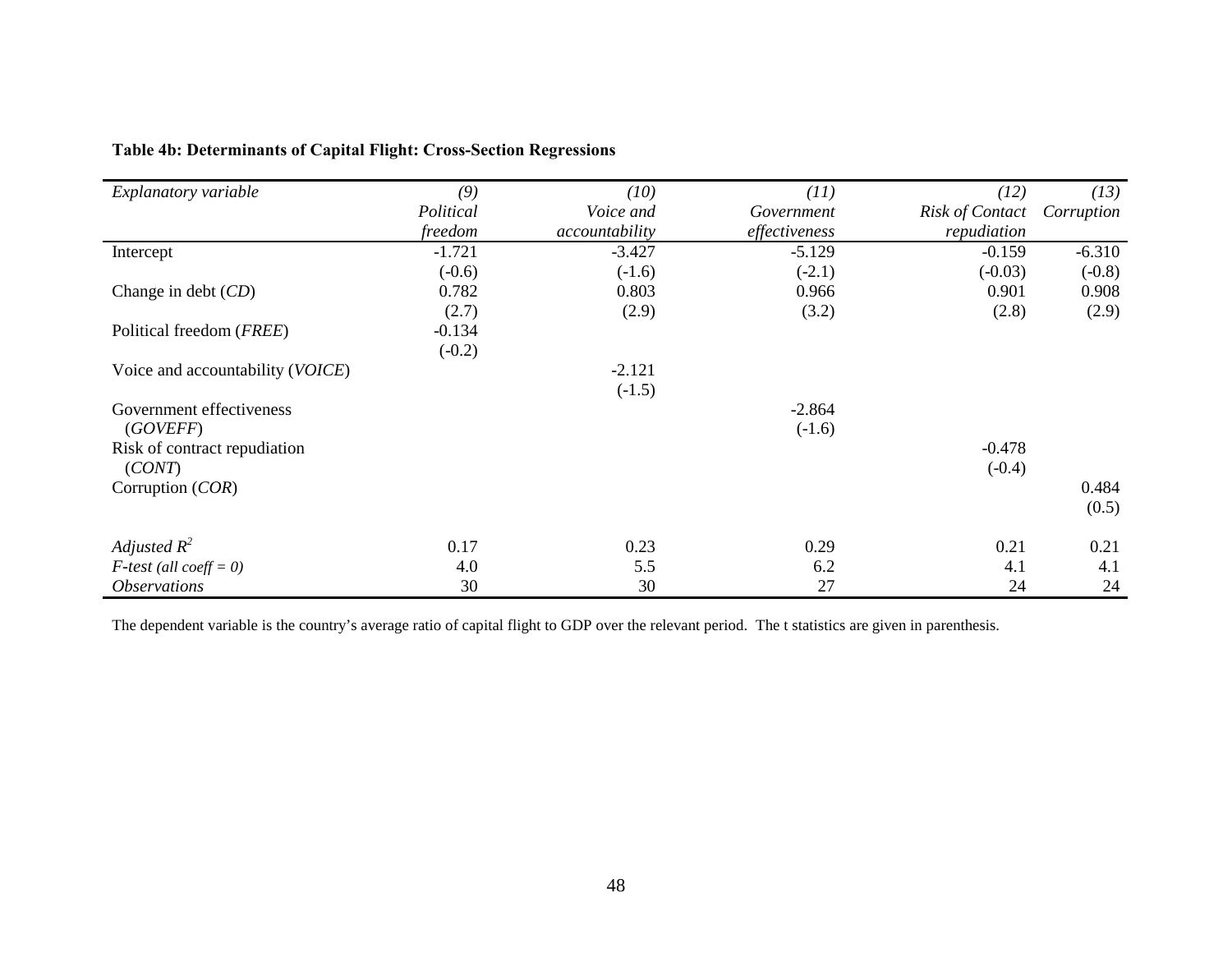| Year                 | 1970      | 1971      | 1972      | 1973      | 1974      | 1975     | 1976            | 1977      | 1978      | 1979      | 1980      |
|----------------------|-----------|-----------|-----------|-----------|-----------|----------|-----------------|-----------|-----------|-----------|-----------|
| Angola               | NA        | <b>NA</b> | NA        | <b>NA</b> | <b>NA</b> | $\rm NA$ | $\overline{NA}$ | NA        | NA        | NA        | $\rm NA$  |
| Benin                | NA        | <b>NA</b> | <b>NA</b> | <b>NA</b> | 70.1      | $-5.6$   | $-157.2$        | $-85.4$   | $-144.5$  | $-167.3$  | $-599.1$  |
| <b>Burkina Faso</b>  | 50.4      | 49.3      | 15.1      | 19.6      | 122.1     | $-46.4$  | $-14.1$         | 105.6     | 167.6     | 36.2      | 139.5     |
| <b>Burundi</b>       | NA        | <b>NA</b> | <b>NA</b> | NA        | <b>NA</b> | NA       | NA              | NA        | NA        | <b>NA</b> | NA        |
| Cameroon             | $-84.7$   | $-31.6$   | $-267.7$  | $-474.6$  | $-21.7$   | 144.4    | $-110.0$        | 462.7     | 128.1     | $-392.8$  | 232.1     |
| Central African Rep. | $-15.3$   | 17.4      | 21.4      | 76.2      | $-4.5$    | $-7.2$   | 31.5            | $-25.7$   | $-25.0$   | $-11.1$   | $-10.1$   |
| Congo, Dem. Rep.     | 801.6     | 263.8     | 849.9     | 1907.2    | 1534.9    | 99.8     | 465.3           | $-1567.2$ | 2002.9    | 771.9     | 916.1     |
| Congo, Rep.          | NA        | $-51.4$   | $-11.5$   | 116.9     | $-231.5$  | $-494.3$ | $-853.3$        | $-60.5$   | 253.0     | 234.4     | 439.6     |
| Côte d'Ivoire        | 267       | 306.2     | 388.2     | 481.0     | 244.4     | 853.5    | 576.5           | 1969.2    | 1404.6    | 260.5     | 1323.6    |
| Ethiopia             | 31.9      | $-10.2$   | $-530.7$  | 78.8      | $-97.5$   | $-76.7$  | $-217.5$        | $-113.2$  | 17.6      | $-106.9$  | $-168.1$  |
| Gabon                | <b>NA</b> | <b>NA</b> | <b>NA</b> | NA        | <b>NA</b> | NA       | NA              | <b>NA</b> | 450.5     | 675.0     | 397.4     |
| Ghana                | $-53.3$   | $-294.1$  | 317.8     | 370.4     | $-610.4$  | 133.3    | $-370.2$        | 114.4     | $-37.3$   | 110.4     | 304.3     |
| Guinea               | NA        | <b>NA</b> | <b>NA</b> | NA        | NA        | NA       | <b>NA</b>       | NA        | NA        | NA        | <b>NA</b> |
| Kenya                | 36.4      | 90.4      | 84.1      | 412.1     | 526.6     | 449.4    | 345.8           | 84.6      | 190.8     | $-38.4$   | 77.9      |
| Madagascar           | 22.6      | 1381.2    | 270.4     | $-82.7$   | 655.4     | 180.7    | $-1327.7$       | 1424.4    | $-1170.0$ | $-85.1$   | $-300.1$  |
| Malawi               | 11.1      | 88.5      | $-35.4$   | 161.9     | 143.2     | 192.9    | 161.1           | 156.7     | 52.7      | $-352.1$  | $-63$     |
| Mali                 | 58.2      | $-88.9$   | 51.2      | 80.0      | 50.4      | $-62.2$  | $-131.6$        | $-35.2$   | $-2.2$    | $-230.8$  | 58.5      |
| Mauritania           | <b>NA</b> | <b>NA</b> | <b>NA</b> | 304.1     | 408.6     | $-214.8$ | 230.6           | 57.4      | 75.5      | $-106.7$  | 4.1       |
| Mauritius            | NA        | <b>NA</b> | NA        | NA        | NA        | NA       | 140.2           | 92.9      | 100.2     | 71.3      | 136.8     |
| Mozambique           | NA        | <b>NA</b> | <b>NA</b> | NA        | <b>NA</b> | NA       | NA              | NA        | NA        | <b>NA</b> | NA        |
| Niger                | 55.2      | 62.4      | 83.1      | 104.2     | $-180.8$  | $-193.8$ | $-320.4$        | $-321.6$  | 1.0       | $-478.5$  | 88.1      |
| Nigeria              | $-485.1$  | $-564.2$  | 626.1     | 3634.8    | 1448.2    | 1857.7   | 4162.4          | 9022.8    | 4060.4    | $-612.9$  | 2093.1    |
| Rwanda               | $-106.1$  | 30.7      | 24.7      | 34.4      | 34.9      | 67.7     | 77.0            | 119.0     | 288.7     | 320.9     | 223.8     |
| Senegal              | NA        | <b>NA</b> | <b>NA</b> | NA        | $-329.9$  | $-67.5$  | $-222.6$        | 63.8      | $-102.1$  | $-506.0$  | $-135.9$  |
| Sierra Leone         | 42.9      | 236.0     | 32.6      | 299.0     | 185.3     | $-26.8$  | 92.8            | 92.2      | 3.7       | 29.3      | 57.1      |
| Sudan                | 45.3      | 107.2     | $-226.8$  | 115.8     | 673.8     | 270.5    | 307.4           | 206.3     | $-215.7$  | 545.2     | 1004.1    |
| Togo                 | <b>NA</b> | <b>NA</b> | <b>NA</b> | <b>NA</b> | 160.6     | $-183.4$ | 28.5            | 273.9     | 94.3      | 160.8     | $-50.4$   |
| Uganda               | 213.2     | 67.9      | 6.2       | 136.7     | 64.1      | $-23.3$  | 51.8            | $-306.3$  | $-90.7$   | 325.2     | 70.4      |
| Zambia               | 1386.4    | 1328.7    | 104.4     | 260.7     | $-393.4$  | 104.3    | 84.3            | 605.2     | 455.5     | 944.3     | $-274.6$  |
| Zimbabwe             | NA        | <b>NA</b> | <b>NA</b> | <b>NA</b> | NA        | NA       | <b>NA</b>       | 98.3      | 403.9     | $-118.6$  | 238.4     |

**Table A1: Real Capital Flight (million 1996 US \$) for 30 SSA Countries**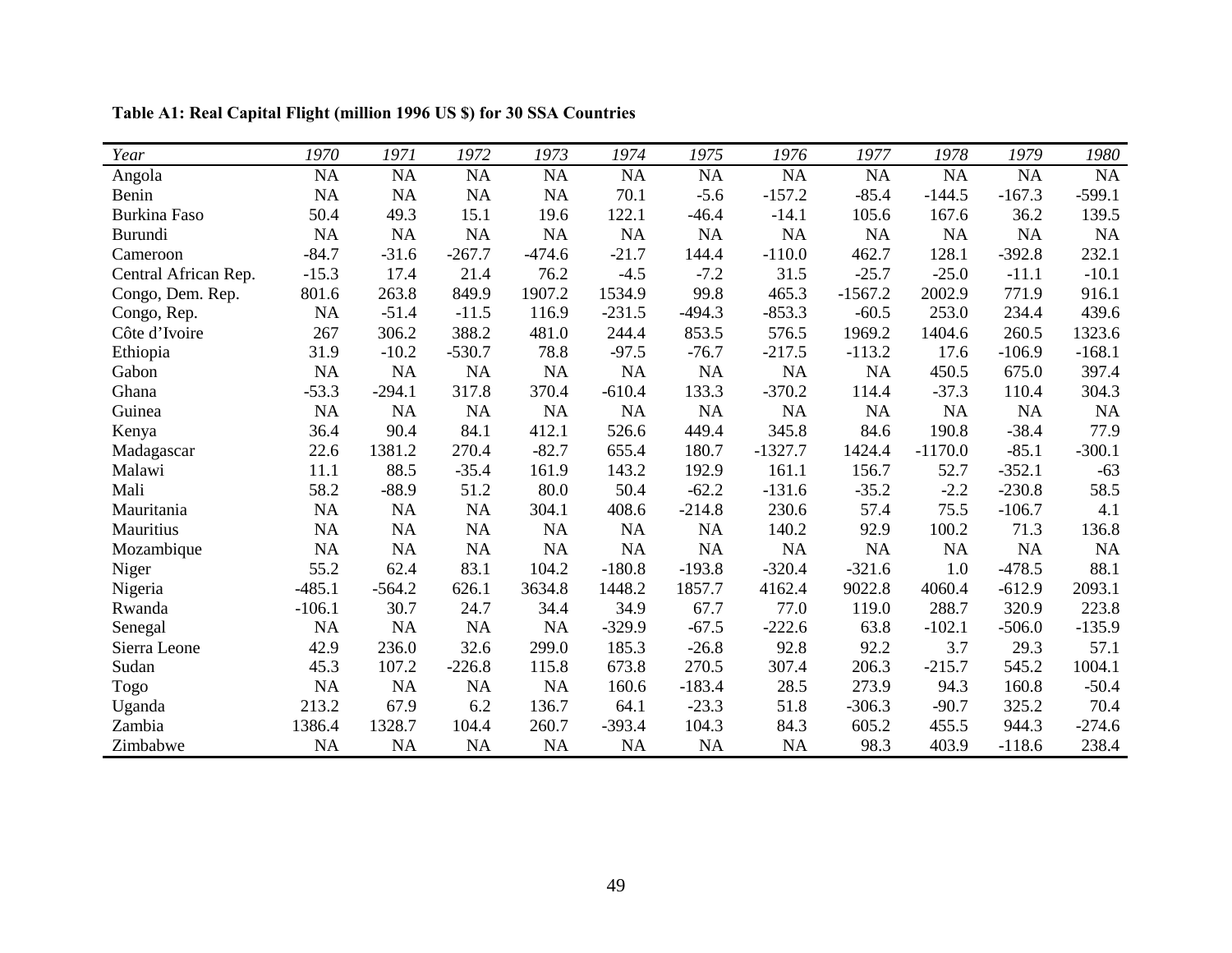| Year                     | 1981      | 1982      | 1983      | 1984      | 1985     | 1986     | 1987     | 1988     | 1989      | 1990     |
|--------------------------|-----------|-----------|-----------|-----------|----------|----------|----------|----------|-----------|----------|
| Angola                   | <b>NA</b> | NA        | NA        | <b>NA</b> | 2452.0   | 724.2    | 2803.8   | 533.4    | 1144.7    | 731.9    |
| Benin                    | $-532.3$  | $-771.6$  | $-96.9$   | $-98.6$   | $-174.3$ | $-60.4$  | $-60.7$  | $-102.1$ | 254.7     | $-212.4$ |
| <b>Burkina Faso</b>      | 86.9      | 79.8      | 55.9      | 48.5      | $-47.0$  | 52.7     | 36.5     | $-7.3$   | 23.1      | 77.8     |
| Burundi                  | NA        | <b>NA</b> | NA        | <b>NA</b> | 82.7     | 103.5    | 181.2    | 20.6     | 34.4      | $-5.1$   |
| Cameroon                 | 222.6     | 329.6     | 629.2     | 1900.0    | $-244.0$ | 2166.4   | 1271.3   | 427.8    | 1371.0    | 1083.3   |
| Central African Republic | 132.3     | 62.6      | 42.4      | 51.3      | 28.4     | 1.5      | 44.2     | 28.7     | $-36.0$   | $-104.1$ |
| Congo, Dem. Rep.         | 1715.9    | 530.0     | 289.2     | $-79.8$   | 778.2    | 366.4    | 514.7    | $-585.6$ | $-292.2$  | 183.8    |
| Congo, Rep.              | $-240.5$  | 623.2     | 392.2     | 690.4     | 688.5    | $-326.8$ | 886.8    | $-390.2$ | 215.6     | $-177.8$ |
| Côte d'Ivoire            | 289.6     | 969.5     | 183.3     | 212.7     | 701.0    | 1015.2   | 1718.5   | 1033.7   | 1375.9    | 2703.4   |
| Ethiopia                 | 772.2     | 1649.2    | 618.8     | 185.6     | 707.6    | 421.3    | 1340.0   | $-471.1$ | $-270.9$  | 425.1    |
| Gabon                    | 45.9      | 223.2     | 304.7     | $-47.1$   | 24.6     | $-292.8$ | 255.0    | $-122.2$ | 267.1     | 406.6    |
| Ghana                    | $-638.9$  | 100.9     | 422.4     | 464.0     | $-77.0$  | $-489.6$ | 387.2    | $-333.5$ | 301.5     | 59.4     |
| Guinea                   | <b>NA</b> | <b>NA</b> | <b>NA</b> | NA        | NA       | 120.1    | 217.9    | 48.4     | $-328.0$  | 171.9    |
| Kenya                    | $-331.4$  | $-123.7$  | 241.3     | $-431.3$  | 625.0    | $-259.4$ | 567.4    | $-310.3$ | $-333.8$  | 316.7    |
| Madagascar               | $-408.2$  | $-72.0$   | $-156.9$  | 190.7     | $-14.4$  | 92.1     | 314.2    | $-110.0$ | $-479.2$  | $-69.2$  |
| Malawi                   | $-30.5$   | $-4.8$    | 88.5      | $-89.4$   | 141.1    | 149.4    | 177.0    | 142.4    | 326.0     | 55.2     |
| Mali                     | 70.4      | 30.0      | 83.7      | 201.3     | $-145.6$ | $-282.6$ | $-121.5$ | $-310.3$ | $-169.7$  | 65.9     |
| Mauritania               | $-28.8$   | 80.9      | 101.7     | 127.8     | 82.6     | $-61.5$  | 2.7      | $-21.9$  | $-150.1$  | 115.9    |
| Mauritius                | 331.2     | 109.8     | 5.4       | $-3.1$    | $-13.4$  | $-36.4$  | $-228.4$ | $-165.4$ | $-215.5$  | 27.4     |
| Mozambique               | NA        | $-398.3$  | $-110.9$  | 830.1     | 1373.8   | 121.8    | 84.3     | $-299.0$ | $-223.5$  | 175.7    |
| Niger                    | $-185.0$  | $-364.7$  | 29.4      | 49.0      | 15.0     | $-92.3$  | $-209.9$ | $-131.5$ | $-533.5$  | 44.2     |
| Nigeria                  | 9293.6    | $-509.4$  | 2836.1    | 341.2     | 2443.8   | 5835.9   | 5762.2   | 2164.5   | 2314.7    | 5105.5   |
| Rwanda                   | $-24.4$   | 42.4      | 32.4      | 77.0      | 89.5     | 131.5    | 153.9    | 153.9    | 15.3      | 133.5    |
| Senegal                  | $-183.1$  | $-278.0$  | $-135.3$  | $-126.6$  | $-436.0$ | $-161.4$ | $-52.2$  | $-549.0$ | $-1139.7$ | $-140.5$ |
| Sierra Leone             | 72.3      | $-158.8$  | 78.6      | 31.6      | $-34.0$  | 56.2     | 91.7     | 21.8     | 20.2      | 13.6     |
| Sudan                    | 303.7     | $-182.8$  | $-97.0$   | 1405.1    | 398.2    | $-161.8$ | 599.1    | 61.5     | 2192.5    | 845.8    |
| Togo                     | $-95.4$   | $-245.7$  | $-379.7$  | $-198.4$  | $-90.1$  | $-137.7$ | $-83.7$  | $-55.3$  | 14.7      | $-141.5$ |
| Uganda                   | 219.0     | 197.8     | 178.5     | 260.8     | 35.0     | 76.4     | 329.8    | $-207.2$ | $-10.5$   | 142.4    |
| Zambia                   | 914.2     | $-493.1$  | 41.1      | 284.8     | 274.6    | 1099.4   | 830.1    | 825.9    | 1488.2    | 743.9    |
| Zimbabwe                 | 891.9     | 977.8     | 528.1     | 383.0     | 150.6    | 487.6    | 991.2    | 187.4    | 718.0     | 314.7    |

**Table A1 (continued): Real Capital Flight (million 1996 US \$) for 30 SSA Countries**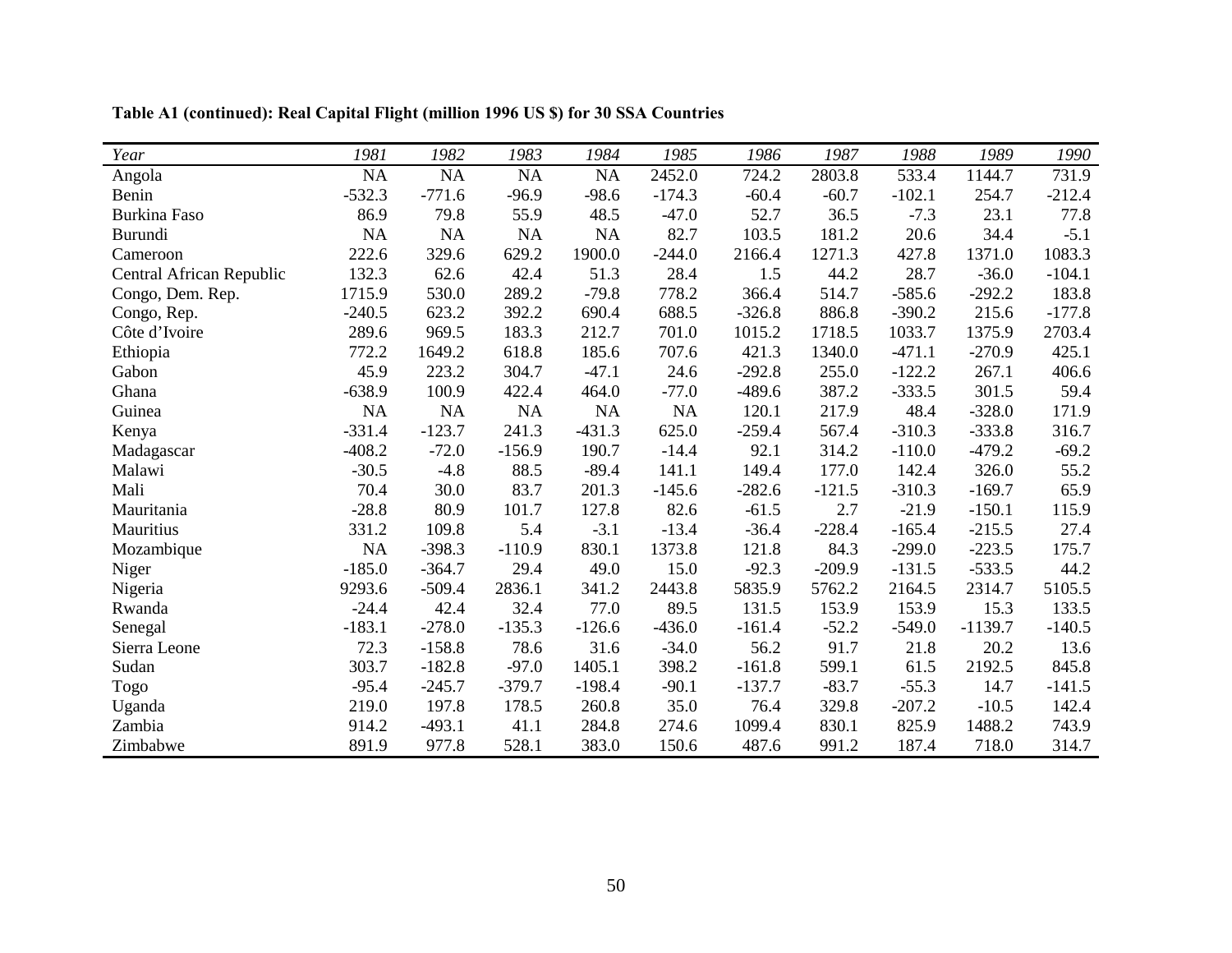| Year                     | 1991     | 1992      | 1993      | 1994      | 1995      | 1996      |
|--------------------------|----------|-----------|-----------|-----------|-----------|-----------|
| Angola                   | 2002.7   | 1820.7    | 1438.0    | 1526.2    | 1566.9    | 288.0     |
| Benin                    | $-308.9$ | $-24.5$   | $-175.5$  | 101.0     | 4.6       | $-110.7$  |
| <b>Burkina Faso</b>      | $-40.6$  | 139.7     | 87.6      | 26.9      | <b>NA</b> | NA        |
| Burundi                  | 23.8     | 63.9      | 86.9      | 49.7      | 203.5     | $-26.4$   |
| Cameroon                 | 815.1    | 1545.1    | 426.8     | 820.6     | 421.4     | 329.2     |
| Central African Republic | 70.5     | $-89.0$   | $-24.9$   | $-5.2$    | <b>NA</b> | <b>NA</b> |
| Congo, Dem. Rep.         | $-513.6$ | $-646.7$  | $-166.7$  | 241.7     | 270.2     | $-616.9$  |
| Congo, Rep.              | $-82.3$  | 353.2     | 38.9      | $-372.7$  | 255.4     | $-1435.9$ |
| Côte d'Ivoire            | 1758.9   | 1314.3    | 1570.5    | $-1574.5$ | 1429.4    | 594.8     |
| Ethiopia                 | 380.8    | 395.8     | 263.4     | 452.5     | 71.5      | $-226.3$  |
| Gabon                    | 160.0    | $-127.7$  | $-97.0$   | 146.5     | 54.7      | 264.5     |
| Ghana                    | $-358.3$ | 144.9     | $-224.2$  | 196.3     | 84.5      | 382.5     |
| Guinea                   | 21.0     | $-55.7$   | 243.9     | 64.3      | $-73.6$   | $-87.4$   |
| Kenya                    | $-6.8$   | $-263.7$  | $-194.1$  | $-205.3$  | $-15.9$   | $-719.3$  |
| Madagascar               | 416.8    | 298.3     | 103.6     | 286.1     | 451.0     | $-163.1$  |
| Malawi                   | $-181.8$ | $-180.6$  | $-109.5$  | $-295.6$  | <b>NA</b> | NA        |
| Mali                     | $-83.4$  | 255.6     | $-51.3$   | $-429.3$  | 68.6      | $-132.8$  |
| Mauritania               | 14.4     | $-249.5$  | 169.5     | 61.6      | 126.4     | NA        |
| Mauritius                | $-76.8$  | $-41.6$   | $-178.2$  | $-158.5$  | $-7.0$    | $-158.7$  |
| Mozambique               | 191.5    | 709.9     | 336.2     | 2201.4    | 63.0      | 255.4     |
| Niger                    | $-370.3$ | 57.2      | $-70.0$   | $-170.6$  | $-118.9$  | NA        |
| Nigeria                  | 8387.7   | 5688.6    | 4066.9    | 2851.8    | 1475.5    | 3459.9    |
| Rwanda                   | 103.6    | 2.7       | $-29.9$   | $-37.6$   | 81.6      | 74.6      |
| Senegal                  | $-662.6$ | $-530.6$  | $-599.4$  | $-431.5$  | $-49.6$   | $-502.4$  |
| Sierra Leone             | 215.6    | 310.0     | 102.6     | 31.8      | $-424.5$  | <b>NA</b> |
| Sudan                    | $-199.8$ | 122.6     | 154.6     | 82.6      | $-198.6$  | $-1176.1$ |
| Togo                     | $-306.9$ | $-48.0$   | $-154.0$  | 55.4      | NA        | NA        |
| Uganda                   | 41.0     | 70.5      | 54.0      | 250.8     | 24.9      | $-23.3$   |
| Zambia                   | 8.6      | <b>NA</b> | <b>NA</b> | <b>NA</b> | <b>NA</b> | <b>NA</b> |
| Zimbabwe                 | 459.8    | 1103.4    | 478.4     | $-71.0$   | <b>NA</b> | <b>NA</b> |

**Table A1 (end): Real Capital Flight (million 1996 US \$) for 30 SSA Countries** 

**Sources**: Boyce and Ndikumana (2001) for SILIC countries; series for non-SILIC countries are computed using the methodology in Boyce and Ndikumana (2001).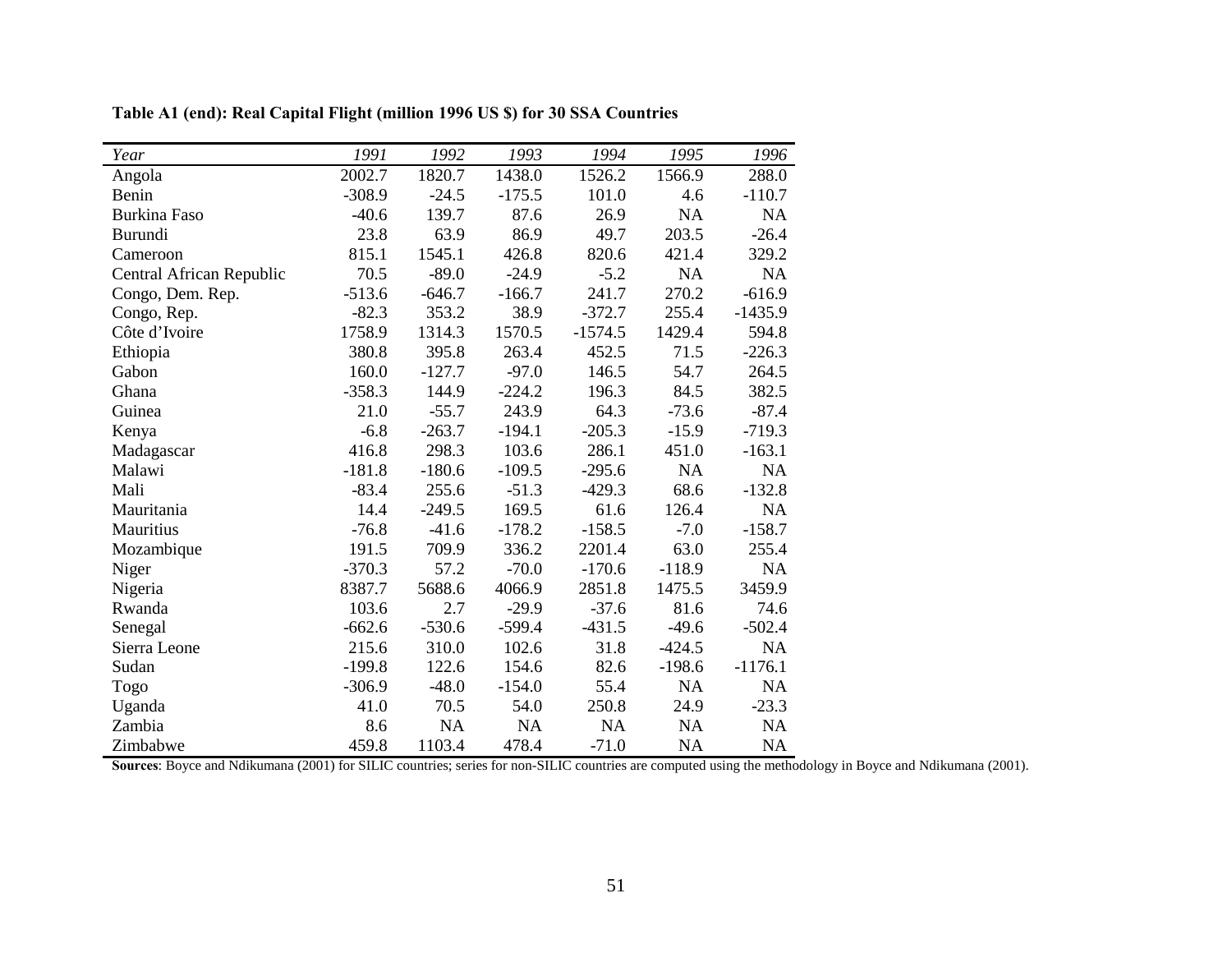# **Variable Definition Source**  *Dependent variable KF* Ratio of capital flight to GDP Table A1 and World Bank (200a) *Independent variables*  **I. Capital flows**  *CD* Change in debt (adjusted for exchange rate fluctuations) as % of GDP, annual series World Bank (2000b) **DEBT** Total debt stock as % of GDP World Bank (2000b), World Bank (2000a) **II. Macroeconomic environment**  *GR* Annual growth rate of real per capita GDP World Bank (2000a) *DGRUS* Growth differential (domestic minus USA) World Bank (2000a) DGROECD Growth differential (domestic minus OECD trading partners) Easterly and Yu (2000) *INFL* Inflation rate = growth rate of the CPI index World Bank (2000a) *DINFL* Inflation differential (domestic minus USA) World Bank (2000a) *EX* Exports/GDP ratio World Bank (2000a) **III. Fiscal policy**  *BS* Overall budget surplus (deficit) as % of GDP World Bank (2000a) *PBS* Primary budget surplus (deficit) as % of GDP World Bank (2000c) *TAX* Tax revenue as % of GDP World Bank (2000a) **IV. Risk and returns to investment**  *CREER* % change in real effective exchange rate REER (index 1995=100), where REER = CPI / (official exchange rate  $*$ CPI\_USA) Easterly and Yu (2000) *REDP* Deposit interest rate World Bank (2000d) *SPREAD* Spread between the deposit rate and the lending rate World Bank (2000d) *RDIF* Deposit interest rate differential: domestic rate - US TBill rate - % change in exchange rate; where exchange rate = local currency per dollar World Bank (2000a); World Bank (2000d) **V. Financial development**  *M3* Liquid liabilities as % of GDP World Bank (2000a) *CRED* Credit to private sector as % of GDP World Bank (2000a)

# **Table A2: Variables: Definitions and Sources**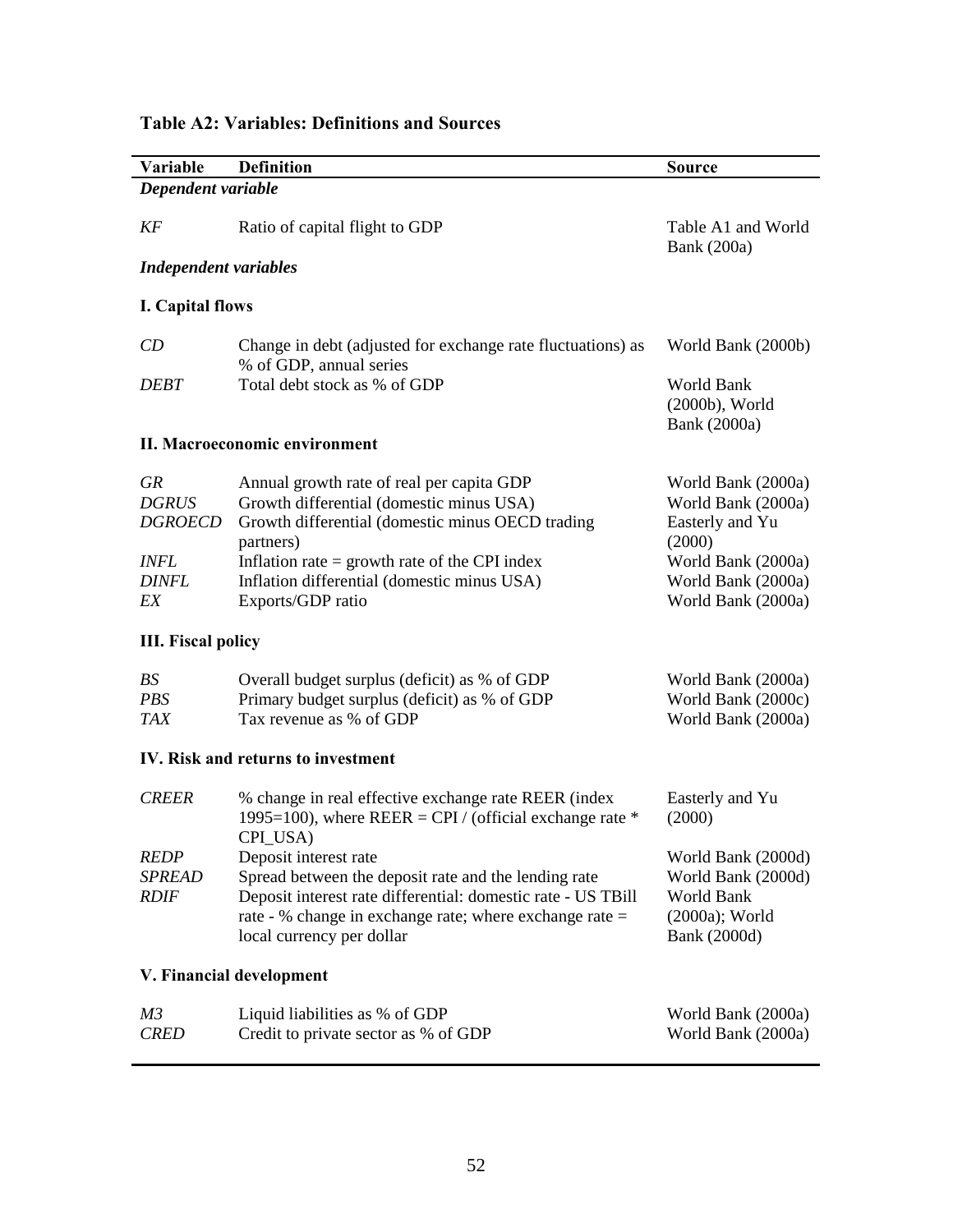| <b>Variable</b>                        | <b>Definition</b>                               | <b>Source</b>                  |  |  |  |  |  |  |  |  |  |
|----------------------------------------|-------------------------------------------------|--------------------------------|--|--|--|--|--|--|--|--|--|
| VI. Political and governance variables |                                                 |                                |  |  |  |  |  |  |  |  |  |
|                                        |                                                 |                                |  |  |  |  |  |  |  |  |  |
| <i>FREE</i>                            | $FREE =$                                        | Freedom House (2001)           |  |  |  |  |  |  |  |  |  |
|                                        | $14$ – political rights index – civil liberties |                                |  |  |  |  |  |  |  |  |  |
|                                        | index                                           |                                |  |  |  |  |  |  |  |  |  |
| <i>VOICE</i>                           | Voice and accountability                        | Kaufman <i>et al.</i> (1999)   |  |  |  |  |  |  |  |  |  |
| <b>GOVEF</b>                           | Government efficiency                           | Kaufman et al. (1999)          |  |  |  |  |  |  |  |  |  |
| <b>CONT</b>                            | Risk contract repudiation*                      | Political Risk Services (2000) |  |  |  |  |  |  |  |  |  |
| COR                                    | Corruption*                                     | Political Risk Services (2000) |  |  |  |  |  |  |  |  |  |

# **Table A2 (continued): Variables: Definitions and Sources**

Note: \* The indexes of contract repudiation and corruption are transformed as: 10 – original value; so a high value indicates a worse situation.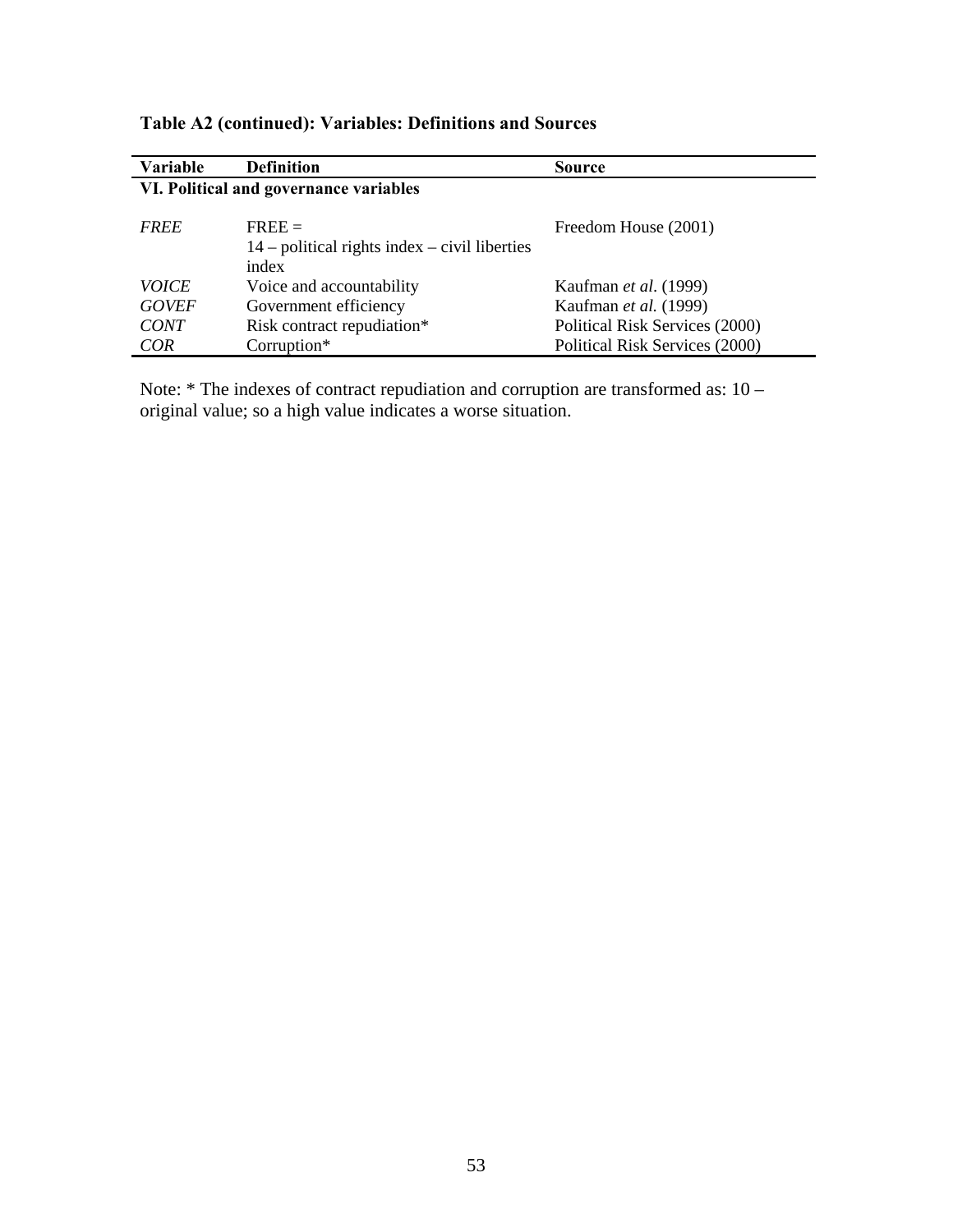| Country       | KF     | CD   | GR     | <b>INFL</b> | PBS       | <b>RDIF</b> | M <sub>3</sub> | <b>CRED</b> | <b>FREE</b>    | <b>VOICE</b> | <b>GOVEF</b> | <b>CONT</b>    | <b>COR</b>     |
|---------------|--------|------|--------|-------------|-----------|-------------|----------------|-------------|----------------|--------------|--------------|----------------|----------------|
|               |        |      |        |             |           |             |                |             |                |              |              |                |                |
| Angola        | 19.2   | 11.7 | $-4.3$ | 3028        | $-16.8$   | 131         | 33.6           | 4.2         | 1              | $-1.00$      | $-1.39$      | 6              |                |
| Benin         | $-8.5$ | 5.2  | 0.2    | 14.6        | 5.5       | $-1.2$      | 22.8           | 21.1        | 3              | 0.69         | $-0.07$      | NA             | NA             |
| Burkina Faso  | 2.5    | 2.7  | 1.2    | 3.2         | $-9.3$    | $-1.3$      | 15.8           | 13.4        | 4              | $-0.21$      | $-0.21$      | 5              | 6              |
| Burundi       | 5.6    | 5.3  | $-2.3$ | 9.7         | $-2.1$    | $-1.5$      | 18.6           | 14.0        | 1              | $-1.29$      | NA           | <b>NA</b>      | NA             |
| Cameroon      | 3.9    | 5.0  | 1.1    | 9.1         | $-2.3$    | $-0.2$      | 19.5           | 21.0        | $\overline{2}$ | $-0.70$      | $-0.64$      | 4              | $\tau$         |
| C. A. R.      | 1.4    | 3.9  | $-1.5$ | 3.6         | $-5.7$    | $-0.5$      | 17.5           | 11.2        | $\overline{2}$ | $-0.04$      | $-0.05$      | NA             | NA             |
| Congo, DRC.   | 1.9    | 5.1  | $-3.9$ | 1270        | <b>NA</b> | NA          | 13.0           | 2.5         | $\mathbf{1}$   | $-1.57$      | $-1.77$      | 6              | 9              |
| Congo, Rep.   | $-1.0$ | 11.5 | 1.7    | 9.1         | $-1.6$    | $-0.3$      | 17.6           | 16.8        | 3              | $-0.77$      | $-0.58$      | 6              | $\tau$         |
| Côte d'Ivoire | 7.9    | 8.3  | $-1.6$ | 8.7         | 0.6       | $-1.3$      | 28.8           | 33.5        | 3              | $-0.57$      | $-0.18$      | 3              | $\overline{7}$ |
| Ethiopia      | 5.9    | 9.4  | $-1.0$ | 6.8         | $-4.9$    | 1.6         | 35.2           | 9.4         | 1              | $-0.49$      | $-0.15$      | 5              | 4              |
| Gabon         | 3.1    | 3.6  | $-1.2$ | 6.2         | $-1.0$    | 0.1         | 18.5           | 16.1        | 3              | $-0.31$      | $-1.13$      | 4              | $8\,$          |
| Ghana         | 0.4    | 4.2  | $-1.1$ | 40.5        | $-2.5$    | 10.2        | 18.5           | 4.7         | 3              | $-0.43$      | $-0.29$      | $\overline{4}$ | 8              |
| Guinea        | 1.1    | 5.6  | 1.1    | NA          | $-1.8$    | 13.6        | 7.1            | 4.2         | $\mathbf{1}$   | $-0.87$      | $-0.03$      | 6              | $\overline{7}$ |
| Kenya         | 0.5    | 4.5  | 0.8    | 13.9        | 6.1       | 1.1         | 32.0           | 27.7        | 3              | $-0.70$      | $-0.90$      | 4              | 7              |
| Madagascar    | 2.0    | 5.0  | $-2.1$ | 15.5        | $-2.7$    | 14.2        | 18.6           | 16.7        | 5              | 0.31         | $-0.29$      | $\overline{7}$ | 6              |
| Malawi        | 2.4    | 7.3  | 0.1    | 18.3        | $-3.6$    | 6.0         | 21.5           | 12.4        | $\overline{2}$ | 0.06         | $-0.62$      | 5              | 6              |
| Mali          | $-2.0$ | 5.7  | $-0.4$ | 4.9         | $-1.8$    | $-1.3$      | 19.2           | 17.0        | 3              | 0.41         | $-0.05$      | $\overline{7}$ | 9              |
| Mauritania    | 4.7    | 12.3 | $-1.4$ | 7.2         | 4.4       | $-2.1$      | 20.8           | 28.6        | $\mathbf{1}$   | $-0.97$      | NA           | NA             | NA             |
| Mauritius     | 0.9    | 4.5  | 3.8    | 10.1        | 0.9       | 3.6         | 55.4           | 30.5        | 10             | 1.01         | 0.17         | NA             | NA             |
| Mozambique    | 12.2   | 17.0 | 1.5    | 46.7        | $-2.9$    | NA          | 34.0           | 24.7        | $\mathfrak{2}$ | $-0.17$      | $-0.33$      | 5              | 6              |
| Niger         | $-4.9$ | 3.1  | $-2.4$ | 6.6         | $-2.6$    | $-1.3$      | 14.0           | 12.2        | $\overline{2}$ | $-0.74$      | $-1.39$      | 5              | 6              |
| Nigeria       | 8.4    | 3.7  | $-1.0$ | 24.8        | 0.5       | 2.0         | 21.9           | 10.6        | 4              | $-1.23$      | $-1.32$      | 5              | 9              |
| Rwanda        | 4.3    | 2.7  | $-0.4$ | 9.0         | $-4.1$    | $-1.4$      | 14.7           | 6.0         | $\overline{2}$ | $-1.17$      | NA           | NA             | NA             |
| Senegal       | $-6.9$ | 5.2  | $-0.5$ | 8.0         | $-0.3$    | $-1.2$      | 25.6           | 30.7        | 6              | $-0.29$      | 0.05         | 5              | $\overline{7}$ |
| Sierra Leone  | 4.7    | 4.6  | $-1.5$ | 41.9        | $-9.4$    | 10.3        | 16.0           | 4.8         | 3              | $-1.62$      | 0.01         | 6              | 8              |
| Sudan         | 1.6    | 6.7  | 0.0    | 45.9        | NA        | $-1.1$      | 22.8           | 8.8         | $\overline{2}$ | $-1.49$      | $-1.70$      | 7              | 9              |

**Table A3: Country Means of Regression Variables**